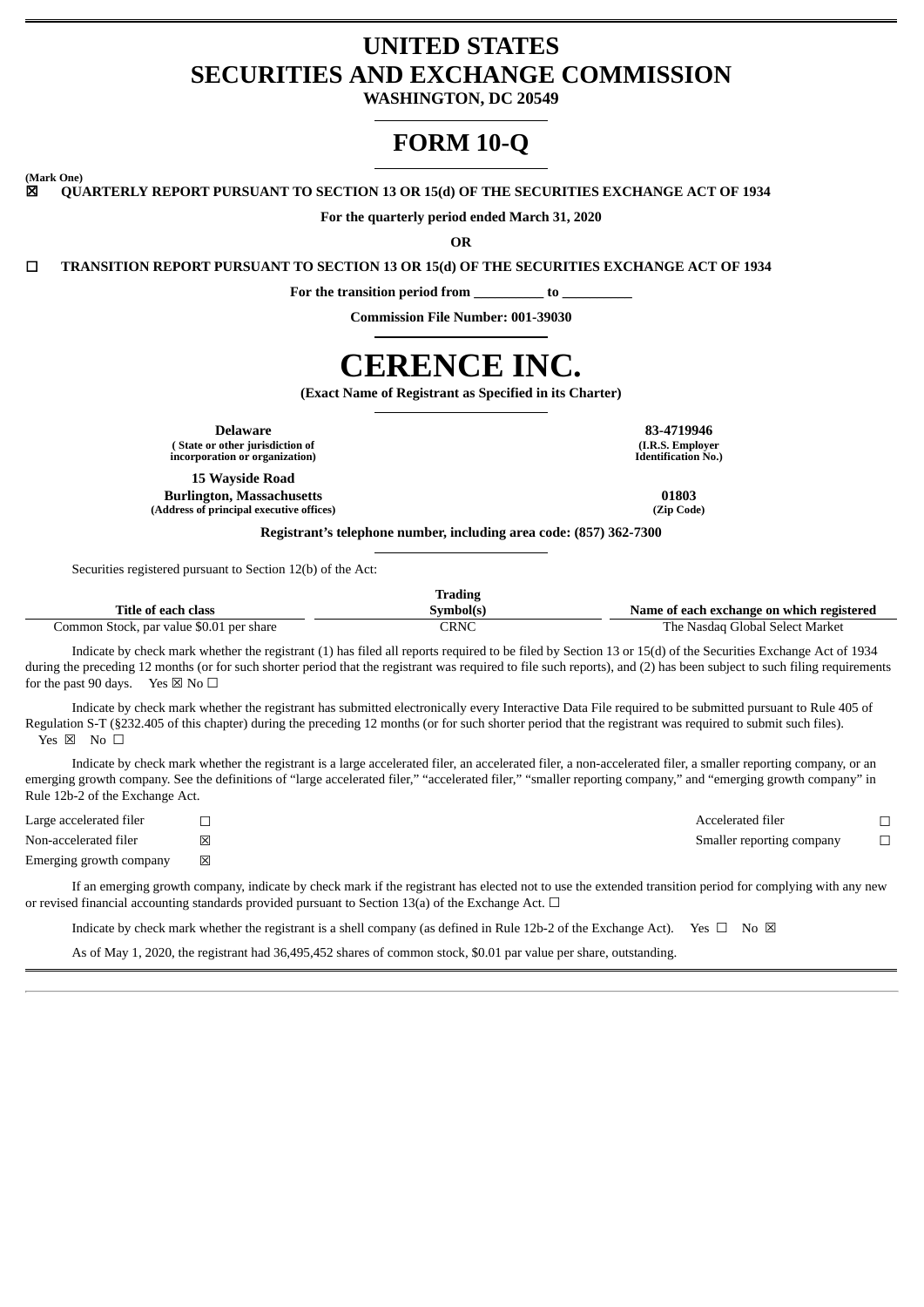## **Table of Contents**

|                   |                                                                                       | Page |
|-------------------|---------------------------------------------------------------------------------------|------|
| PART I.           | <b>FINANCIAL INFORMATION</b>                                                          |      |
| Item 1.           | <b>Consolidated and Combined Financial Statements (Unaudited)</b>                     |      |
|                   | <b>Statements of Operations</b>                                                       |      |
|                   | <b>Statements of Comprehensive Income (Loss)</b>                                      | 3    |
|                   | <b>Balance Sheets</b>                                                                 |      |
|                   | <b>Statements of Equity</b>                                                           | 5    |
|                   | <b>Statements of Cash Flows</b>                                                       |      |
|                   | <b>Notes to Consolidated and Combined Financial Statements</b>                        | 8    |
| Item 2.           | Management's Discussion and Analysis of Financial Condition and Results of Operations | 25   |
| Item 3.           | Quantitative and Qualitative Disclosures About Market Risk                            | 40   |
| Item 4.           | <b>Controls and Procedures</b>                                                        | 41   |
| PART II.          | <b>OTHER INFORMATION</b>                                                              | 42   |
| Item 1.           | <b>Legal Proceedings</b>                                                              | 42   |
| Item 1A.          | <b>Risk Factors</b>                                                                   | 42   |
| Item 5            | <b>Other Information</b>                                                              | 43   |
| Item 6.           | <b>Exhibits</b>                                                                       | 43   |
| <b>Signatures</b> |                                                                                       | 44   |
|                   |                                                                                       |      |

i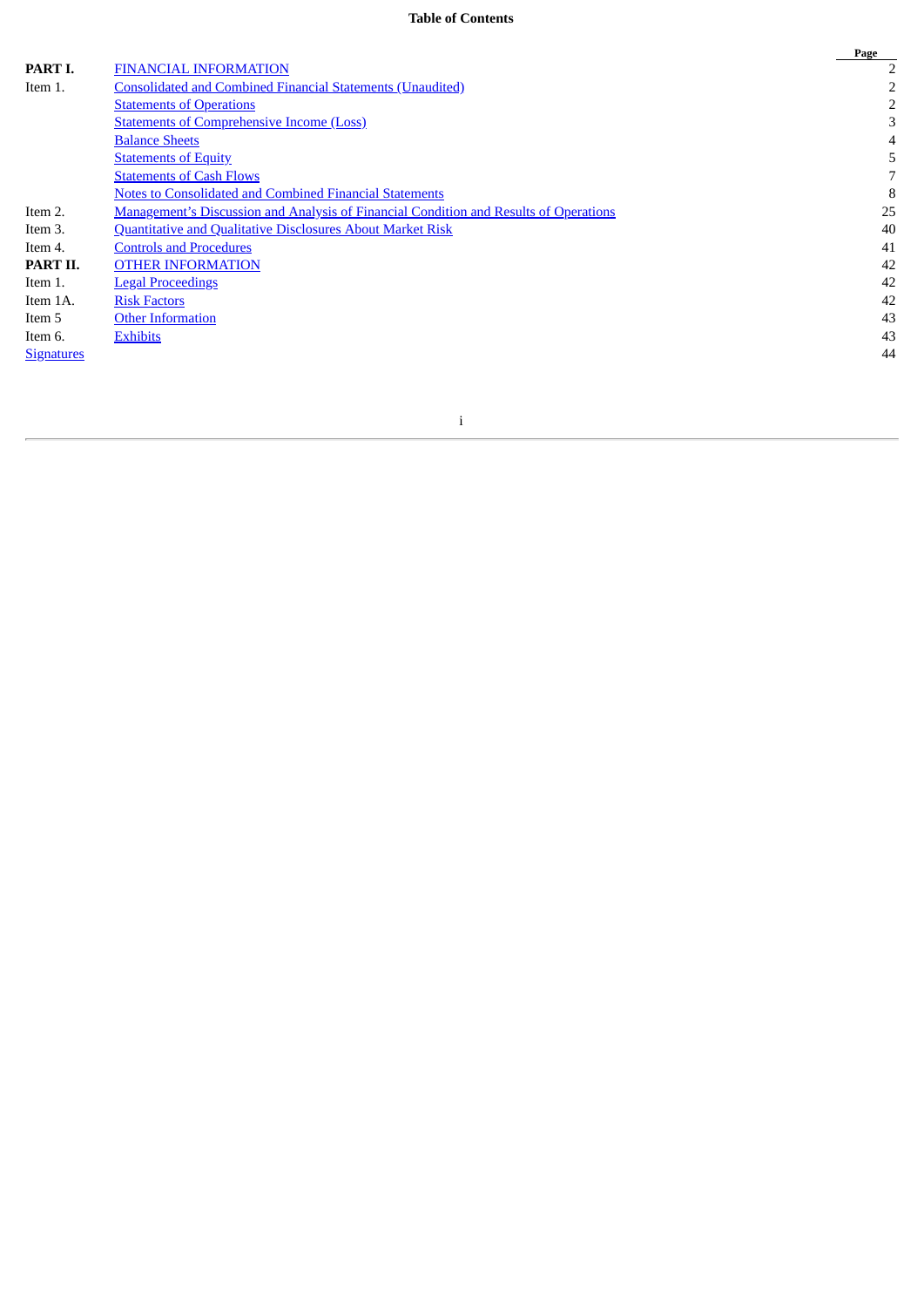## **CAUTIONARY STATEMENT CONCERNING FORWARD-LOOKING STATEMENTS**

This Quarterly Report on Form 10-Q, or Form 10-Q, filed by Cerence Inc. together with its consolidated subsidiaries, "Cerence" or the "Company," "we," "us" or "our" unless the context indicates otherwise, contains "forward-looking statements" that involve risks and uncertainties. These statements can be identified by the fact that they do not relate strictly to historical or current facts, but rather are based on current expectations, estimates, assumptions and projections about our industry and our business and financial results. Forward-looking statements often include words such as "anticipates," "estimates," "expects," "projects," "forecasts," "intends," "plans," "continues," "believes," "may," "will," "goals" and words and terms of similar substance in connection with discussions of future operating or financial performance. As with any projection or forecast, forward-looking statements are inherently susceptible to uncertainty and changes in circumstances. Our actual results may vary materially from those expressed or implied in our forward-looking statements. Accordingly, undue reliance should not be placed on any forward-looking statement made by us or on our behalf. Although we believe that the forward-looking statements contained in this Form 10-Q are based on reasonable assumptions, you should be aware that many factors could affect our actual financial results or results of operations and could cause actual results to differ materially from those in such forward-looking statements, including but not limited to:

- the duration and severity of the COVID-19 pandemic and its impact on our business and financial performance;
- adverse conditions in the automotive industry or the global economy more generally, including as a result of the COVID-19 pandemic;
- our employees represented by workers councils or unions or are subject to local laws that are less favorable to employers than the laws of the U.S.;
- the highly competitive and rapidly changing market in which we operate;
- our strategy to increase cloud services and fluctuations in our operating results;
- escalating pricing pressures from our customers;
- our failure to win, renew or implement service contracts;
- the cancellation or postponement of service contracts after a design win;
- the loss of business from any of our largest customers;
- transition difficulties with our first senior management team:
- inability to recruit and retain qualified personnel;
- cybersecurity and data privacy incidents that damage client relations;
- economic, political, regulatory, foreign exchange and other risks of international operations;
- unforeseen U.S. and foreign tax liabilities;
- the failure to protect our intellectual property or allegations that we have infringed the intellectual property of others;
- defects in our software products that result in lost revenue, expensive corrections or claims against us;
- our inability to quickly respond to changes in technology and to develop our intellectual property into commercially viable products;
- a significant interruption in the supply or maintenance of our third-party hardware, software, services or data; and
- certain factors discussed elsewhere in this Form 10-Q.

These and other factors are more fully discussed in Part I, Item 1A of our Annual Report on Form 10-K for the fiscal year ended September 30, 2019 and elsewhere in this Form 10-Q, including Part II, "Item 1A, Risk Factors". These risks could cause actual results to differ materially from those implied by forward-looking statements in this Form 10-Q. Even if our results of operations, financial condition and liquidity and the development of the industry in which we operate are consistent with the forward-looking statements contained in this Form 10-Q, those results or developments may not be indicative of results or developments in subsequent periods.

Any forward-looking statements made by us in this Form 10-Q speak only as of the date on which they are made. We are under no obligation to, and expressly disclaim any obligation to, update or alter our forward-looking statements, whether as a result of new information, subsequent events or otherwise, except as required by law.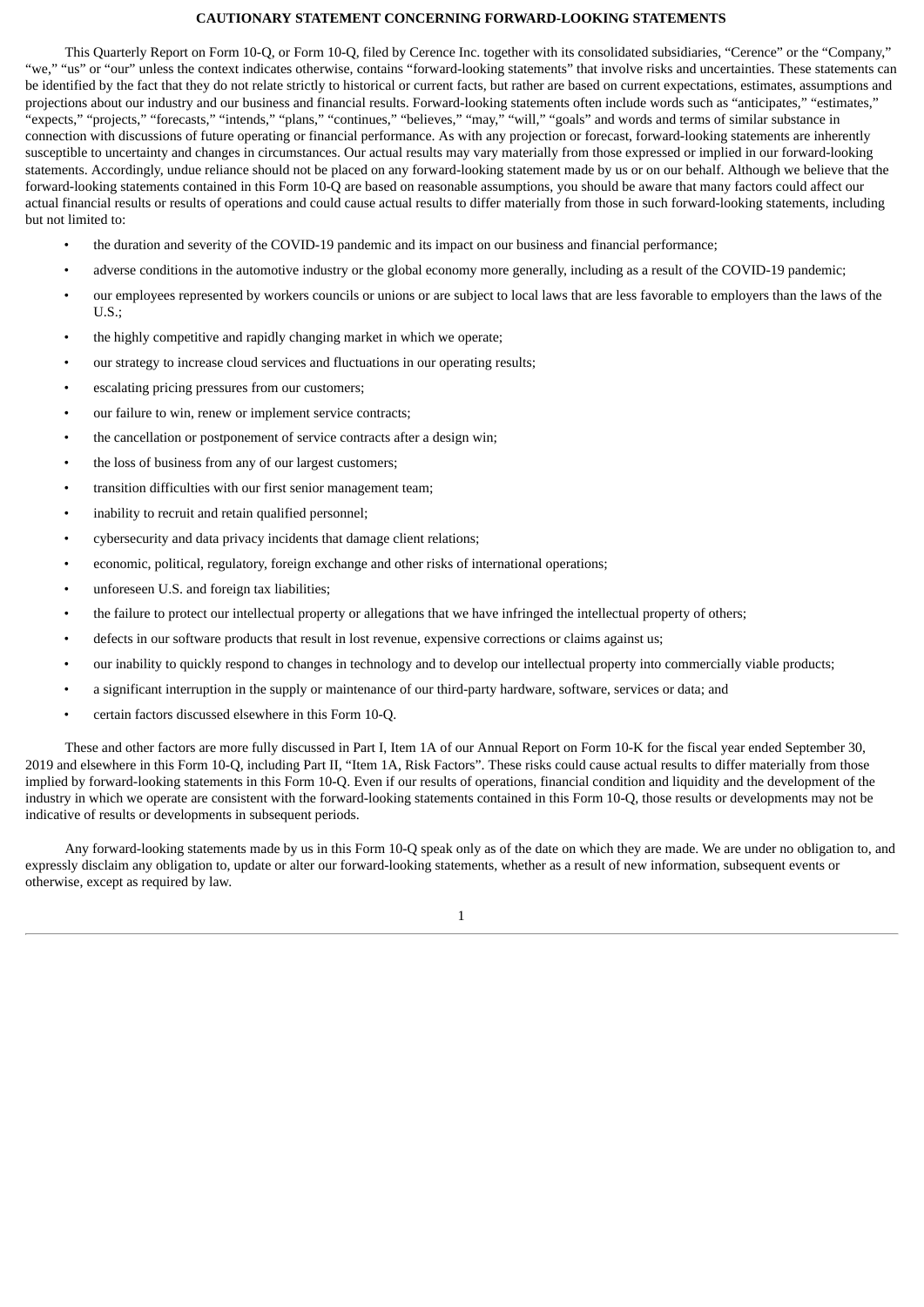## **PART I—FINANCIAL INFORMATION**

## <span id="page-3-1"></span><span id="page-3-0"></span>**Item 1. Consolidated and Combined Financial Statements.**

## **CERENCE INC.** CONSOLIDATED STATEMENT OF OPERATIONS FOR MARCH 31, 2020 COMBINED STATEMENT OF OPERATIONS FOR MARCH 31, 2019 (Dollars in thousands, except share and per share data) (unaudited)

<span id="page-3-2"></span>

|                                            |              | Three Months Ended March 31, |              |            | <b>Six Months Ended March 31,</b> |            |      |            |
|--------------------------------------------|--------------|------------------------------|--------------|------------|-----------------------------------|------------|------|------------|
|                                            |              | 2020                         |              | 2019       |                                   | 2020       |      | 2019       |
| <b>Revenues:</b>                           |              |                              |              |            |                                   |            |      |            |
| License                                    | \$           | 44,622                       | \$           | 39,324     | \$                                | 85,389     | \$   | 83,326     |
| Connected services                         |              | 23,131                       |              | 18,858     |                                   | 46,152     |      | 36,113     |
| Professional services                      |              | 18,742                       |              | 12,122     |                                   | 32,413     |      | 23,349     |
| <b>Total revenues</b>                      |              | 86,495                       |              | 70,304     |                                   | 163,954    |      | 142,788    |
| <b>Cost of revenues:</b>                   |              |                              |              |            |                                   |            |      |            |
| License                                    |              | 843                          |              | 567        |                                   | 1,524      |      | 907        |
| Connected services                         |              | 8,876                        |              | 9,130      |                                   | 17,551     |      | 20,359     |
| Professional services                      |              | 16,753                       |              | 12,726     |                                   | 31,244     |      | 23,189     |
| Amortization of intangible assets          |              | 2,258                        |              | 2,021      |                                   | 4,345      |      | 4,196      |
| Total cost of revenues                     |              | 28,730                       |              | 24,444     |                                   | 54,664     |      | 48,651     |
| Gross profit                               |              | 57,765                       |              | 45,860     |                                   | 109,290    |      | 94,137     |
| Operating expenses:                        |              |                              |              |            |                                   |            |      |            |
| Research and development                   |              | 21,346                       |              | 22,561     |                                   | 44,857     |      | 46,369     |
| Sales and marketing                        |              | 7,706                        |              | 9,799      |                                   | 15,649     |      | 19,244     |
| General and administrative                 |              | 10,712                       |              | 5,689      |                                   | 22,195     |      | 11,410     |
| Amortization of intangible assets          |              | 3,125                        |              | 3,132      |                                   | 6,256      |      | 6,264      |
| Restructuring and other costs, net         |              | 2,870                        |              | 4,329      |                                   | 10,424     |      | 7,456      |
| Acquisition-related costs                  |              |                              |              | 182        |                                   |            |      | 417        |
| Total operating expenses                   |              | 45,759                       |              | 45,692     |                                   | 99,381     |      | 91,160     |
| Income from operations                     |              | 12,006                       |              | 168        |                                   | 9,909      |      | 2,977      |
| Interest income                            |              | 244                          |              |            |                                   | 525        |      |            |
| Interest expense                           |              | (6,699)                      |              |            |                                   | (13, 497)  |      |            |
| Other income (expense), net                |              | 226                          |              | 266        |                                   | 80         |      | 250        |
| Income (loss) before income taxes          |              | 5,777                        |              | 434        |                                   | (2,983)    |      | 3,227      |
| (Benefit from) provision for income taxes  |              | (6,718)                      |              | (20)       |                                   | (3,716)    |      | 518        |
| Net income                                 | \$           | 12,495                       | \$           | 454        | \$                                | 733        | \$   | 2,709      |
| Net income per share:                      |              |                              |              |            |                                   |            |      |            |
| <b>Basic</b>                               | $\mathbb{S}$ | 0.34                         | $\mathbb{S}$ | 0.01       | \$                                | 0.02       | $\,$ | 0.07       |
| <b>Diluted</b>                             | \$           | 0.33                         | \$           | 0.01       | \$                                | 0.02       | \$   | 0.07       |
| Weighted-average common share outstanding: |              |                              |              |            |                                   |            |      |            |
| <b>Basic</b>                               |              | 36,441,350                   |              | 36,391,445 |                                   | 36,218,143 |      | 36,391,445 |
| <b>Diluted</b>                             |              | 37,391,720                   |              | 36,391,445 |                                   | 36,693,328 |      | 36,391,445 |

Refer to accompanying Notes to the unaudited consolidated and combined financials statements.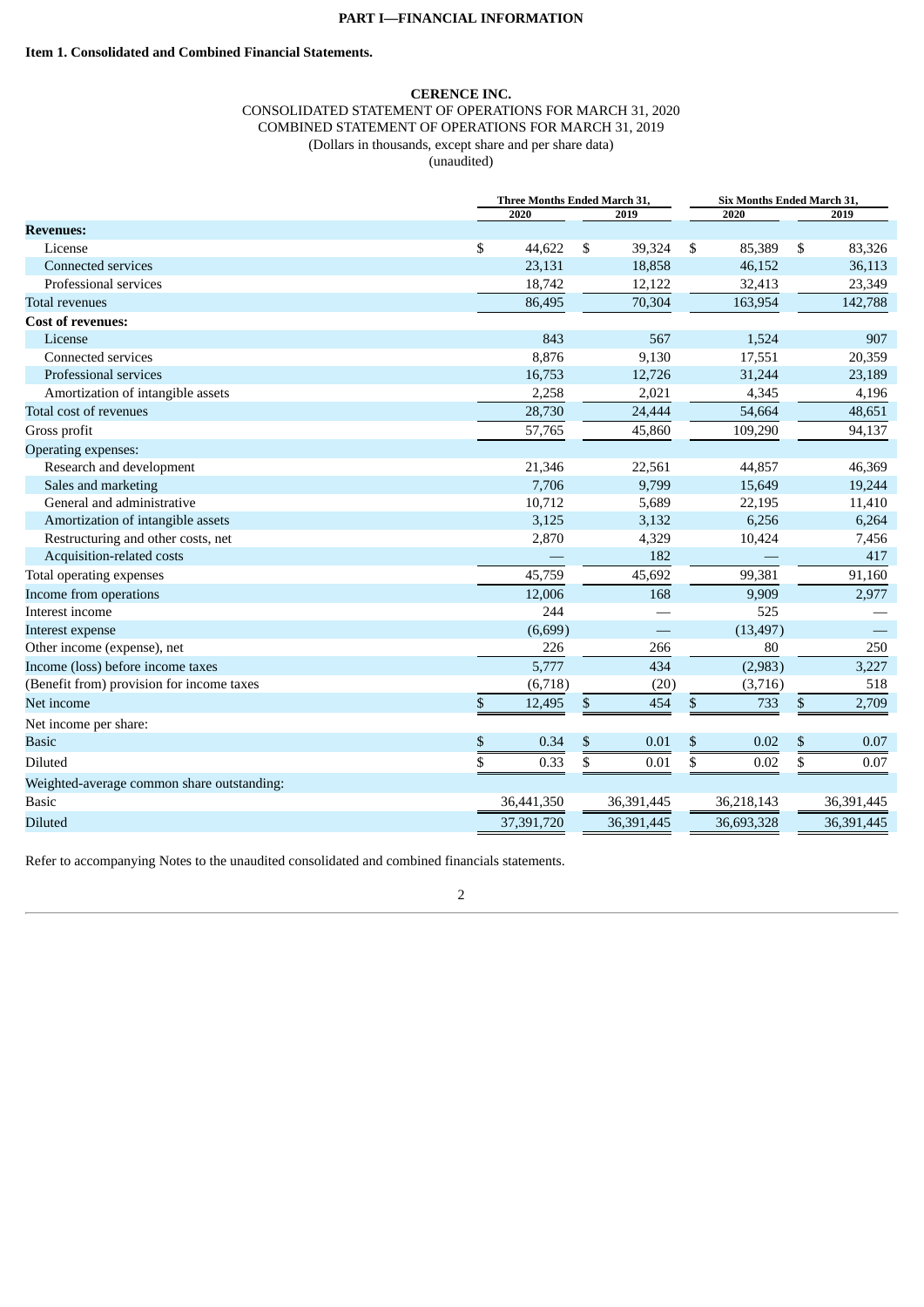## **CERENCE INC.** CONSOLIDATED STATEMENT OF COMPREHENSIVE INCOME (LOSS) FOR MARCH 31, 2020 COMBINED STATEMENT OF COMPREHENSIVE INCOME (LOSS) FOR MARCH 31, 2019 (Dollars in thousands) (unaudited)

<span id="page-4-0"></span>

|                                          | Three Months Ended March 31, |          |  |       |  | Six Months Ended March 31, |  |          |  |  |  |
|------------------------------------------|------------------------------|----------|--|-------|--|----------------------------|--|----------|--|--|--|
|                                          |                              | 2020     |  | 2019  |  | 2020                       |  | 2019     |  |  |  |
| Net income                               |                              | 12.495   |  | 454   |  | 733                        |  | 2,709    |  |  |  |
| Other comprehensive (loss) income:       |                              |          |  |       |  |                            |  |          |  |  |  |
| Foreign currency translation adjustments |                              | (7, 284) |  | 527   |  | (2,380)                    |  | (3, 180) |  |  |  |
| Pension adjustments                      |                              | 90       |  | 45    |  | 1,016                      |  | 367      |  |  |  |
| Total other comprehensive (loss) income  |                              | (7, 194) |  | 572   |  | (1, 364)                   |  | (2, 813) |  |  |  |
| Comprehensive income (loss)              |                              | 5,301    |  | 1,026 |  | (631)                      |  | (104)    |  |  |  |

Refer to accompanying Notes to the unaudited consolidated and combined financials statements.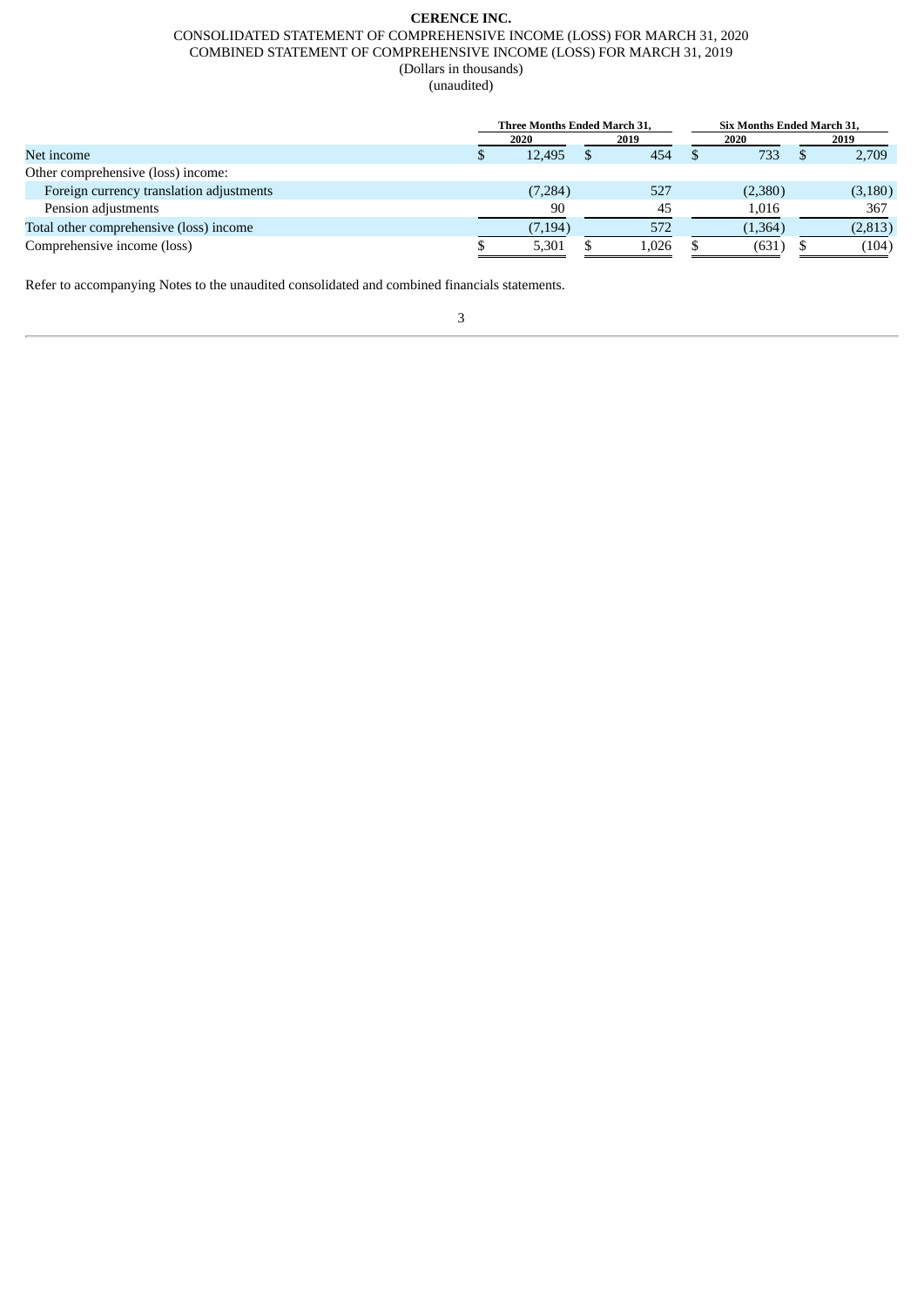## **CERENCE INC.**

## CONSOLIDATED BALANCE SHEET AS OF MARCH 31, 2020 (UNAUDITED)

COMBINED BALANCE SHEET AS OF SEPTEMBER 30, 2019

(Dollars in thousands, except share data)

<span id="page-5-0"></span>

|                                                                                                 |                | March 31, 2020 | <b>September 30, 2019</b> |
|-------------------------------------------------------------------------------------------------|----------------|----------------|---------------------------|
| <b>ASSETS</b>                                                                                   |                |                |                           |
| Current assets:                                                                                 |                |                |                           |
| Cash and cash equivalents                                                                       | $\mathfrak{S}$ | 95,584         | \$                        |
| Accounts receivable, net of allowances of \$1,315 and \$865 at March 31, 2020 and September 30, |                |                |                           |
| 2019, respectively                                                                              |                | 92,272         | 65,787                    |
| Deferred costs                                                                                  |                | 7,220          | 9,195                     |
| Prepaid expenses and other current assets                                                       |                | 27,779         | 17,343                    |
| Total current assets                                                                            |                | 222,855        | 92,325                    |
| Property and equipment, net                                                                     |                | 26,206         | 20,113                    |
| Deferred costs                                                                                  |                | 36,142         | 32,428                    |
| Operating lease right of use assets                                                             |                | 18,593         |                           |
| Goodwill                                                                                        |                | 1,117,577      | 1,119,329                 |
| Intangible assets, net                                                                          |                | 55,107         | 65,561                    |
| Deferred tax assets                                                                             |                | 161,943        | 150,629                   |
| Other assets                                                                                    |                | 14,867         | 3,444                     |
| <b>Total assets</b>                                                                             | $\mathbb{S}$   | 1,653,290      | \$<br>1,483,829           |
| <b>LIABILITIES AND STOCKHOLDERS' EQUITY</b>                                                     |                |                |                           |
| Current liabilities:                                                                            |                |                |                           |
| Accounts payable                                                                                | \$             | 18,786         | \$<br>16,687              |
| Deferred revenue                                                                                |                | 113,111        | 88,233                    |
| Short-term operating lease liabilities                                                          |                | 5,270          |                           |
| Short-term debt                                                                                 |                | 9,450          |                           |
| Accrued expenses and other current liabilities                                                  |                | 42,581         | 24,194                    |
| Total current liabilities                                                                       |                | 189,198        | 129,114                   |
| Long-term debt                                                                                  |                | 237,925        |                           |
| Deferred revenue, net of current portion                                                        |                | 234,981        | 265,051                   |
| Long-term operating lease liabilities                                                           |                | 15,669         |                           |
| Other liabilities                                                                               |                | 39,138         | 21,536                    |
| <b>Total liabilities</b>                                                                        |                | 716,911        | 415,701                   |
| Commitments and contingencies (Note 10)                                                         |                |                |                           |
| Stockholders' Equity:                                                                           |                |                |                           |
| Common stock, \$0.01 par value, 600,000,000 shares authorized as of March 31, 2020; 36,457,914  |                |                |                           |
| shares issued and outstanding as of March 31, 2020                                              |                | 365            |                           |
| Net parent investment                                                                           |                |                | 1,097,127                 |
| Accumulated other comprehensive loss                                                            |                | (14, 635)      | (28,999)                  |
| Additional paid-in capital                                                                      |                | 949,916        |                           |
| Accumulated earnings                                                                            |                | 733            |                           |
| Total stockholders' equity                                                                      |                | 936,379        | 1,068,128                 |
| Total liabilities and stockholders' equity                                                      | \$             | 1,653,290      | \$<br>1,483,829           |

Refer to accompanying Notes to the unaudited consolidated and combined financials statements.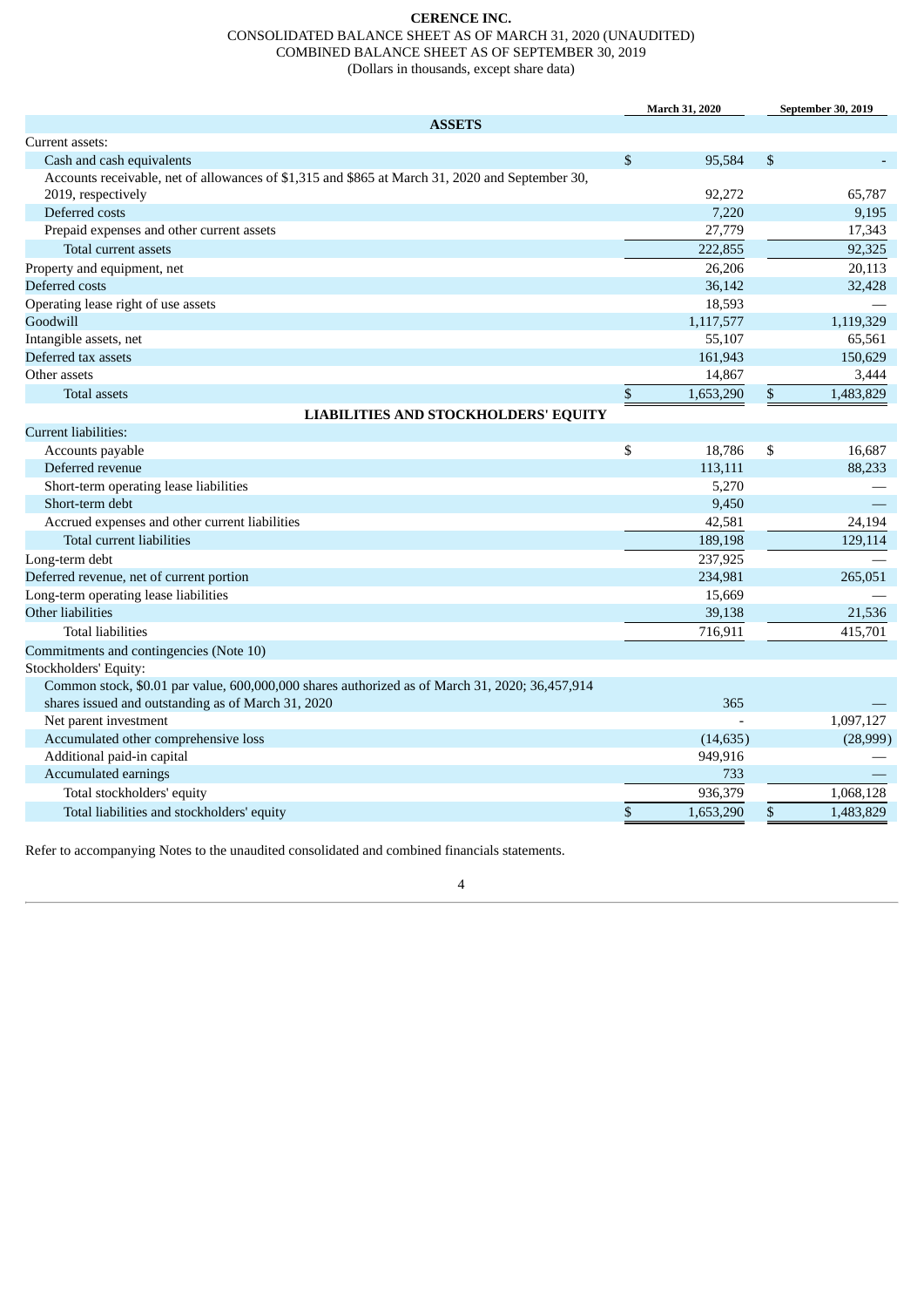## **CERENCE INC.** CONSOLIDATED STATEMENT OF EQUITY AND COMBINED STATEMENT OF CHANGES IN PARENT COMPANY EQUITY (Dollars in thousands) (unaudited)

#### <span id="page-6-0"></span>**Three Months Ended March 31, 2020 Common Stock Shares Amount**<br>36.403 **Amount Additional Paid-In Capital Accumulated (Deficit) Earnings Net Parent Investment Accumulated Other Comprehensive**  $\frac{Loss}{(7,441)}$   $\frac{Total}{926,215}$ Balance at December 31, 2019 36,403 364 945,054 (11,762) Net income 22,495 - 22,495 - 22,495 - 22,495 - 22,495 - 22,495 - 22,495 - 22,495 - 22,495 - 22,495 - 22,495 - 22,495 Other comprehensive loss (7,194) (7,194) (7,194) Stock issued pursuant to employee stock plans 55 1 (778) - - - - - (777) Stock-based compensation 6.640  $\sim$  5,640  $\sim$  5,640  $\sim$  - 5,640  $\sim$  5,640 Balance at March 31, 2020 36,458 **365 \$ 365 \$ 949,916** \$ 733 \$ <del>3 (14,635)</del> \$ 936,379

## **Three Months Ended March 31, 2019**

|                              | Common Stock  |                          |                                         |                                |                                    |    |                                               |    |          |
|------------------------------|---------------|--------------------------|-----------------------------------------|--------------------------------|------------------------------------|----|-----------------------------------------------|----|----------|
|                              | <b>Shares</b> | Amount                   | <b>Additional</b><br>Paid-In<br>Capital | Accumulated<br><b>Earnings</b> | <b>Net</b><br>Parent<br>Investment |    | Accumulated<br>Other<br>Comprehensive<br>Loss |    | Total    |
| Balance at December 31, 2018 | ۰.            | $\sim$                   | $\overline{\phantom{a}}$                | ۰.                             | \$1,026,505                        | S. | (27, 342)                                     | S. | 999,163  |
| Net income                   |               | $\overline{\phantom{a}}$ | -                                       |                                | 454                                |    | -                                             |    | 454      |
| Other comprehensive income   |               | $\overline{\phantom{0}}$ | -                                       |                                | $\overline{\phantom{a}}$           |    | 572                                           |    | 572      |
| Net transfer to Parent       |               |                          |                                         |                                | (17,003)                           |    | $\overline{\phantom{a}}$                      |    | (17,003) |
| Balance at March 31, 2019    | н.            | $\overline{\phantom{0}}$ |                                         |                                | \$1,009,956                        |    | (26,770)                                      | S. | 983,186  |

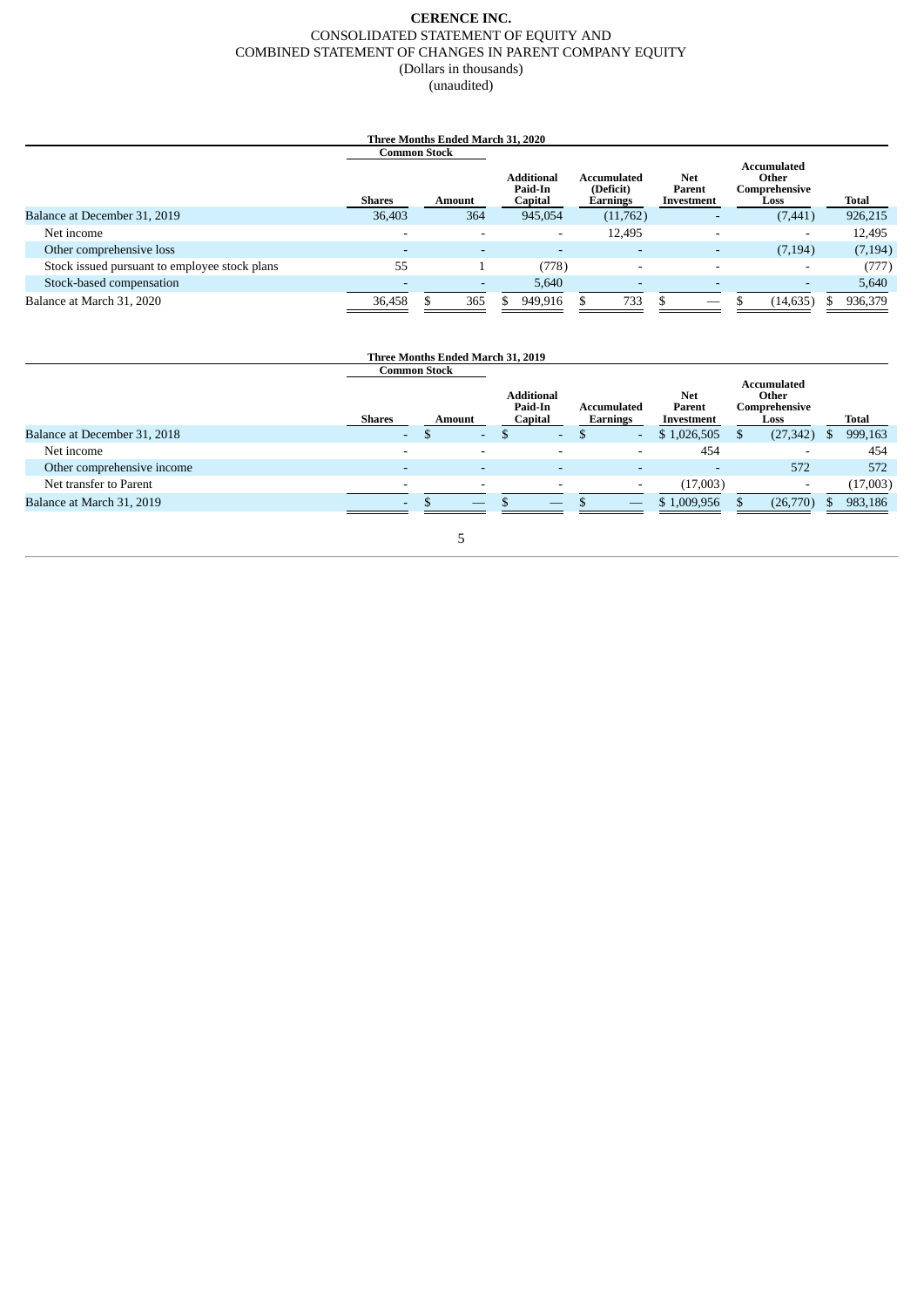## **CERENCE INC.** CONSOLIDATED STATEMENT OF EQUITY AND COMBINED STATEMENT OF CHANGES IN PARENT COMPANY EQUITY (Cont.) (Dollars in thousands) (unaudited)

|                                                      |                               | Six Months Ended March 31, 2020 |    |                                         |                          |                                    |    |                                               |    |             |
|------------------------------------------------------|-------------------------------|---------------------------------|----|-----------------------------------------|--------------------------|------------------------------------|----|-----------------------------------------------|----|-------------|
|                                                      | Common Stock<br><b>Shares</b> | Amount                          |    | <b>Additional</b><br>Paid-In<br>Capital | Accumulated<br>Earnings  | <b>Net</b><br>Parent<br>Investment |    | Accumulated<br>Other<br>Comprehensive<br>Loss |    | Total       |
| Balance at September 30, 2019                        | $\sim$                        | $\overline{\phantom{a}}$        |    | $\sim$                                  | $\blacksquare$           | \$1,097,127                        | S. | (28,999)                                      |    | \$1,068,128 |
| Net income                                           |                               | $\overline{\phantom{a}}$        |    | ۰                                       | 733                      |                                    |    |                                               |    | 733         |
| Other comprehensive loss                             |                               |                                 |    |                                         | $\overline{\phantom{0}}$ |                                    |    | (1,364)                                       |    | (1,364)     |
| Distribution to Parent                               | -                             | $\overline{\phantom{a}}$        |    | ۰                                       |                          | (152, 978)                         |    | $\overline{\phantom{a}}$                      |    | (152, 978)  |
| Net (decrease) increase in net parent investment     |                               | $\overline{\phantom{a}}$        |    |                                         |                          | (4,275)                            |    | 15,728                                        |    | 11,453      |
| Reclassification of net parent investment in Cerence |                               | $\overline{\phantom{a}}$        |    | 939,874                                 |                          | (939, 874)                         |    | -                                             |    |             |
| Issuance of common stock at separation               | 36,391                        | 364                             |    | (364)                                   |                          |                                    |    | $\overline{\phantom{a}}$                      |    |             |
| Stock issued pursuant to employee stock plans        | 67                            |                                 |    | (919)                                   | $\overline{\phantom{a}}$ | $\overline{\phantom{a}}$           |    | $\overline{\phantom{0}}$                      |    | (918)       |
| Stock-based compensation                             |                               | $\overline{\phantom{0}}$        |    | 11,325                                  |                          |                                    |    | $\overline{\phantom{a}}$                      |    | 11,325      |
| Balance at March 31, 2020                            | 36,458                        | 365                             | S. | 949,916                                 | 733                      |                                    |    | (14, 635)                                     | S. | 936,379     |

|                                                              |                          |                     |                          | Six Months Ended March 31, 2019         |                          |                          |                             |                                               |                          |    |          |
|--------------------------------------------------------------|--------------------------|---------------------|--------------------------|-----------------------------------------|--------------------------|--------------------------|-----------------------------|-----------------------------------------------|--------------------------|----|----------|
|                                                              | <b>Shares</b>            | <b>Common Stock</b> | Amount                   | <b>Additional</b><br>Paid-In<br>Capital |                          | Accumulated<br>Earnings  | Net<br>Parent<br>Investment | Accumulated<br>Other<br>Comprehensive<br>Loss |                          |    | Total    |
| Balance at September 30, 2018 (As reported, ASC 605)         | $\sim$                   | D                   | $\overline{\phantom{a}}$ |                                         | $\overline{\phantom{a}}$ | -                        | \$1,017,276                 |                                               | (23, 957)                |    | 993,319  |
| Accumulated adjustment related to the adoption of ASC<br>606 |                          |                     | -                        |                                         |                          | ٠                        | 6,974                       |                                               | $\sim$                   |    | 6,974    |
| Net income                                                   |                          |                     | $\overline{\phantom{a}}$ |                                         | $\overline{\phantom{a}}$ | -                        | 2,709                       |                                               | $\overline{\phantom{a}}$ |    | 2,709    |
| Other comprehensive loss                                     | $\overline{\phantom{a}}$ |                     | $\sim$                   |                                         | $\blacksquare$           | $\overline{\phantom{a}}$ | $\overline{\phantom{a}}$    |                                               | (2,813)                  |    | (2,813)  |
| Net transfer to Parent                                       | $\overline{\phantom{a}}$ |                     | $\blacksquare$           |                                         | $\overline{\phantom{a}}$ |                          | (17,003)                    |                                               | $\overline{\phantom{a}}$ |    | (17,003) |
| Balance at March 31, 2019                                    | - 1                      |                     | $\overline{\phantom{0}}$ |                                         |                          |                          | \$1,009,956                 |                                               | (26,770)                 | S. | 983,186  |

Refer to accompanying Notes to the unaudited consolidated and combined financials statements.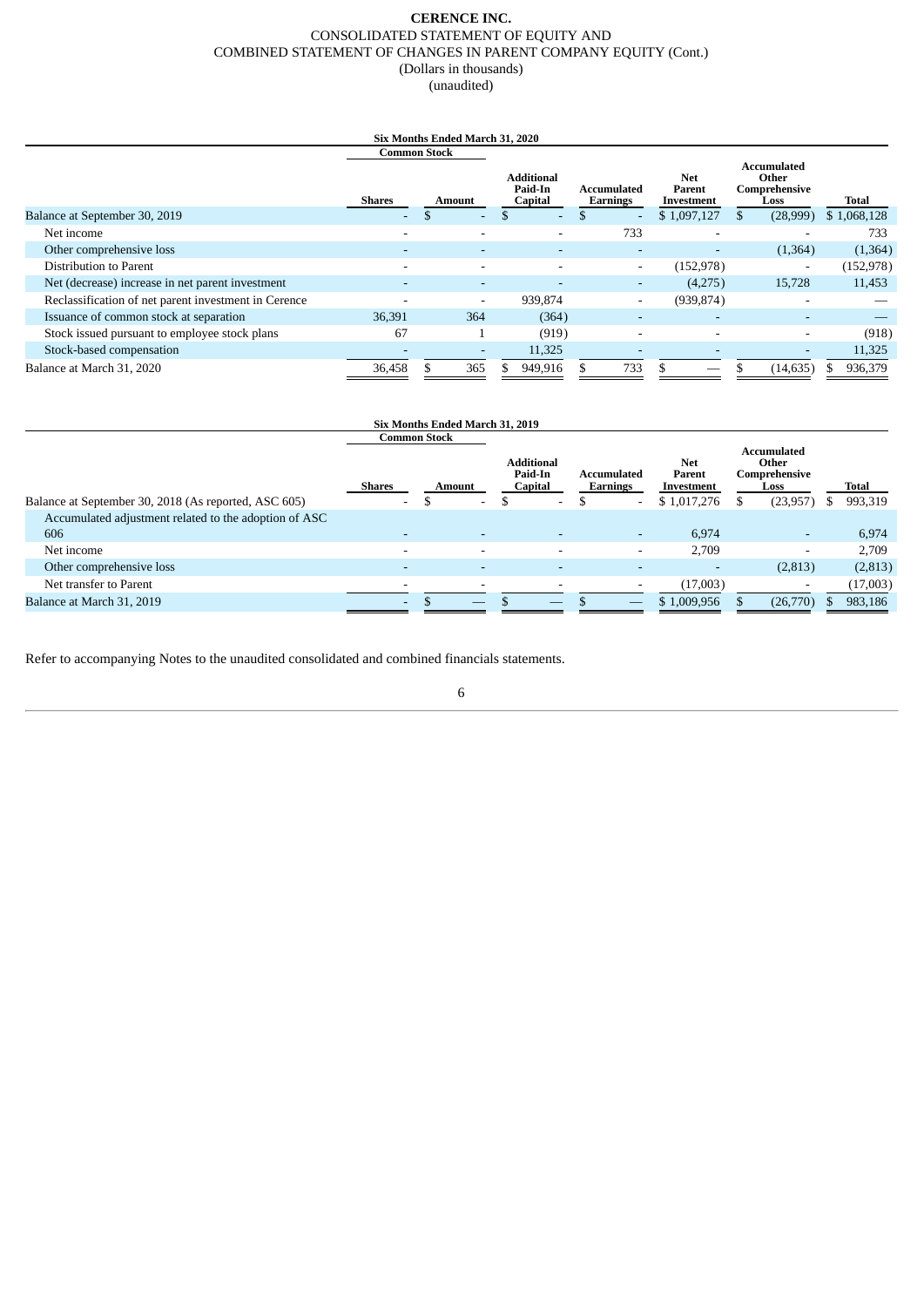## **CERENCE INC.** CONSOLIDATED STATEMENT OF CASH FLOWS FOR MARCH 31, 2020 COMBINED STATEMENT OF CASH FLOWS FOR MARCH 31, 2019 (Dollars in thousands) (unaudited)

<span id="page-8-0"></span>

|                                                                                   | <b>Six Months Ended March 31,</b> |            |    |          |  |
|-----------------------------------------------------------------------------------|-----------------------------------|------------|----|----------|--|
|                                                                                   |                                   | 2020       |    | 2019     |  |
| <b>Cash flows from operating activities:</b>                                      |                                   |            |    |          |  |
| Net income                                                                        | \$                                | 733        | \$ | 2,709    |  |
| Adjustments to reconcile net income to net cash (used in) provided by operations: |                                   |            |    |          |  |
| Depreciation and amortization                                                     |                                   | 14,971     |    | 14,574   |  |
| Provision for doubtful accounts                                                   |                                   | 446        |    |          |  |
| Stock-based compensation                                                          |                                   | 15,529     |    | 13,367   |  |
| Non-cash interest expense                                                         |                                   | 2,646      |    |          |  |
| Deferred tax benefit                                                              |                                   | (4,615)    |    | (2,898)  |  |
| Changes in operating assets and liabilities:                                      |                                   |            |    |          |  |
| Accounts receivable                                                               |                                   | (26, 692)  |    | 5,584    |  |
| Prepaid expenses and other assets                                                 |                                   | (13,605)   |    | (6, 848) |  |
| Deferred costs                                                                    |                                   | (1,079)    |    | 2,020    |  |
| Accounts payable                                                                  |                                   | 6,384      |    | 849      |  |
| Accrued expenses and other liabilities                                            |                                   | 13,028     |    | 832      |  |
| Deferred revenue                                                                  |                                   | (8,481)    |    | 12,062   |  |
| Net cash (used in) provided by operating activities                               |                                   | (735)      |    | 42,251   |  |
| <b>Cash flows from investing activities:</b>                                      |                                   |            |    |          |  |
| Capital expenditures                                                              |                                   | (10, 145)  |    | (2, 472) |  |
| Net cash used in investing activities                                             |                                   | (10, 145)  |    | (2, 472) |  |
| <b>Cash flows from financing activities:</b>                                      |                                   |            |    |          |  |
| Net transaction with Parent                                                       |                                   | 13,513     |    | (39,779) |  |
| <b>Distribution to Parent</b>                                                     |                                   | (152, 978) |    |          |  |
| Proceeds from long-term debt, net of discount                                     |                                   | 249,705    |    |          |  |
| Payments for long-term debt issuance costs                                        |                                   | (515)      |    |          |  |
| Principal payments of long-term debt                                              |                                   | (2,363)    |    |          |  |
| Common stock repurchases for tax withholdings for net settlement of equity awards |                                   | (919)      |    |          |  |
| Principal payment of lease liabilities arising from a finance lease               |                                   | (67)       |    |          |  |
| Net cash provided by (used in) financing activities                               |                                   | 106,376    |    | (39,779) |  |
| Effects of exchange rate changes on cash and cash equivalents                     |                                   | 88         |    |          |  |
| Net change in cash and cash equivalents                                           |                                   | 95,584     |    |          |  |
| Cash and cash equivalents at beginning of period                                  |                                   |            |    |          |  |
| Cash and cash equivalents at end of period                                        | \$                                | 95,584     | \$ |          |  |
| <b>Supplemental information:</b>                                                  |                                   |            |    |          |  |
| Cash paid for income taxes                                                        | \$                                | 627        | \$ | 3,267    |  |
| Cash paid for interest                                                            | \$                                | 8,997      | \$ |          |  |

Refer to accompanying Notes to the unaudited consolidated and combined financials statements.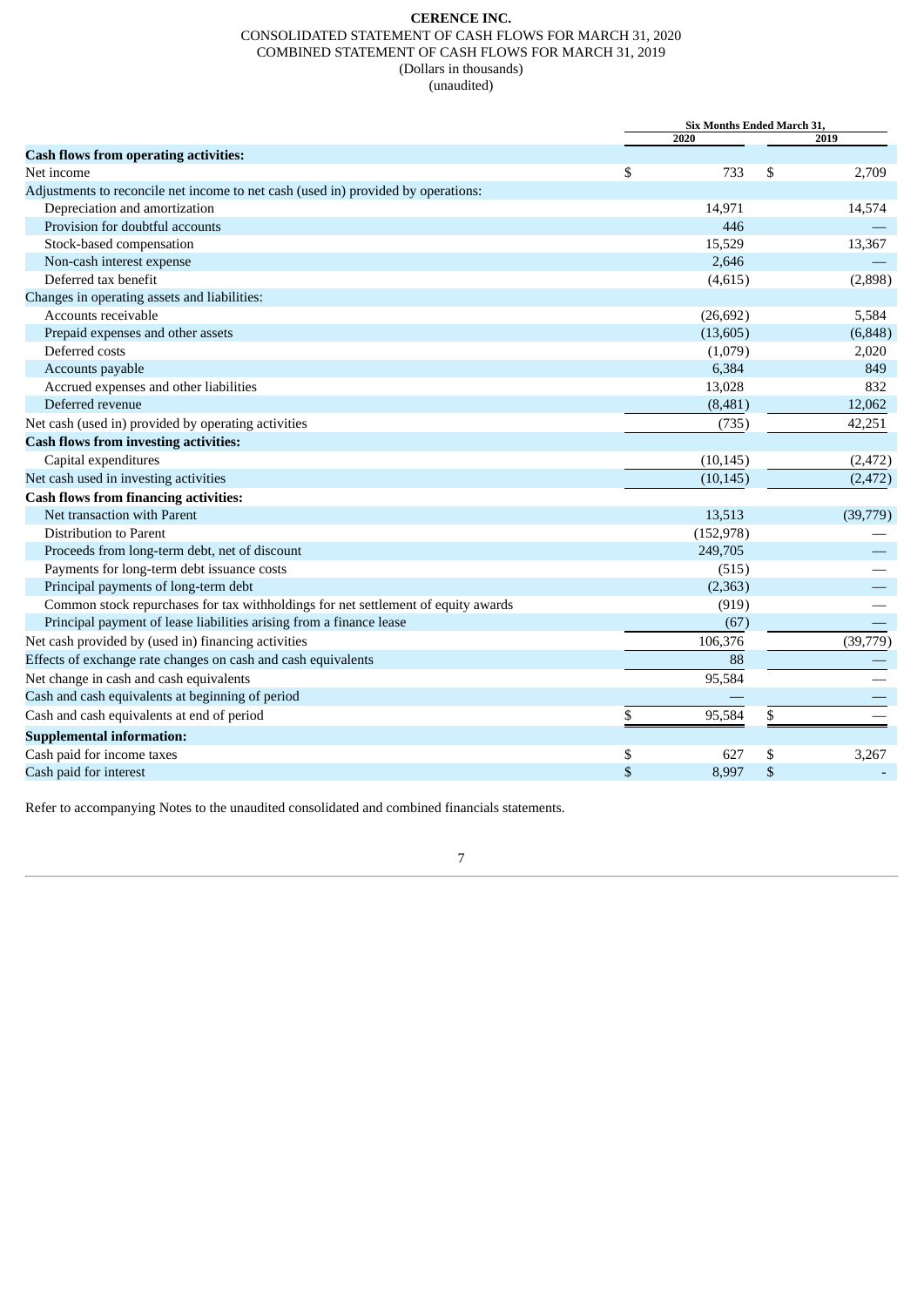#### **CERENCE INC. Notes to Consolidated and Combined Financial Statements**

#### <span id="page-9-0"></span>**Note 1. Business Overview**

#### *History*

On October 1, 2019, (the "Distribution Date"), Nuance Communications ("Nuance"), a leading provider of speech and language solutions for businesses and consumers around the world, completed the complete legal and structural separation and distribution to its stockholders of all of the outstanding shares of our common stock, and its consolidated subsidiaries, in a tax free spin-off (which we refer to as the "Spin-Off"). The distribution was made in the amount of one share of our common stock for every eight shares of Nuance common stock (which we refer to as the "Distribution") owned by Nuance's stockholders as of 5:00 p.m. Eastern Time on September 17, 2019, the record date of the Distribution.

In connection with the Distribution, on September 30, 2019, we filed an Amended and Restated Certificate of Incorporation, or the Charter, with the Secretary of State of the State of Delaware, which became effective on October 1, 2019. Our Amended and Restated By-laws also became effective on October 1, 2019. On October 2, 2019, our common stock began regular-way trading on the Nasdaq Global Select Market under the ticker symbol CRNC.

#### *Business*

Cerence Inc. (referred to in this Quarterly Report on Form 10-Q as "we," "our," "us," "ourselves," the "Company" or "Cerence") is a global, premier provider of AI-powered assistants and innovations for connected and autonomous vehicles. Our customers include all major automobile original equipment manufacturers, or OEMs, or their tier 1 suppliers worldwide. We deliver our solutions on a white-label basis, enabling our customers to deliver customized virtual assistants with unique, branded personalities and ultimately strengthening the bond between automobile brands and end users. We generate revenue primarily by selling software licenses and cloud-connected services. In addition, we generate professional services revenue from our work with OEMs and suppliers during the design, development and deployment phases of the vehicle model lifecycle and through maintenance and enhancement projects.

#### *COVID-19 Update*

In December 2019, a novel strain of coronavirus, now known as COVID-19 ("COVID-19"), was reported in Wuhan, China and has since extensively impacted the global health and economic environment. In January 2020, the World Health Organization ("WHO") declared it a Public Health Emergency of International Concern. On February 28, 2020, the WHO raised its assessment of the COVID-19 threat from high to very high at a global level due to the continued increase in the number of cases and affected countries, and on March 11, 2020, the WHO characterized COVID-19 as a pandemic.

As a result of the COVID-19 pandemic, local, state, and national governments have responded to the spread of COVID-19 by implementing various forms of social distancing and shelter-in-place orders to citizens, which have limited economic activity. These extreme measures to slow the spread of COVID-19 have negatively impacted businesses of all sizes, including the automotive industry and its suppliers. For the foreseeable future, automobile production and shipments have ceased or automotive production is not working at full capacity as manufacturing plants have closed or are not fully operating in order to ensure the safety of their workforces or because of lack of demand. As automobile production continues to be delayed, we anticipate our billings and revenues recognized from license and connected services to be negatively impacted.

Due to the macroeconomic conditions driven by the COVID-19 pandemic and the anticipated negative impact on our license and connected services revenues, we concluded that indicators of impairment were present relating to goodwill and long-lived assets as of March 31, 2020. We performed an interim assessment of goodwill and concluded that no impairment existed as the fair value of our reporting unit exceeded its carrying value as of March 31, 2020. We performed a test for recoverability of our long-lived asset group and determined the carrying amount was recoverable, resulting in no impairment of our long-lived asset group as of March 31, 2020. See Note 5 for additional details.

The full extent to which the ongoing COVID-19 pandemic adversely affects our financial performance will depend on future developments, many of which are outside of our control, are highly uncertain and cannot be predicted, including, but not limited to, the duration and spread of the pandemic, its severity, the effectiveness of actions to contain the virus or treat its impact and how quickly and to what extent normal economic and operating conditions can resume. The COVID-19 pandemic could also result in additional governmental restrictions and regulations, which could adversely affect our business and financial results. In addition, a recession, depression or other sustained adverse market impact resulting from COVID-19 could materially and adversely affect our

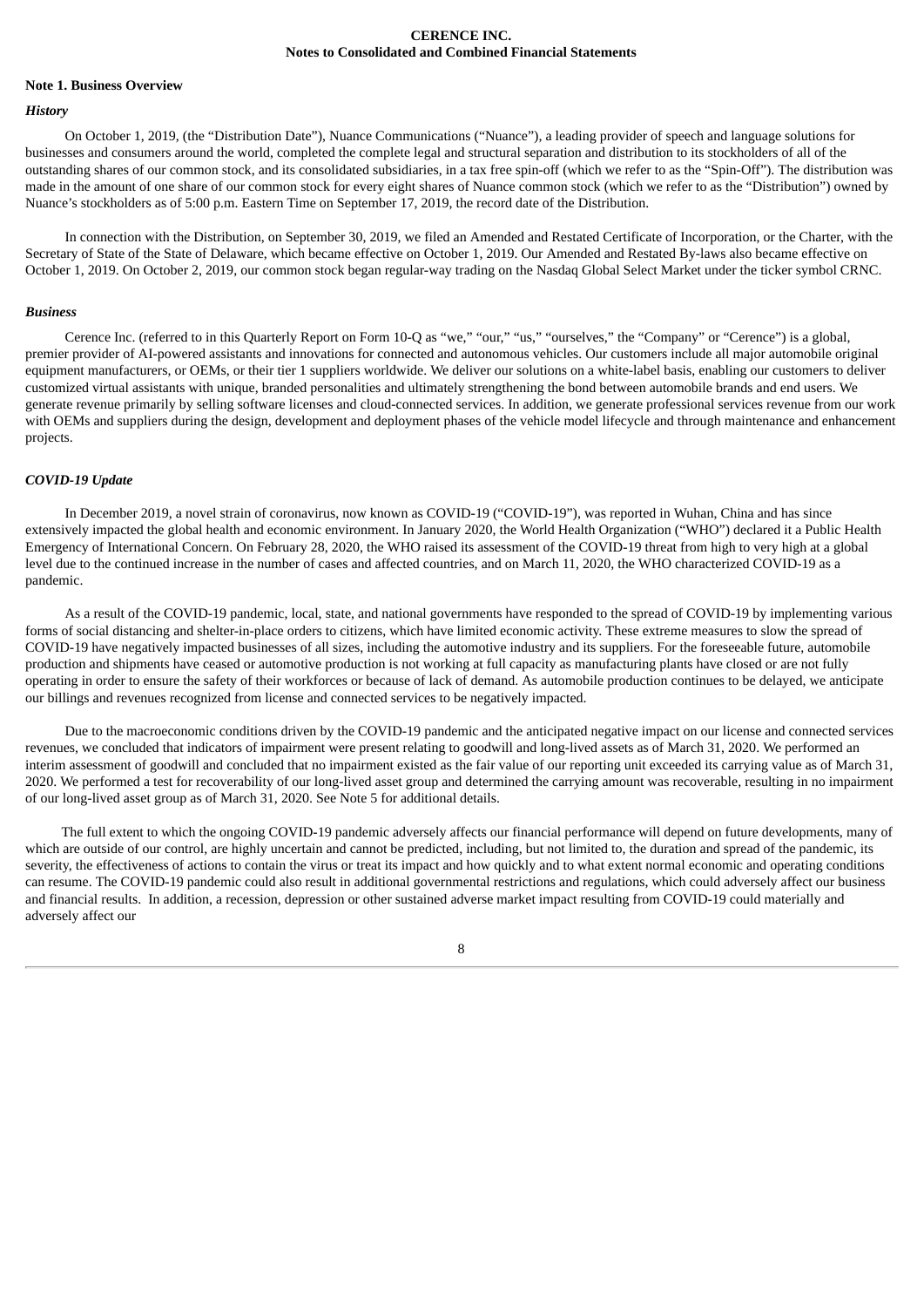business, our access to needed capital and liquidity, and the value of our common stock. Even after the COVID-19 pandemic has lessened or subsided, we may continue to experience adverse impacts on our business and financial performance as a result of its global economic impact.

#### *Subsequent Events*

On April 8, 2020, in response to the COVID-19 pandemic, we committed to a cost efficiency program that encompassed a series of measures primarily intended to allow us to more efficiently operate in a leaner, more directed cost structure. These included reductions in our workforce related to the transfer of certain business processes to lower cost regions. As a result, we involuntarily terminated approximately 75 employees and anticipate recording approximately \$2.6 million in restructuring charges related to employee severance during the second half of fiscal 2020.

#### **Note 2. Significant Accounting Policies**

## *Principals of Consolidation*

#### Fiscal 2020

The accompanying unaudited consolidated financial statements include the accounts of the Company, as well as those of our wholly owned subsidiaries. All significant intercompany transactions and balances are eliminated in consolidation.

#### Fiscal 2019

All prior period information is presented on a combined basis. The combined financial statements have been derived from Nuance's historical accounting records and are presented on a "carve-out" basis to include the historical financial position, results of operations and cash flows applicable to the Cerence business. As a direct ownership relationship did not exist among all the various business units comprising the Cerence business, Nuance's investment in the Cerence business is shown in lieu of stockholder's equity in the combined financial statements.

The Combined Statements of Operations include all revenues and costs directly attributable to Cerence as well as an allocation of expenses related to functions and services performed by centralized parent organizations. These corporate expenses have been allocated to the Cerence business based on direct usage or benefit, where identifiable, with the remainder allocated on a pro rata basis of revenues, headcount, number of transactions or other measures as determined appropriate. The Combined Statements of Cash Flows present these corporate expenses that are cash in nature as cash flows from operating activities, as this is the nature of these costs for Nuance. Non-cash expenses allocated from Nuance include corporate depreciation and amortization and stock-based compensation included as add-back adjustments to reconcile net income to net cash provided by operations. Current and deferred income taxes and related tax expense have been determined based on the standalone results of the Cerence business by applying Accounting Standards Codification No. 740, Income Taxes ("ASC 740"), to the Cerence business's operations in each country as if it were a separate taxpayer (i.e. following the Separate Return Methodology).

The combined financial statements include the allocation of certain assets and liabilities that have historically been held at the Nuance corporate level or by shared entities but which are specifically identifiable or allocable to the Cerence business. These shared assets and liabilities have been allocated to the Cerence business on the basis of direct usage when identifiable, or allocated on a pro rata basis of revenue, headcount or other systematic measures that reflect utilization of the services provided to or benefits received by Cerence. Nuance uses a centralized approach to cash management and financing its operations. Accordingly, none of the cash, cash equivalents, marketable securities, foreign currency hedges or debt and related interest expense has been allocated to the Cerence business in the combined financial statements. Nuance's short and long-term debt has not been pushed down to the Cerence business's combined financial statements because the Cerence business is not the legal obligor of the debt and Nuance's borrowings were not directly attributable to the Cerence business.

Transactions between Nuance and the Cerence business are considered to be effectively settled in the combined financial statements at the time the transaction is recorded. The total net effect of the settlement of these intercompany transactions is reflected in the Combined Statements of Cash Flows as a financing activity and in the Combined Balance Sheets as net parent investment. All of the allocations and estimates in the combined financial statements are based on assumptions that management believes are reasonable.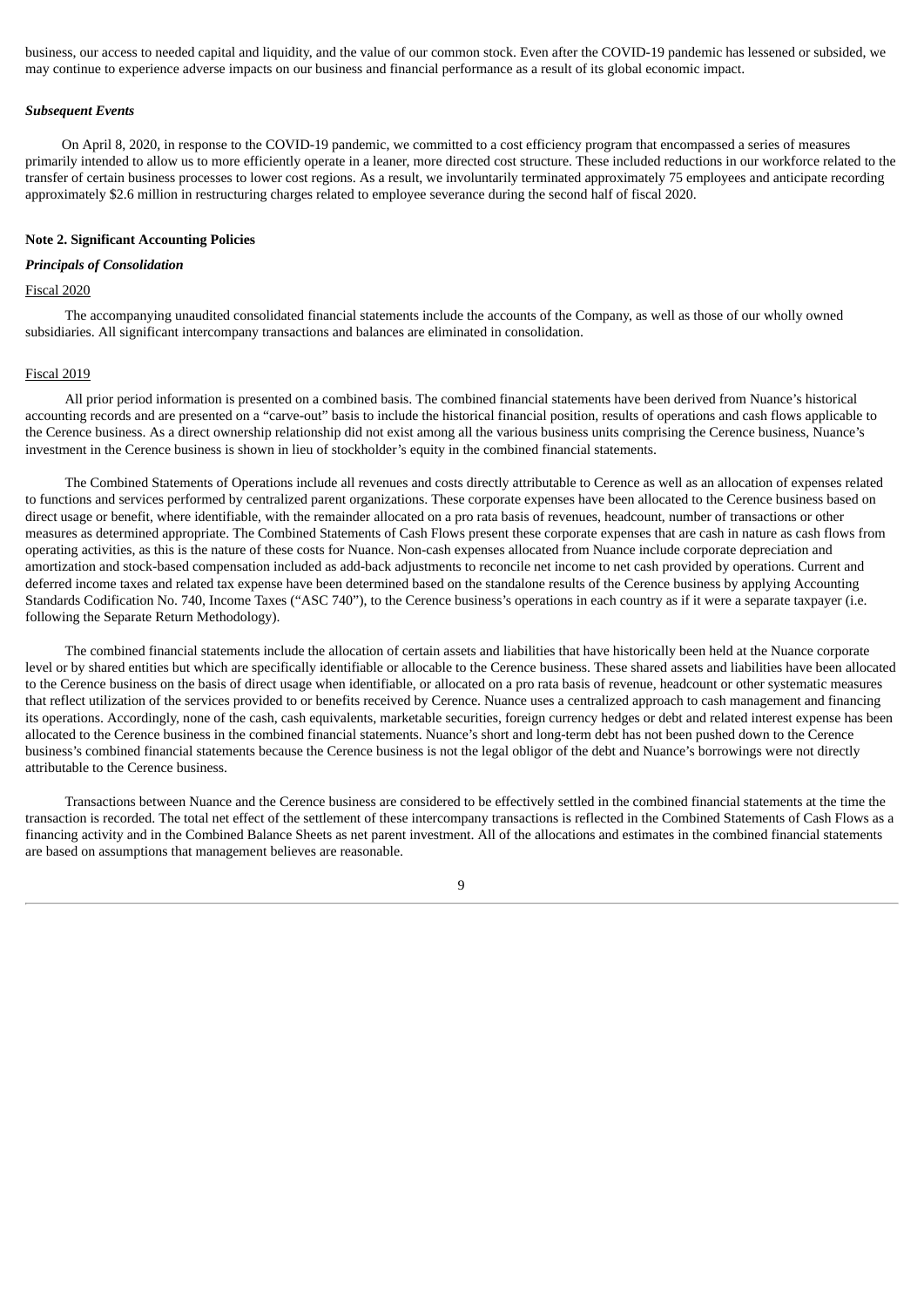#### *Basis of Presentation*

The accompanying unaudited consolidated financial statements of the Company have been prepared in accordance with accounting principles generally accepted in the United States ("GAAP") for interim financial information and with the instructions to Form 10-Q and Article 10 of Regulation S-X. Accordingly, they do not include all of the information and footnote disclosures required by GAAP for complete financial statements.

The consolidated financial statements reflect all adjustments considered necessary for a fair presentation of the consolidated results of operations and financial position for the interim periods presented. All such adjustments are of a normal recurring nature. The results of operations for the three and six months ended March 31, 2020 are not necessarily indicative of the results to be expected for any other interim period or for the year ending September 30, 2020. These unaudited interim consolidated financial statements should be read in conjunction with the audited combined financial statements and notes contained in our Annual Report on Form 10-K for the year ended September 30, 2019.

#### *Use of Estimates*

The financial statements are prepared in accordance with GAAP, which requires management to make estimates and assumptions. These estimates, judgments and assumptions can affect the reported amounts in the financial statements and the footnotes thereto. Actual results could differ materially from these estimates.

On an ongoing basis, we evaluate our estimates, assumptions and judgments. Significant estimates inherent to the preparation of financial statements include: revenue recognition; the allowances for doubtful accounts; accounting for deferred costs; accounting for internally developed software; the valuation of goodwill and intangible assets; accounting for business combinations; accounting for stock-based compensation; accounting for income taxes, deferred tax assets, and related valuation allowances; and loss contingencies. We base our estimates on historical experience, market participant fair value considerations, projected future cash flows, and various other factors that are believed to be reasonable under the circumstances. Actual amounts could differ significantly from these estimates.

#### *Recently Adopted Accounting Standards*

#### Leases

In February 2016, the Financial Accounting Standards Board ("FASB") issued Accounting Standards Update ("ASU") No. 2016-02, "Leases" ("ASU 2016-02"), and codified as ASC 842, which became effective for fiscal years beginning after December 15, 2018 and interim periods therein, with early adoption permitted. The guidance requires lessees to recognize on the balance sheet a right-of-use asset, representing its right to use the underlying asset for the lease term, and a lease liability for all leases with terms greater than 12 months. The guidance also requires qualitative and quantitative disclosures designed to assess the amount, timing, and uncertainty of cash flows arising from leases.

In July 2018, the FASB issued ASU 2018-10, "Codification Improvements to "Topic 842, Leases" and ASU 2018-11, "Leases Topic Targeted Improvements", which provides an additional and optional transition method whereby the new lease standard is applied at the adoption date and recognized as an adjustment to retained earnings. Additionally, in March 2019, the FASB issued ASU 2019-01, "Codification Improvements to Topic 842", which provides guidance in the following areas: (1) determining the fair value of the underlying asset by lessors that are not manufacturers or dealers and (2) clarification of interim disclosure requirements during transition.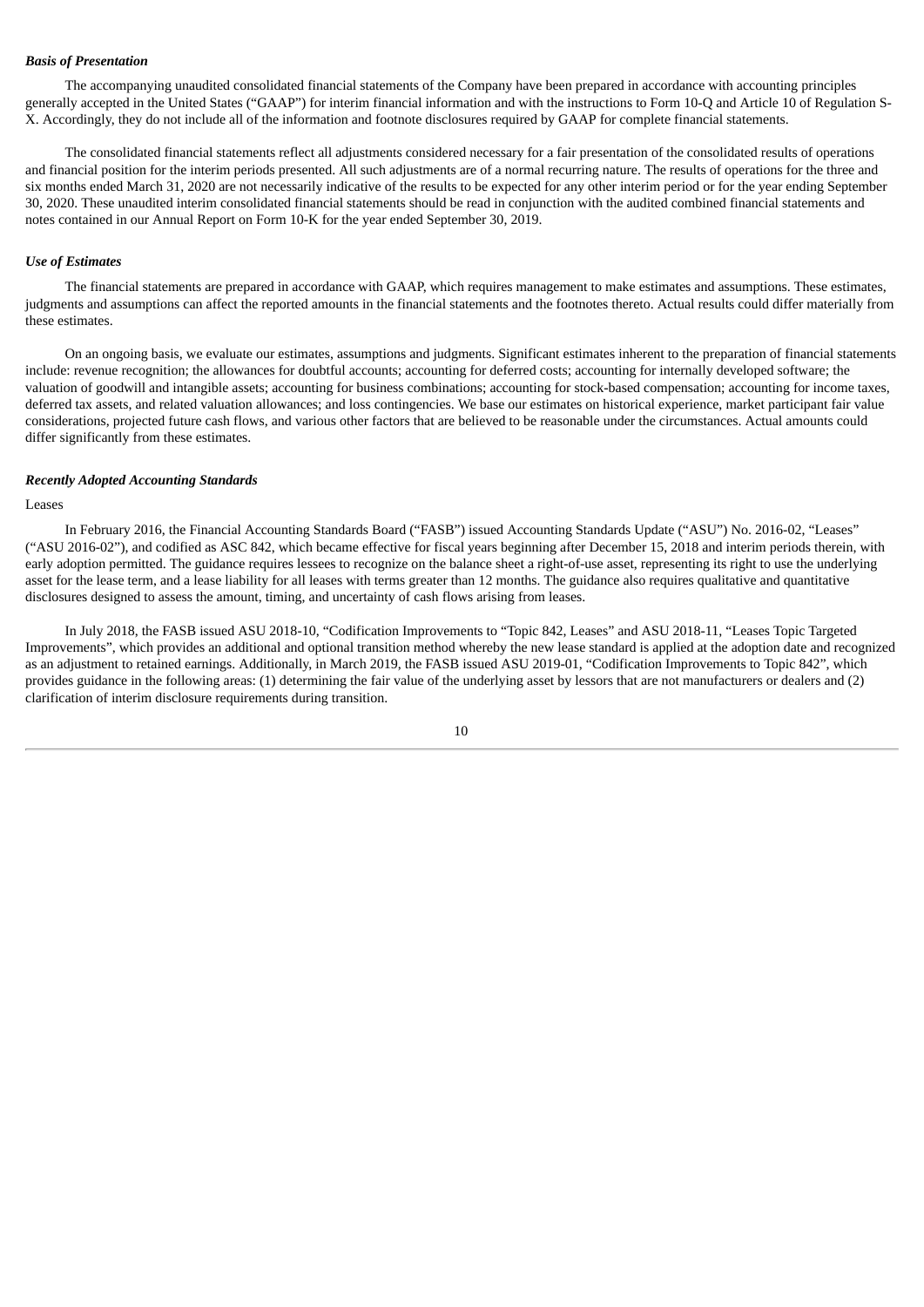We adopted the new standard effective October 1, 2019 under the modified retrospective transition approach. Results for reporting periods beginning after October 1, 2019 are presented under ASC 842, while prior periods have not been adjusted and continue to be reported in accordance with our historic accounting under previous GAAP. We elected the package of practical expedients permitted under the transition guidance. The new standard does not have a material impact on our consolidated statement of operations and cash flows. Approximately \$2.2 million of deferred rent balances were reclassified against the costs of the right of use assets. The effects of applying ASC 842 as a cumulative-effect adjustment to retained earnings as of October 1, 2019 is immaterial.

The following tables summarize the impact of adopting ASC 842 on the consolidated balance sheet as of October 1, 2019 (dollars in thousands):

|                                                | As of October 1, 2019 |                                         |                                               |                          |     |                    |  |  |  |  |
|------------------------------------------------|-----------------------|-----------------------------------------|-----------------------------------------------|--------------------------|-----|--------------------|--|--|--|--|
|                                                |                       | <b>As Previously</b><br><b>Reported</b> | <b>Impact of Adoption</b><br>of Topic ASC 842 |                          |     | <b>As Adjusted</b> |  |  |  |  |
| <b>Assets:</b>                                 |                       |                                         |                                               |                          |     |                    |  |  |  |  |
| Operating lease right of use assets            | \$                    |                                         | \$                                            | 19,594                   | \$  | 19,594             |  |  |  |  |
|                                                |                       |                                         |                                               |                          |     |                    |  |  |  |  |
| <b>Liabilities:</b>                            |                       |                                         |                                               |                          |     |                    |  |  |  |  |
| Current liabilities:                           |                       |                                         |                                               |                          |     |                    |  |  |  |  |
| Short-term operating lease liabilities         | \$                    |                                         | \$                                            | 4.863                    | \$  | 4,863              |  |  |  |  |
| Accrued expenses and other current liabilities |                       | 24,194                                  |                                               | (1,465)                  |     | 22,729             |  |  |  |  |
| Long-term operating lease liabilities          |                       |                                         |                                               | 16,883                   |     | 16,883             |  |  |  |  |
| Other liabilities                              | \$                    | 21,536                                  | \$                                            | (687)                    | -\$ | 20,849             |  |  |  |  |
|                                                |                       |                                         |                                               |                          |     |                    |  |  |  |  |
| <b>Equity:</b>                                 |                       |                                         |                                               |                          |     |                    |  |  |  |  |
| Net parent investment                          | \$                    | 1,097,127                               | \$                                            | $\overline{\phantom{0}}$ | \$  | 1,097,127          |  |  |  |  |

#### Other Accounting Pronouncements

In August 2018, the FASB issued ASU No. 2018-15, "Intangibles—Goodwill and Other—Internal-Use Software (Subtopic 350-40): Customer's Accounting for Implementation Costs Incurred in a Cloud Computing Arrangement That Is a Service Contract" ("ASU 2018-15"), which is effective for fiscal years beginning after December 15, 2019, and interim periods within those fiscal years, with early adoption permitted. The guidance requires that implementation costs related to a hosting arrangement that is a service contract be capitalized and amortized over the term of the hosting arrangement, starting when the module or component of the hosting arrangement is ready for its intended use. The adoption of ASU 2018-15 did not have a material impact on our consolidated financial statements.

#### *Recently Issued Accounting Pronouncements to be Adopted*

In June 2016, the FASB issued ASU No. 2016-13, "Financial Instruments-Credit Losses (Topic 326): Measurement of Credit Losses on Financial Instruments" ("ASU 2016-13"), which requires the measurement and recognition of expected credit losses for financial assets held at amortized cost, including trade receivables. ASU 2016-13 replaces the existing incurred loss impairment model with an expected loss model that requires the use of forward-looking information to calculate credit loss estimates. This standard is effective for interim and annual reporting periods beginning after December 15, 2019. This standard is required to be adopted using the modified retrospective basis, with a cumulative-effect adjustment to Retained earnings (Accumulated deficit) as of the beginning of the first reporting period in which the guidance of this standard is effective. We plan to adopt this new standard in the first quarter of our fiscal 2021. We are currently evaluating the impact of the adoption of this standard on our consolidated financial statements.

In March 2020, the FASB issued ASU No. 2020-04 "Reference Rate Reform (Topic 848): Facilitation of the Effects of Reference Rate Reform on Financial Reporting," ("ASU 2020-04"). The update provides optional guidance for a limited period of time to ease the potential burden in accounting for (or recognizing the effects of) contract modifications on financial reporting, caused by reference rate reform. ASU 2020-04 is effective for all entities as of March 12, 2020 through December 31, 2022. We are currently evaluating the impact of the adoption of this standard on our consolidated financial statements.

#### **Note 3. Revenue Recognition**

We primarily derive revenue from the following sources: (1) royalty-based software license arrangements, (2) connected services, and (3) professional services. Revenue is reported net of applicable sales and use tax, value-added tax and other transaction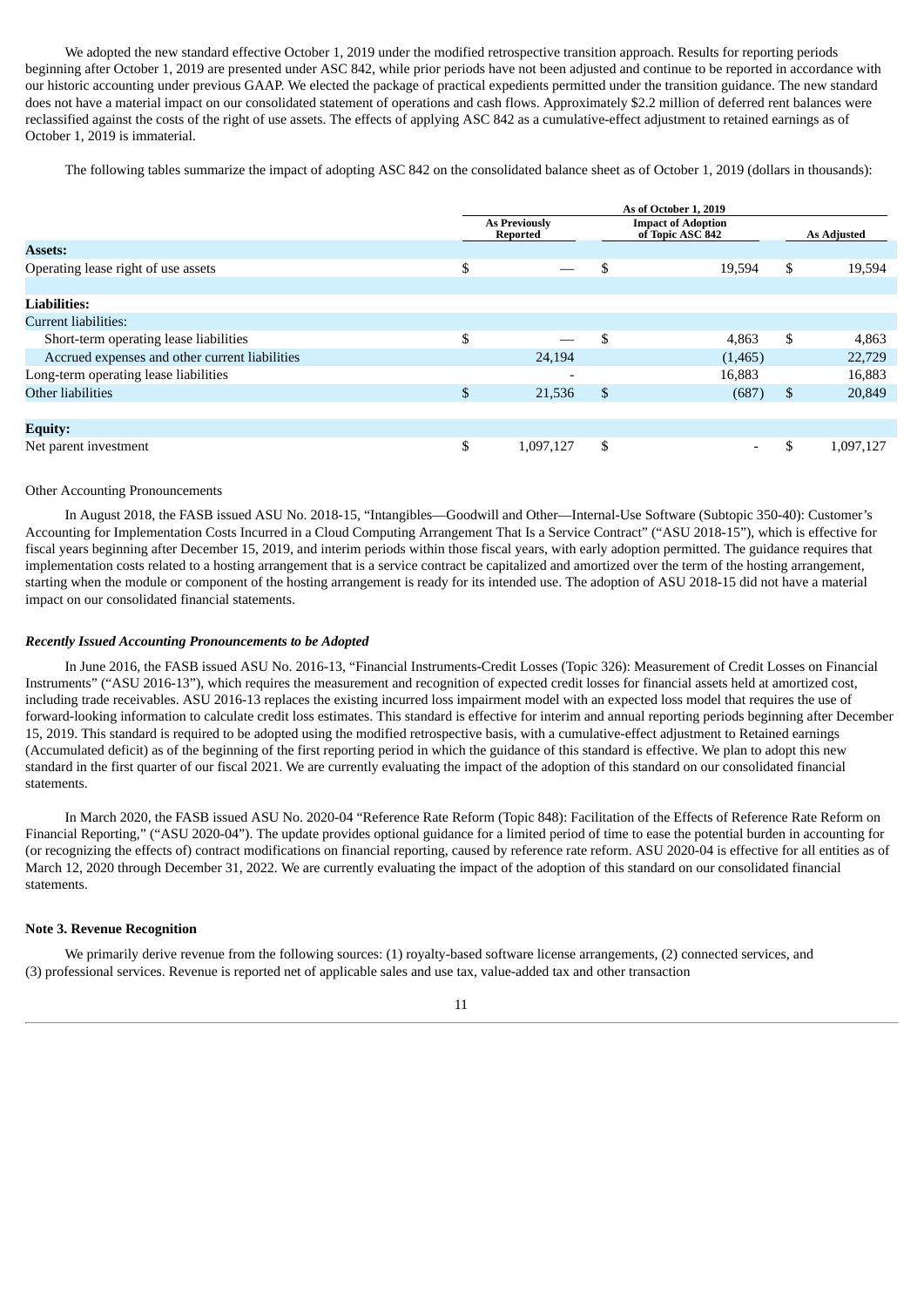taxes imposed on the related transaction including mandatory government charges that are passed through to our customers. We account for a contract when both parties have approved and committed to the contract, the rights of the parties are identified, payment terms are identified, the contract has commercial substance and collectability of consideration is probable.

Our arrangements with customers may contain multiple products and services. We account for individual products and services separately if they are distinct—that is, if a product or service is separately identifiable from other items in the contract and if a customer can benefit from it on its own or with other resources that are readily available to the customer.

We currently recognize revenue after applying the following five steps:

- identification of the contract, or contracts, with a customer;
- identification of the performance obligations in the contract, including whether they are distinct within the context of the contract;
- determination of the transaction price, including the constraint on variable consideration;
- allocation of the transaction price to the performance obligations in the contract;
- recognition of revenue when, or as, performance obligations are satisfied.

We allocate the transaction price of the arrangement based on the relative estimated standalone selling price ("SSP") of each distinct performance obligation. In determining SSP, we maximize observable inputs and consider a number of data points, including:

- the pricing of standalone sales (in the instances where available);
- the pricing established by management when setting prices for deliverables that are intended to be sold on a standalone basis;
- contractually stated prices for deliverables that are intended to be sold on a standalone basis; and
- other pricing factors, such as the geographical region in which the products are sold and expected discounts based on the customer size and type.

We only include estimated amounts in the transaction price to the extent it is probable that a significant reversal of cumulative revenue recognized will not occur when the uncertainty associated with the variable consideration is resolved. We reduce transaction prices for estimated returns and other allowances that represent variable consideration under ASC 606, which we estimate based on historical return experience and other relevant factors, and record a corresponding refund liability as a component of accrued expenses and other current liabilities. Other forms of contingent revenue or variable consideration are infrequent.

Revenue is recognized when control of these services is transferred to our customers, in an amount that reflects the consideration we expect to be entitled to in exchange for those services.

We assess the timing of the transfer of products or services to the customer as compared to the timing of payments to determine whether a significant financing component exists. In accordance with the practical expedient in ASC 606-10-32-18, we do not assess the existence of a significant financing component when the difference between payment and transfer of deliverables is a year or less. If the difference in timing arises for reasons other than the provision of finance to either the customer or us, no financing component is deemed to exist. The primary purpose of our invoicing terms is to provide customers with simplified and predictable ways of purchasing our services, not to receive or provide financing from or to customers. We do not consider set-up fees nor other upfront fees paid by our customers to represent a financing component.

Reimbursements for out-of-pocket costs generally include, but are not limited to, costs related to transportation, lodging and meals. Revenue from reimbursed out-of-pocket costs is accounted for as variable consideration.

#### *(a) Performance Obligations*

#### **Licenses**

Software and technology licenses sold with non-distinct professional services to customize and/or integrate the underlying software and technology are accounted for as a combined performance obligation. Revenue from the combined performance obligation is recognized over time based upon the progress towards completion of the project, which is measured based on the labor hours already incurred to date as compared to the total estimated labor hours. For income statement presentation purposes, we separate license revenue from professional services revenue based on their SSPs.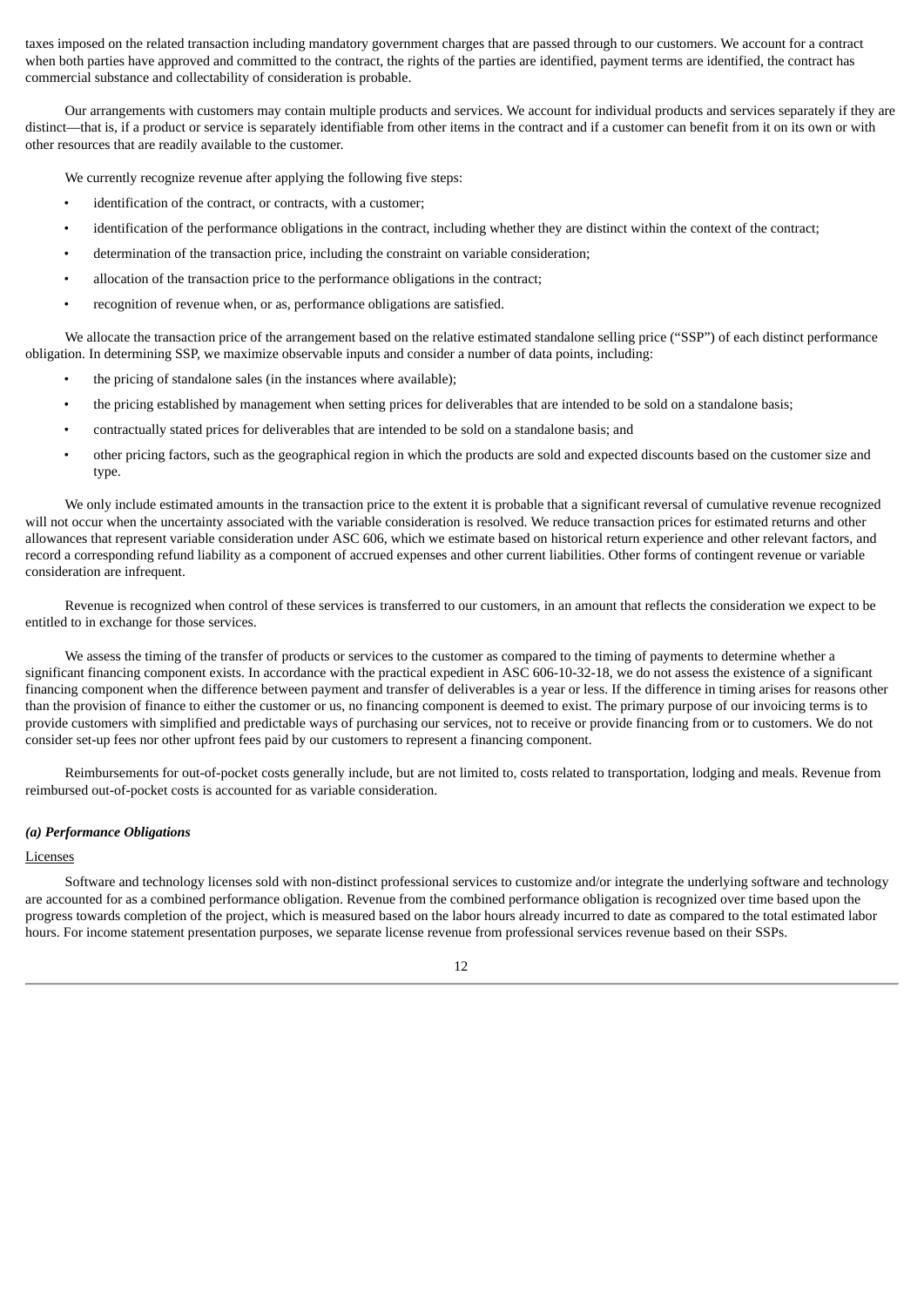Revenue from distinct software and technology licenses, which do not require professional service to customize and/or integrate the software license, is recognized at the point in time when the software and technology is made available to the customer and control is transferred.

Revenue from software and technology licenses sold on a royalty basis, where the license of non-exclusive intellectual property is the predominant item to which the royalty relates, is recognized in the period the usage occurs in accordance with the practical expedient in ASC 606-10-55-65(A).

#### Connected Services

Connected services, which allow our customers to use the hosted software over the contract period without taking possession of the software, are provided on a usage basis as consumed or on a fixed fee subscription basis. Subscription basis revenue represents a single promise to stand-ready to provide access to our connected services. Our connected services contract terms generally range from one to five years.

As each day of providing services is substantially the same and the customer simultaneously receives and consumes the benefits as access is provided, we have determined that our connected services arrangements are a single performance obligation comprised of a series of distinct services. These services include variable consideration, typically a function of usage. We recognize revenue as each distinct service period is performed (i.e., recognized as incurred).

Our connected service arrangements generally include services to develop, customize, and stand-up applications for each customer. In determining whether these services are distinct, we consider dependence of the Cloud service on the up-front development and stand-up, as well as availability of the services from other vendors. We have concluded that the up-front development, stand-up and customization services are not distinct performance obligations, and as such, revenue for these activities is recognized over the period during which the cloud-connected services are provided, and is included within connected services revenue.

#### Professional Services

Revenue from distinct professional services, including training, is recognized over time based upon the progress towards completion of the project, which is measured based on the labor hours already incurred to date as compared to the total estimated labor hours.

#### (*b) Significant Judgments*

Determining whether products and services are considered distinct performance obligations that should be accounted for separately versus together may require significant judgment. Our license contracts often include professional services to customize and/or integrate the licenses into the customer's environment. Judgment is required to determine whether the license is considered distinct and accounted for separately, or not distinct and accounted for together with professional services.

Judgments are required to determine the SSP for each distinct performance obligation. When the SSP is directly observable, we estimate the SSP based upon the historical transaction prices, adjusted for geographic considerations, customer classes, and customer relationship profiles. In instances where the SSP is not directly observable, we determine the SSP using information that may include market conditions and other observable inputs. We may have more than one SSP for individual products and services due to the stratification of those products and services by customers and circumstances. In these instances, we may use information such as the size of the customer and geographic region in determining the SSP. Determining the SSP for performance obligations which we never sell separately also requires significant judgment. In estimating the SSP, we consider the likely price that would have resulted from established pricing practices had the deliverable been offered separately and the prices a customer would likely be willing to pay.

#### *(c) Disaggregated Revenue*

Revenues, classified by the major geographic region in which our customers are located, for the three and six months ended March 31, 2020 and 2019 (dollars in thousands):

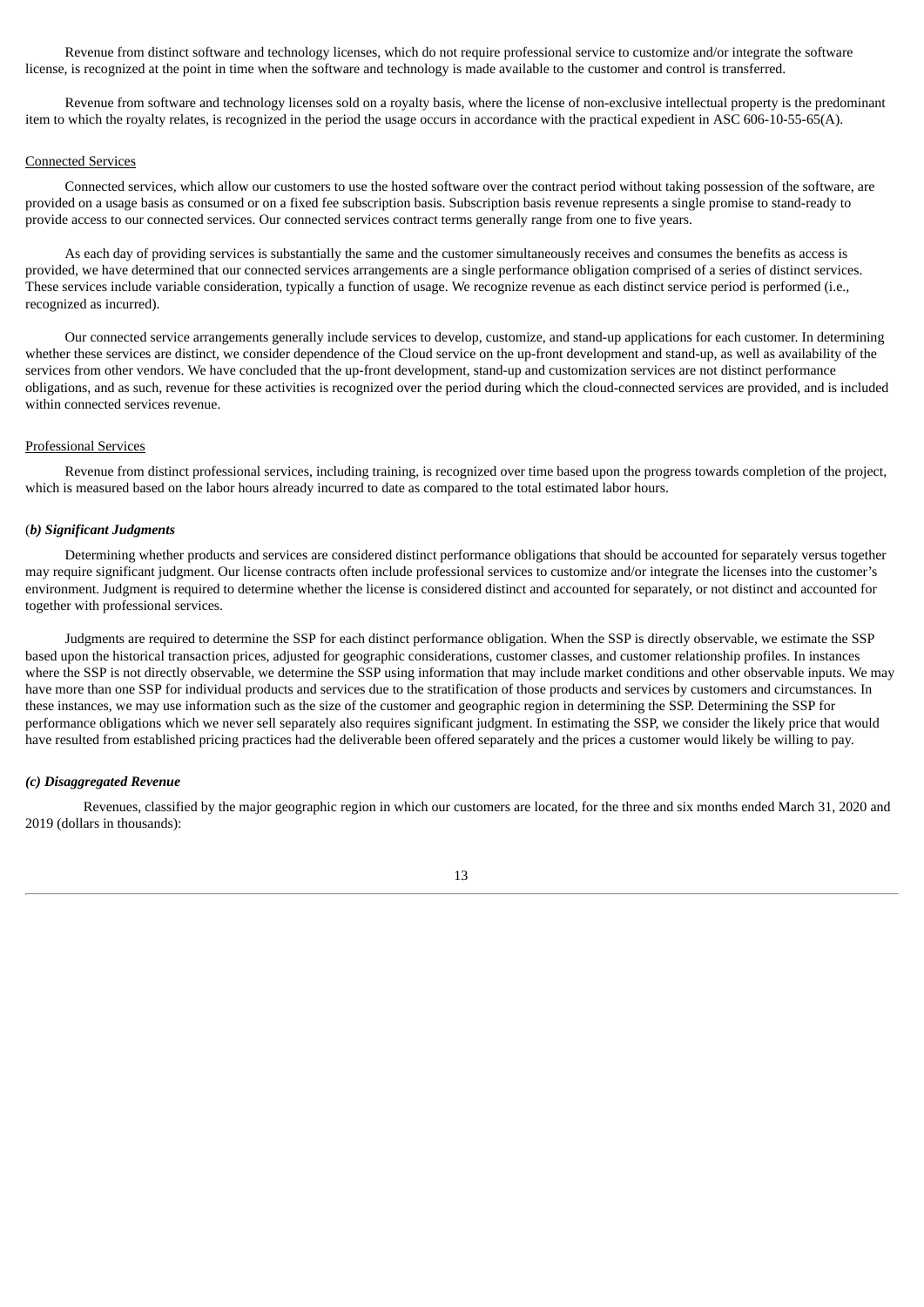|                                      | <b>Three Months Ended March 31.</b> |                          |   |        |   | <b>Six Months Ended March 31.</b> |    |         |  |  |  |
|--------------------------------------|-------------------------------------|--------------------------|---|--------|---|-----------------------------------|----|---------|--|--|--|
|                                      |                                     | 2020                     |   | 2019   |   | 2020                              |    | 2019    |  |  |  |
| Revenues:                            |                                     |                          |   |        |   |                                   |    |         |  |  |  |
| <b>United States</b>                 | S                                   | 36,505                   | S | 29.630 | S | 71,546                            | S. | 67,694  |  |  |  |
| <b>Other Americas</b>                |                                     | $\overline{\phantom{0}}$ |   | 278    |   | 8                                 |    | 632     |  |  |  |
| Germany                              |                                     | 20,102                   |   | 15,114 |   | 40,319                            |    | 28,830  |  |  |  |
| Other Europe, Middle East and Africa |                                     | 8,628                    |   | 5,360  |   | 13,225                            |    | 10,144  |  |  |  |
| Japan                                |                                     | 15,518                   |   | 7,985  |   | 26,929                            |    | 17.738  |  |  |  |
| Other Asia-Pacific                   |                                     | 5,742                    |   | 11,937 |   | 11,927                            |    | 17,750  |  |  |  |
| Total net revenues                   |                                     | 86,495                   |   | 70,304 |   | 163,954                           |    | 142,788 |  |  |  |

Revenues within the United States, Germany, and Japan accounted for more than 10% of revenue for all periods presented.

Revenues relating to two customers accounted for \$19.1 million, or 22.1%, and \$9.7 million, or 11.2%, of revenues for the three months ended March 31, 2020. Revenues relating to one customer accounted for \$37.1 million, or 22.7%, of revenues for the six months ended March 31, 2020. Three customers accounted for \$14.4 million, or 20.5%, \$8.6 million, or 12.2%, and \$7.7 million, or 11.0% of revenues for the three months ended March 31, 2019. Three customers accounted for \$27.9 million, or 19.6%, \$15.8 million, or 11.1%, and \$14.7 million, or 10.3%, of revenues for the six months ended March 31, 2019.

#### *(d) Contract Acquisition Costs*

In conjunction with the adoption of ASC 606, we are required to capitalize certain contract acquisition costs. The capitalized costs primarily relate to paid commissions. In accordance with the practical expedient in ASC 606-10-10-4, we apply a portfolio approach to estimate contract acquisition costs for groups of customer contracts. We elect to apply the practical expedient in ASC 340-40-25-4 and will expense contract acquisition costs as incurred where the expected period of benefit is one year or less. Contract acquisition costs are deferred and amortized on a straight-line basis over the period of benefit, which we have estimated to be, on average, between one and five years. The period of benefit was determined based on an average customer contract term, expected contract renewals, changes in technology and our ability to retain customers, including canceled contracts. We assess the amortization term for all major transactions based on specific facts and circumstances. Contract acquisition costs are classified as current or noncurrent assets based on when the expense will be recognized. The current and noncurrent portions of contract acquisition costs are included in prepaid expenses and other current assets, and in other assets, respectively. As of March 31, 2020, we had \$3.5 million of contract acquisition costs. We had amortization expense of \$0.3 million and \$0.6 million related to these costs during the three and six months ended March 31, 2020, respectively. There was no impairment related to contract acquisition costs.

#### *(e) Capitalized Contract Costs*

We capitalize incremental costs incurred to fulfill our contracts that (i) relate directly to the contract, (ii) are expected to generate resources that will be used to satisfy our performance obligation under the contract, and (iii) are expected to be recovered through revenue generated under the contract. Our capitalized costs consist primarily of setup costs, such as costs to standup, customize and develop applications for each customer, which are incurred to satisfy our stand-ready obligation to provide access to our connected offerings. These contract costs are expensed to cost of revenue as we satisfy our standready obligation over the contract term which we estimate to be between one and five years, on average. The contract term was determined based on an average customer contract term, expected contract renewals, changes in technology, and our ability to retain customers, including canceled contracts. We classify these costs as current or noncurrent based on the timing of when we expect to recognize the expense. The current and noncurrent portions of capitalized contract fulfillment costs are presented as deferred costs. As of March 31, 2020, we had \$43.4 million of capitalized contract costs.

We had amortization expense of \$2.6 million and \$5.3 million related to these costs during the three and six months ended March 31, 2020, respectively. There was no impairment related to contract costs capitalized.

#### *(f) Trade Accounts Receivable and Contract Balances*

We classify our right to consideration in exchange for deliverables as either a receivable or a contract asset. A receivable is a right to consideration that is unconditional (i.e. only the passage of time is required before payment is due). We present such receivables in accounts receivable, net at their net estimated realizable value. We maintain an allowance for doubtful accounts to provide for the estimated amount of receivables that may not be collected. The allowance is based upon an assessment of customer creditworthiness, historical payment experience, the age of outstanding receivables and other applicable factors.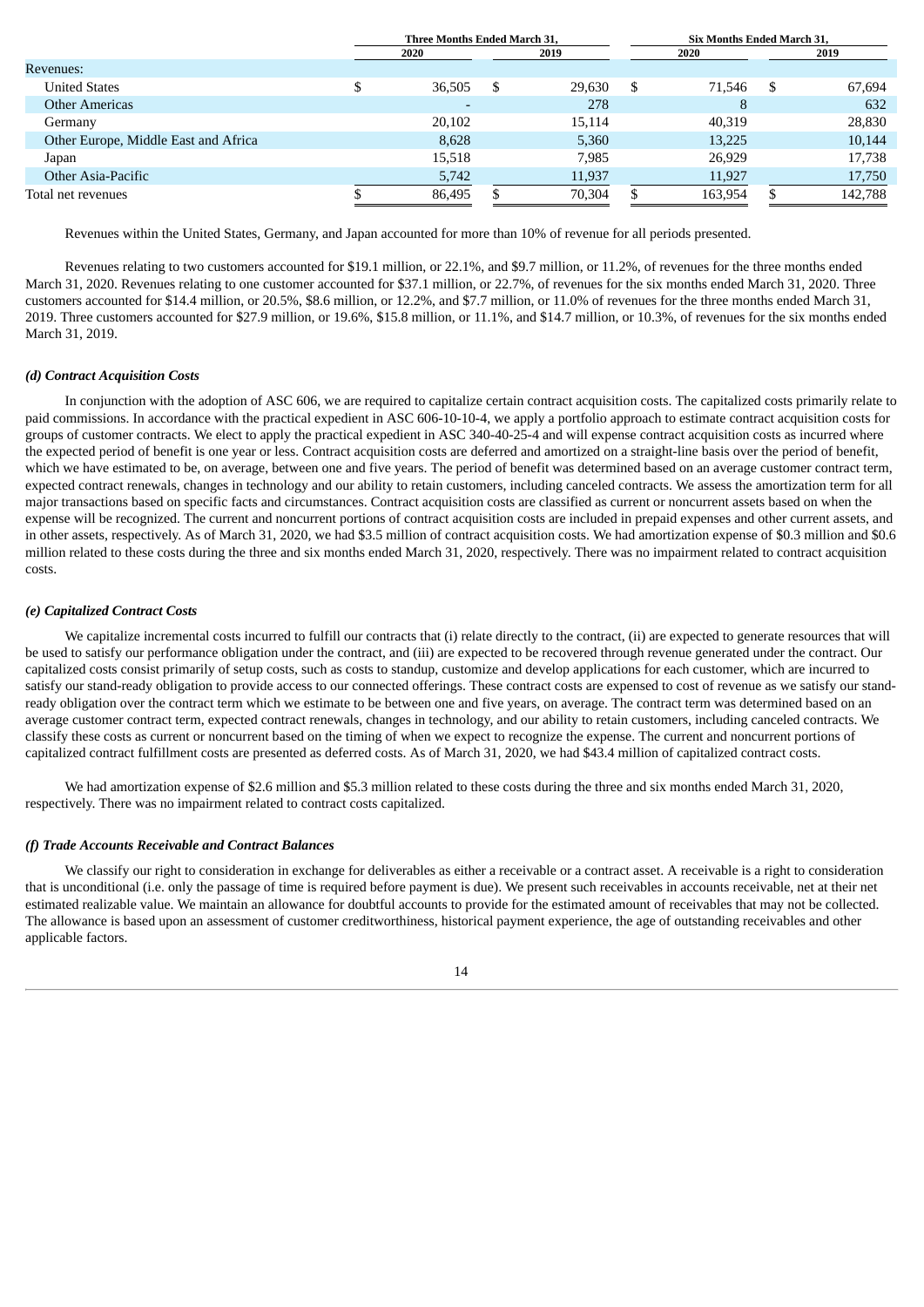Our contract assets and liabilities are reported in a net position on a contract-by-contract basis at the end of each reporting period.

Contract assets include unbilled amounts from long-term contracts when revenue recognized exceeds the amount billed to the customer, and right to payment is not solely subject to the passage of time. Contract assets are included in prepaid expenses and other current assets. The table below shows significant changes in contract assets (dollars in thousands):

|                                                  | <b>Contract assets</b> |
|--------------------------------------------------|------------------------|
| Balance as of October 1, 2019                    | 9,219                  |
| Revenues recognized but not billed               | 24.624                 |
| Amounts reclassified to accounts receivable, net | (16, 933)              |
| Balance as of March 31, 2020                     | 16.910                 |

Our contract liabilities, which we present as deferred revenue, consist of advance payments and billings in excess of revenues recognized. We classify deferred revenue as current or noncurrent based on when we expect to recognize the revenues. The table below shows significant changes in deferred revenue (dollars in thousands):

|                                   | <b>Deferred revenue</b> |
|-----------------------------------|-------------------------|
| Balance as of October 1, 2019     | 353.284                 |
| Amounts billed but not recognized | 57.648                  |
| Revenue recognized                | (62, 840)               |
| Balance as of March 31, 2020      | 348,092                 |

#### *(g) Remaining Performance Obligations*

The following table includes estimated revenue expected to be recognized in the future related to performance obligations that are unsatisfied or partially unsatisfied at March 31, 2020 (dollars in thousands):

|               | <b>Within One</b><br>Year |         | Two to Five<br>Years |         | Greater<br>than<br><b>Five Years</b> |        | <b>Total</b> |                  |
|---------------|---------------------------|---------|----------------------|---------|--------------------------------------|--------|--------------|------------------|
| Total revenue |                           | 162.663 |                      | 196.134 |                                      | 54,536 |              | ר ברי<br>413,333 |

The table above includes fixed backlogs and does not include variable backlogs derived from contingent usage-based activities, such as royalties and usage-based connected services.

#### **Note 4. Earnings Per Share**

Basic earnings per share is computed by dividing net income by the weighted-average number of shares of common stock outstanding during the period. Diluted earnings per share is computed by dividing net income by the weighted-average number of shares of common stock outstanding during the period, increased to include the number of shares of common stock that would have been outstanding had potential dilutive shares of common stock been issued. The dilutive effect of restricted stock units are reflected in diluted net income per share by applying the treasury stock method. There were no Cerence equity awards outstanding prior to the Spin-Off, thus the computation of basic and diluted earnings per common share ("EPS") for all prior periods disclosed was calculated using the shares issued in connection with the Spin-Off totaling 36.4 million shares.

The numerator for both basic and diluted EPS is net income.

The following is a reconciliation of basic shares to diluted shares:

|                           | <b>Three Months Ended March 31.</b> |        | <b>Six Months Ended March 31.</b> |        |
|---------------------------|-------------------------------------|--------|-----------------------------------|--------|
| in thousands              | 2020<br>2019                        |        | 2020                              | 2019   |
| Basic shares              | 36.441                              | 36,391 | 36,218                            | 36,391 |
| Effect of dilutive shares | 951                                 |        | 475                               |        |
| Diluted shares            | 37,392                              | 36,391 | 36.693                            | 36,391 |

#### **Note 5. Goodwill and Other Intangible Assets**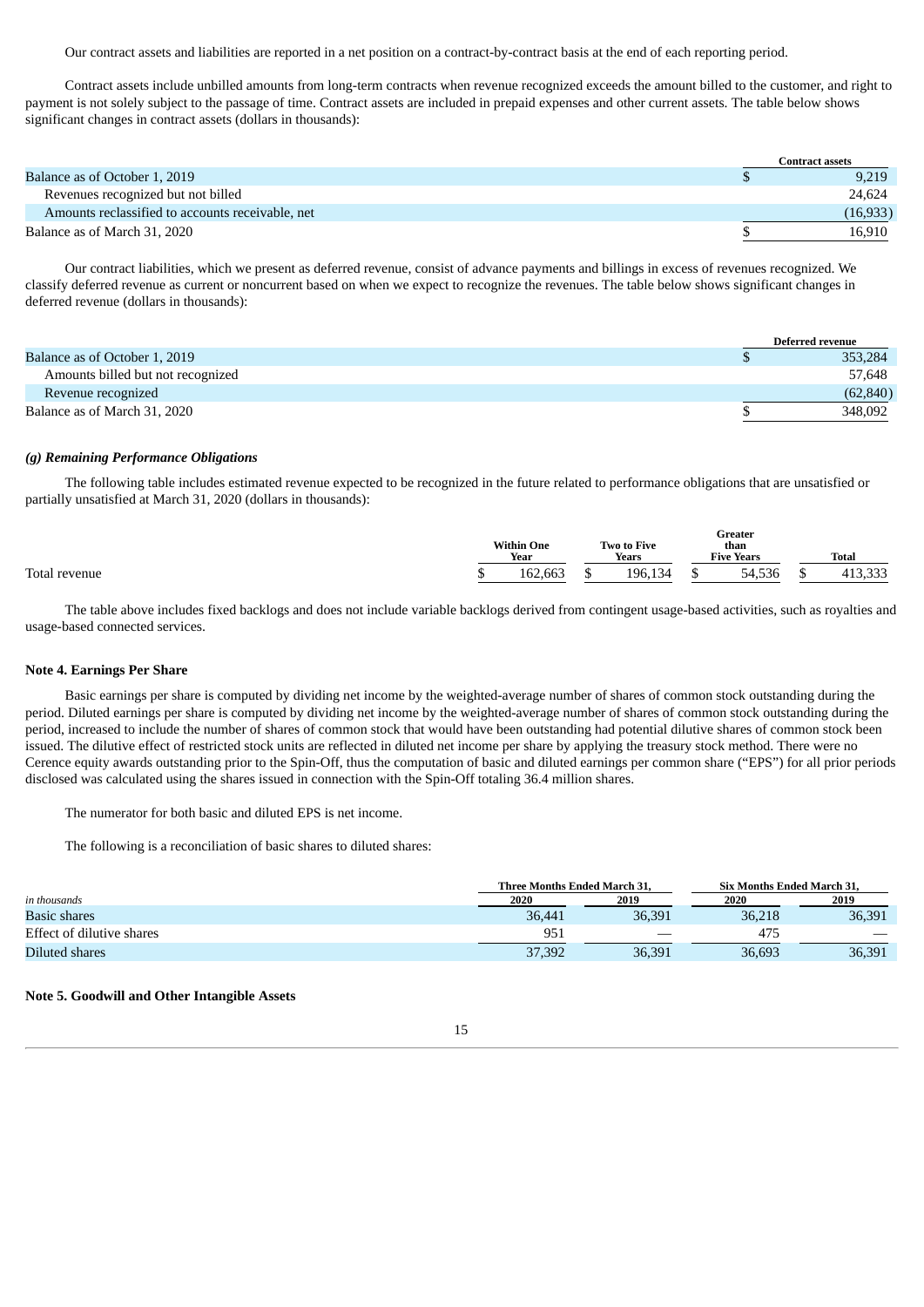#### *(a) Goodwill*

The determination of operating segments is the first step in determining reportable segments. To be an operating segment, the operating results of the component are regularly reviewed by the chief operating decision maker ("CODM") in order to assess the performance of the individual segment and make decisions about resources to be allocated to the segment. The function of the CODM is to allocate resources to and assess the operating results of the operating segments of an entity. We believe our Chief Executive Officer ("CEO") is our CODM. Our CEO approves all major decisions, including reorganizations and new business initiatives. Our CEO assesses performance on a routine basis and make decisions on resource allocations.

The CODM must have discrete financial information available in order to assess performance and make resource allocation decisions. This financial information must be sufficiently detailed to allow the CODM to make decisions. Our CODM reviews routine consolidated operating information and makes decisions on the allocation of resources at this level. As such, we have concluded that we have one operating segment and one reportable segment.

Goodwill represents the excess of the purchase price in a business combination over the fair value of net assets acquired. Goodwill has been allocated to Cerence based upon its relative fair value as of March 31, 2018, when Cerence became a reporting unit of Nuance. Goodwill is reported at the reporting unit level. A reporting unit is an operating segment, or one level below the operating segment, referred to as a component. The determination of whether the reporting unit should be identified at the operating segment or component level is based upon whether the component constitutes a business for which discrete financial information is available and regularly reviewed by segment management. Upon consideration of the discrete financial information reviewed by our CODM, we have concluded that our goodwill is associated with one reporting unit.

Goodwill is not amortized but tested annually for impairment or when interim indicators of impairment are present. Upon our adoption of ASU 2017-04, "*Simplifying the Test for Goodwill Impairment*", the test for goodwill impairment involves an assessment of impairment indicators. If indicators are present, a quantitative test of impairment is performed. During the quantitative test, the fair value of the reporting unit is compared to its carrying value. If the fair value of the reporting unit is less than the carrying value, the difference represents an impairment. If the fair value of the reporting unit is greater than the carrying value, no impairment is recognized.

On July 1, 2019, our goodwill was assessed for impairment as a reporting unit of Nuance. On July 1, 2019, the fair value of our reporting unit was determined using a combination of the income approach and the market approach. We assessed each valuation methodology based upon the relevance and availability of the data at the time and weighted the methodologies appropriately to calculate a fair value which exceeded the carrying value of our reporting unit by more than 50%.

Due to the macroeconomic conditions driven by the COVID-19 pandemic and the anticipated negative impact on our license and connected services revenues, we concluded that goodwill impairment indicators were present and performed an interim quantitative impairment test as of March 31, 2020. The fair value of our reporting unit was determined using a combination of the income approach and the market approach. For the income approach, fair value was determined based on the present value of estimated future after-tax cash flows, discounted at an appropriate risk-adjusted rate. We used our internal forecasts, which were revised to reflect the anticipated impact of the COVID-19 pandemic, to estimate future after-tax cash flows and estimate the longterm growth rates based on our most recent views of the long-term outlook for our reporting unit. For the market approach, we used a valuation technique in which values were derived based on valuation multiples of comparable publicly traded companies. We weighted the methodologies appropriately to estimate a fair value of approximately \$951 million as of March 31, 2020. The estimated fair value exceeded the \$936 million carrying value of our reporting unit by approximately \$15 million, or 2% of the carrying value. Based upon the results of the impairment test, no goodwill impairment was recorded as of March 31, 2020.

The full extent to which the ongoing COVID-19 pandemic could adversely affects our financial performance will depend on future developments, many of which are outside of our control. These uncertainties could adversely impact the significant estimates and assumptions, which we believe to be reasonable, that are incorporated in our valuation techniques used to estimate the fair value of our reporting unit on March 31, 2020. These estimates and assumptions include revenue growth rates and operating margins used to calculate projected future cash flows, risk-adjusted discount rates, future economic and market conditions, new market penetration, and determination of appropriate market comparables. Adverse impacts to the estimates and assumptions used in our valuation techniques could result in the determination that all or a portion of our goodwill may be impaired in future periods.

The changes in the carrying amount of goodwill for the six months ended March 31, 2020 are as follows (dollars in thousands):

|                                        | <b>Total</b> |
|----------------------------------------|--------------|
| Balance as of October 1, 2019          | 1.119.329    |
| Effect of foreign currency translation | (1,752)      |
| Balance as of March 31, 2020           | .117.577     |
|                                        |              |

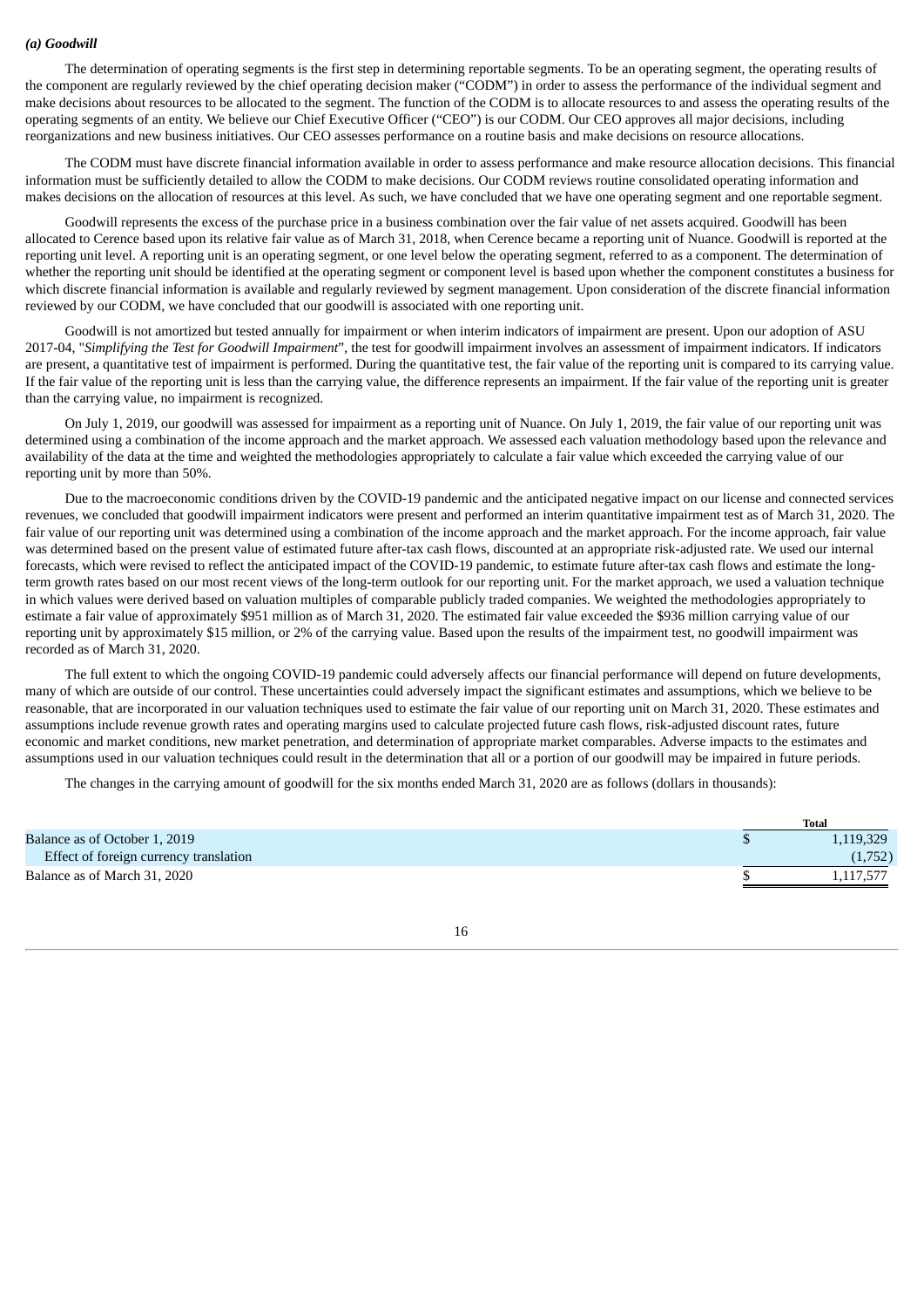#### *(b) Intangible Assets, Net*

Due to the macroeconomic conditions driven by the COVID-19 pandemic and the anticipated negative impact on our license and connected services revenues, we concluded that indicators of impairment were present and performed an interim test for recoverability of our long-lived asset group as of March 31, 2020. Based upon the results of the recoverability test, we determined that the carrying amounts of the long-lived asset group were considered recoverable, concluding the test and resulting in no impairment of our long-lived asset group as of March 31, 2020.

The following tables summarizes the gross carrying amounts and accumulated amortization of intangible assets by major class (dollars in thousands):

|                        |    | March 31, 2020                     |                                    |                           |                                  |                                                             |  |
|------------------------|----|------------------------------------|------------------------------------|---------------------------|----------------------------------|-------------------------------------------------------------|--|
|                        |    | <b>Gross</b><br>Carrying<br>Amount |                                    | Net<br>Carrying<br>Amount |                                  | <b>Weighted Average</b><br><b>Remaining Life</b><br>(Years) |  |
| Customer relationships | J. | 108,034                            | (67, 887)<br>S                     | -S                        | 40,147                           | 3.4                                                         |  |
| Technology and patents |    | 89,637                             | (74, 677)                          |                           | 14,960                           | 2.0                                                         |  |
| <b>Total</b>           |    | 197,671                            | (142, 564)<br>S                    |                           | 55,107                           |                                                             |  |
|                        |    | <b>September 30, 2019</b>          |                                    |                           |                                  |                                                             |  |
|                        |    | <b>Gross</b><br>Carrying<br>Amount | <b>Accumulated</b><br>Amortization |                           | <b>Net</b><br>Carrying<br>Amount | <b>Weighted Average</b><br><b>Remaining Life</b><br>(Years) |  |
| Customer relationships |    | 104,783                            | (58, 568)<br>S                     | - \$                      | 46,215                           | 4.0                                                         |  |
| Technology and patents |    | 116,757                            | (97, 411)                          |                           | 19,346                           | 2.5                                                         |  |
| <b>Total</b>           |    | 221,540                            | (155, 979)<br>\$                   | -\$                       | 65,561                           |                                                             |  |

Amortization expense related to intangible assets in the aggregate was \$5.4 million and \$5.2 million for the three months ended March 31, 2020 and 2019, respectively, and \$10.6 million and \$10.5 million for the six months ended March 31, 2020 and 2019, respectively. We expect amortization of intangible assets to be approximately \$10.2 million for the remainder of 2020.

## **Note 6. Leases**

We have entered into a number of facility leases to support our research and development activities, sales operations, and other corporate and administrative functions in North America, Europe, and Asia, which qualify as operating leases under GAAP. We also have a limited number of equipment leases that also qualify as operating leases. We determine if contracts with vendors represent a lease or have a lease component under GAAP at contract inception. As part of our acquisition of Voicebox Technologies ("Voicebox"), we assumed certain leases for various equipment, which we have accounted for as finance leases. Our leases have remaining terms ranging from less than one year to eight years. Some of our leases include options to extend or terminate the lease prior to the end of the agreed upon lease term. For purposes of calculating lease liabilities, lease terms include options to extend or terminate the lease when it is reasonably certain that we will exercise such options.

Operating lease right of use assets and liabilities are recognized based on the present value of the future minimum lease payments over the lease term at the lease commencement date. As our leases generally do not provide an implicit rate, we use an estimated incremental borrowing rate in determining the present value of future payments. The incremental borrowing rate represents an estimate of the interest rate we would incur at lease commencement to borrow an amount equal to the lease payments on a collateralized basis over the term of a lease within a particular location and currency environment.

The following table presents certain information related to lease term and incremental borrowing rates for leases as of March 31, 2020:

|                                                    | <b>March 31, 2020</b> |
|----------------------------------------------------|-----------------------|
| Weighted-average remaining lease term (in months): |                       |
| <b>Operating leases</b>                            | 55.8                  |
| Finance leases                                     | 8.0                   |
| Weighted-average discount rate:                    |                       |
| <b>Operating leases</b>                            | 8.0%                  |
| Finance leases                                     | 8.4%                  |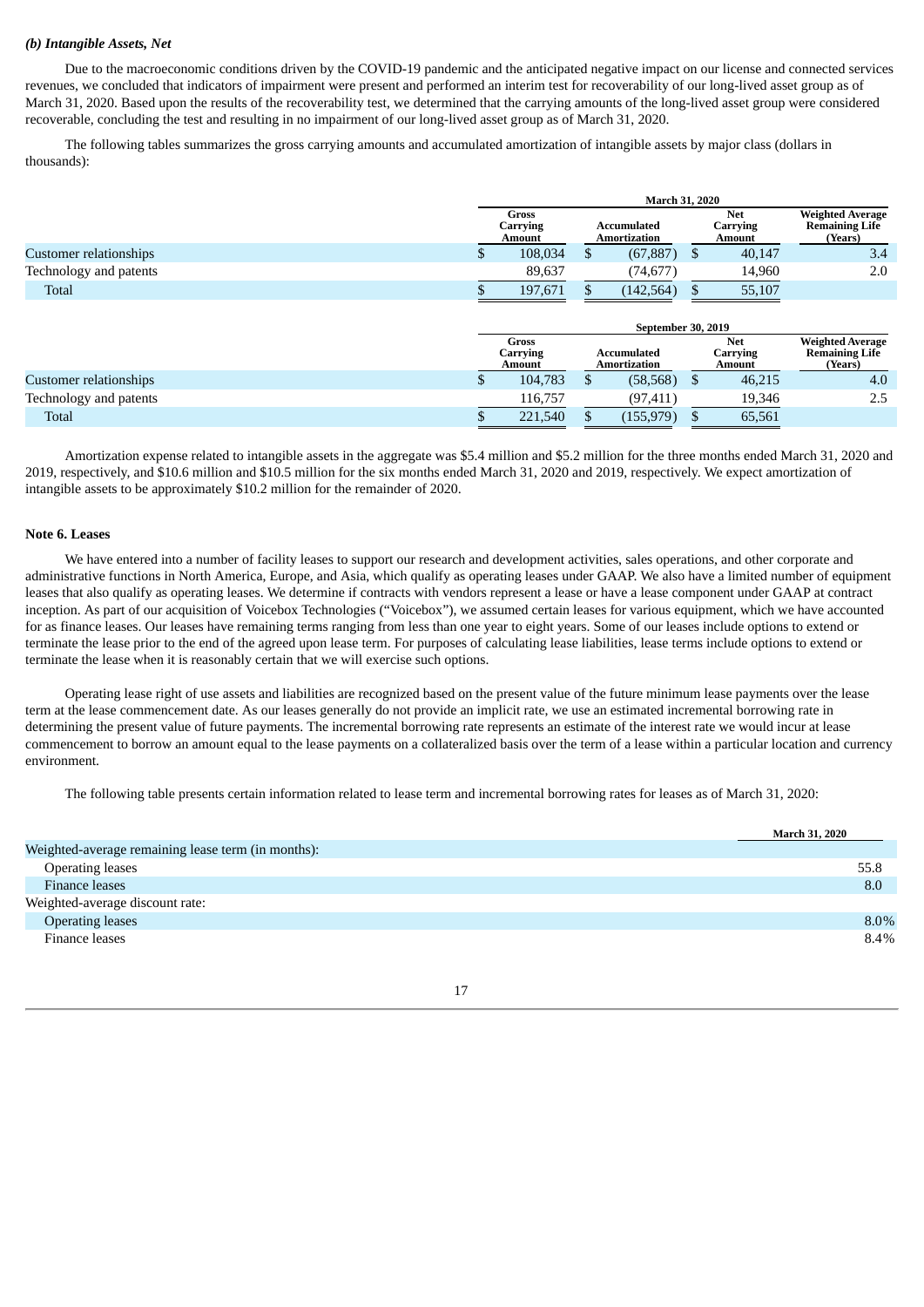The following table presents the lease-related assets and liabilities reported in the consolidated balance sheet as of March 31, 2020 (in thousands):

|                        | <b>Classification</b>                          | March 31, 2020 |        |  |
|------------------------|------------------------------------------------|----------------|--------|--|
| <b>Assets</b>          |                                                |                |        |  |
| Operating lease assets | Operating lease right of use assets            | \$             | 18,593 |  |
| Finance lease assets   | Property and equipment, net                    |                | 220    |  |
| Total lease assets     |                                                | \$             | 18,813 |  |
|                        |                                                |                |        |  |
| <b>Liabilities</b>     |                                                |                |        |  |
| <b>Current</b>         |                                                |                |        |  |
| Operating              | Short-term operating lease liabilities         | \$             | 5,270  |  |
| Finance                | Accrued expenses and other current liabilities |                | 106    |  |
| <b>Noncurrent</b>      |                                                |                |        |  |
| <b>Operating</b>       | Long-term operating lease liabilities          | \$             | 15,669 |  |
| Finance                | Other liabilities                              |                |        |  |
| Total lease liability  |                                                |                | 21,045 |  |

Lease costs for minimum lease payments is recognized on a straight-line basis over the lease term. For operating leases, costs are included within research and development, marketing and selling, and general and administrative lines on the consolidated statements of operations. For financing leases, amortization of the finance right-of-use assets is included within research and development, marketing and selling, and general and administrative lines on the consolidated statements of operations, and interest expense is included within the other income (expense), net.

The following table presents lease expense for the three and six months ended March 31, 2020 (in thousands):

|                                    | Three months ended<br><b>March 31, 2020</b> |     | Six months ended<br><b>March 31, 2020</b> |
|------------------------------------|---------------------------------------------|-----|-------------------------------------------|
| Finance lease costs:               |                                             |     |                                           |
| Amortization of right-of-use asset | 33                                          | \$. | 69                                        |
| Interest on lease liability        |                                             |     |                                           |
| Operating lease cost               | 1,960                                       |     | 3,850                                     |
| Short-term lease cost              |                                             |     |                                           |
| Variable lease cost                | 365                                         |     | 674                                       |
| Sublease income                    | (55)                                        |     | (110)                                     |
| Total lease cost                   | 2,305                                       |     | 4,485                                     |

For operating leases, the related cash payments are included in the operating cash flows on the consolidated statements of cash flows. For the three and six months ended March 31, 2020, cash payments related to operating leases were \$1.9 million and \$3.6 million, respectively. For financing leases, the related cash payments for the principal portion of the lease liability are included in the financing cash flows on the consolidated statement of cash flows and the related cash payments for the interest portion of the lease liability are included within the operating section of the consolidated statement of cash flows. For the three months ended March 31, 2020, cash payments related to financing leases were immaterial. For the six months ended March 31, 2020, cash payments related to financing leases were \$0.1 million, of which an immaterial amount related to the interest portion of the lease liability.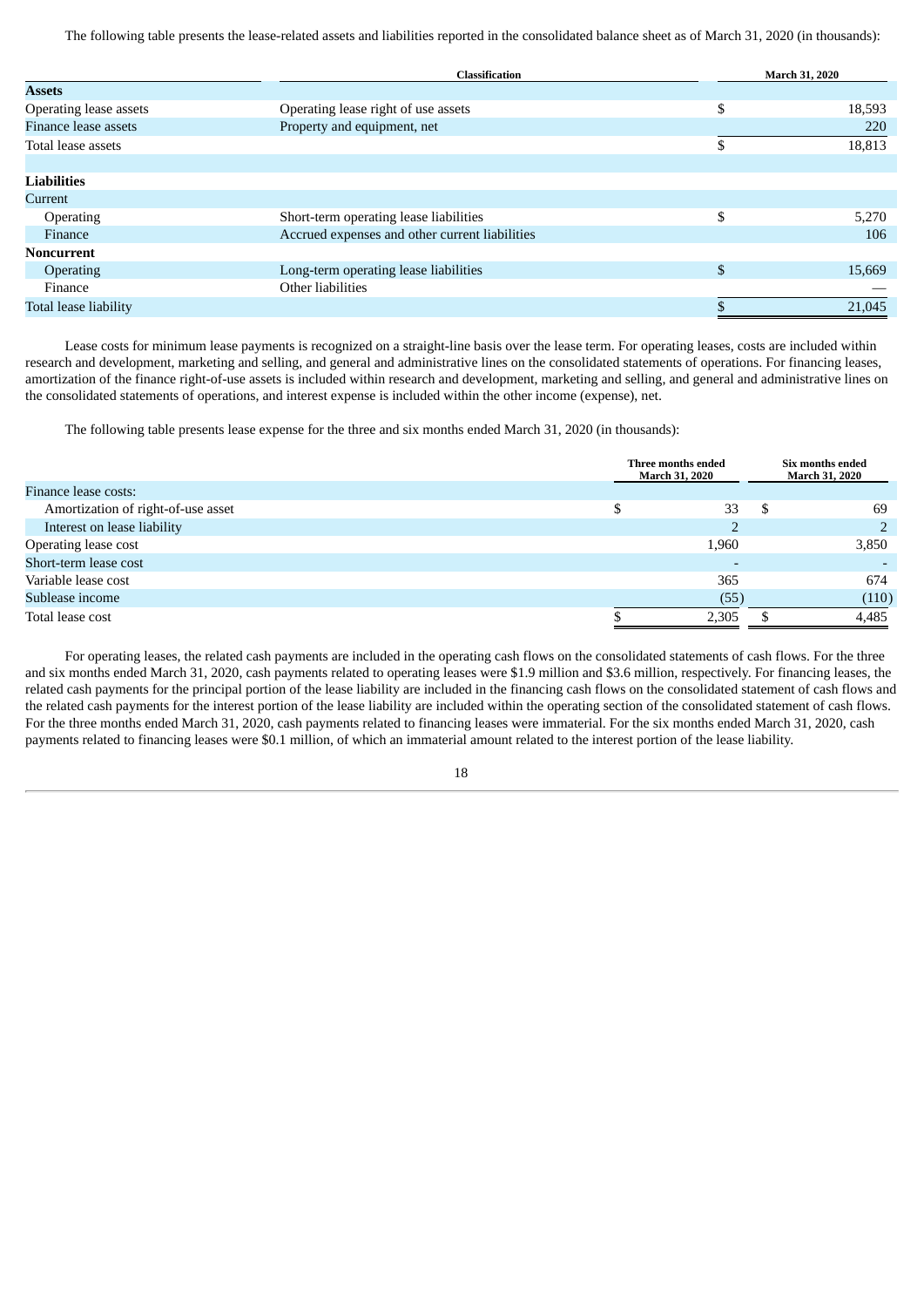The table below reconciles the undiscounted future minimum lease payments under non-cancelable leases with terms of more than one year to the total lease liabilities recognized on the consolidated balance sheets as of March 31, 2020 (in thousands):

| <b>Year Ending September 30,</b>                 | <b>Operating Leases</b> | <b>Financing Leases</b> |     |  |
|--------------------------------------------------|-------------------------|-------------------------|-----|--|
| 2020 (excluding six months ended March 31, 2020) | \$<br>3,581             | \$                      | 91  |  |
| 2021                                             | 6,065                   |                         | 20  |  |
| 2022                                             | 5,078                   |                         |     |  |
| 2023                                             | 3,624                   |                         |     |  |
| 2024                                             | 3,225                   |                         |     |  |
| Thereafter                                       | 3,716                   |                         |     |  |
| Total future minimum lease payments              | 25,289                  | \$                      | 111 |  |
| Less effects of discounting                      | (4,350)                 |                         | (5) |  |
| Total lease liabilities                          | 20,939                  |                         | 106 |  |
| Reported as of March 31, 2020                    |                         |                         |     |  |
| Short-term lease liabilities                     | \$<br>5,270             | $\mathbb{S}$            | 106 |  |
| Long-term lease liabilities                      | 15,669                  |                         |     |  |
| Total lease liabilities                          | 20,939                  |                         | 106 |  |

The future minimum lease commitments under non-cancelable leases at September 30, 2019 were as follows (in thousands):

| <b>Year Ending September 30,</b> |        |
|----------------------------------|--------|
| 2020                             | 6,323  |
| 2021                             | 5,421  |
| 2022                             | 4,493  |
| 2023                             | 3,237  |
| 2024                             | 2,922  |
| Thereafter                       | 4,039  |
| Total                            | 26,435 |

## **Note 7. Accrued Expenses and Other Liabilities**

Accrued expenses and other current liabilities consisted of the following (dollars in thousands):

|                                     | <b>March 31, 2020</b> | September 30, 2019 |
|-------------------------------------|-----------------------|--------------------|
| <b>Compensation</b>                 | 21,717                | 13,031             |
| Cost of revenue related liabilities | 3,404                 | 1,668              |
| Sales and other taxes payable       | 5,981                 | 219                |
| Professional fees                   | 3,660                 | 3,863              |
| Facilities related liabilities      | 68                    | 273                |
| Other                               | 7,751                 | 5,140              |
| <b>Total</b>                        | 42,581                | 24,194             |
|                                     |                       |                    |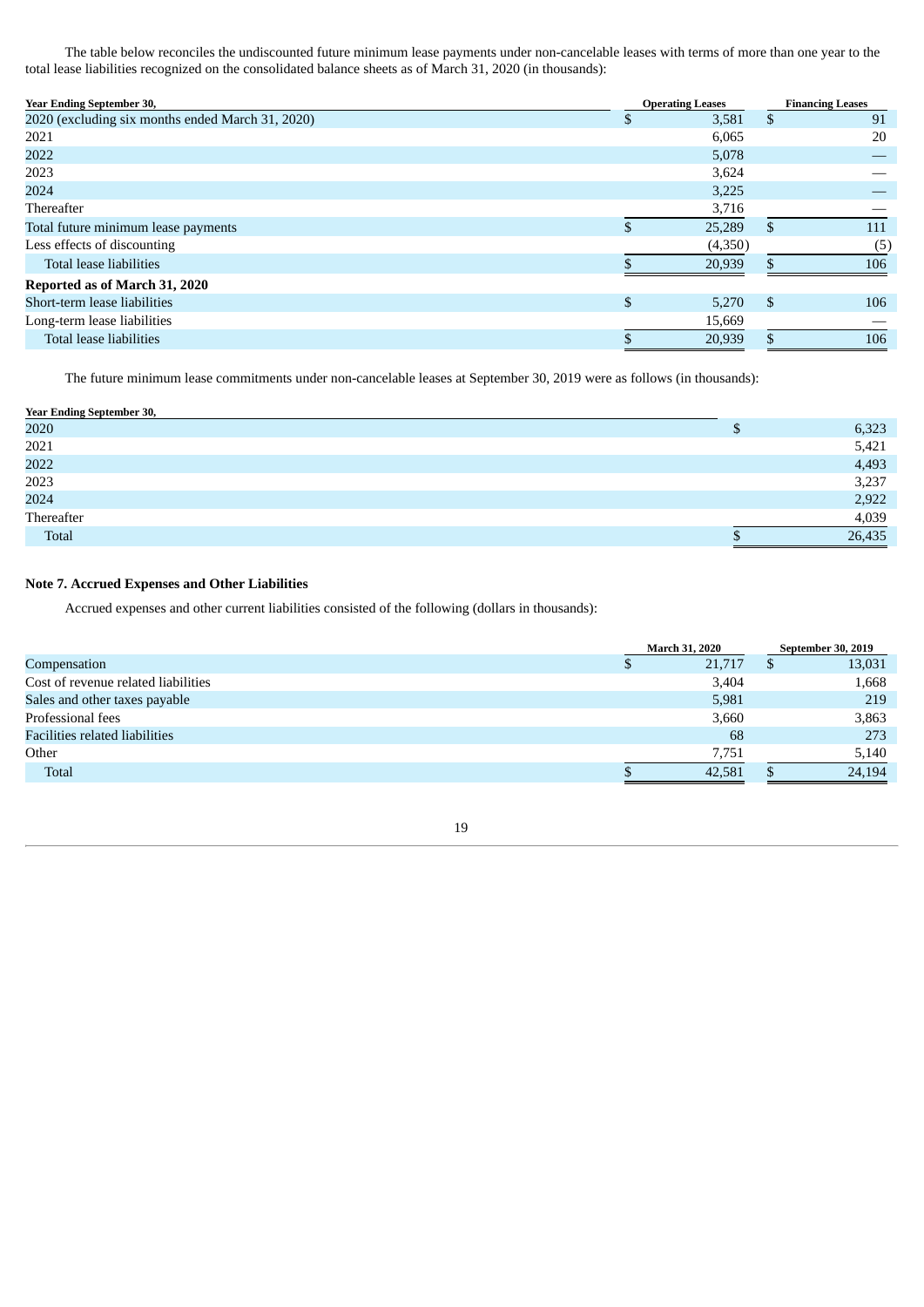#### **Note 8. Restructuring and Other Costs, Net**

Restructuring and other costs, net include restructuring expenses as well as other charges that are unusual in nature, are the result of unplanned events, and arise outside of the ordinary course of our business such as employee severance costs, costs for consolidating duplicate facilities, and separation costs directly attributable to the Cerence business becoming a standalone public company. The following table sets forth accrual activity relating to restructuring reserves for the six months ended March 31, 2020 (dollars in thousands):

|                                           | Personnel | <b>Facilities</b> | Separation | Total     |
|-------------------------------------------|-----------|-------------------|------------|-----------|
| Balance at October 1, 2019                | 489       | 26                | 3.876      | 4,391     |
| Restructuring and other costs, net        | 681       |                   | 9.743      | 10.424    |
| Cash payments                             | (657)     | (10)              | (9,719)    | (10, 386) |
| Foreign exchange impact on ending balance |           |                   |            |           |
| Balance at March 31, 2020                 | 506       | 16                | 3.900      | 4,422     |

The following table sets forth restructuring expenses recognized for the three and six months ended March 31, 2020 and 2019 (dollars in thousands):

|                                    | <b>Three Months Ended March 31.</b> |  |       | Six Months Ended March 31. |        |  |       |  |
|------------------------------------|-------------------------------------|--|-------|----------------------------|--------|--|-------|--|
|                                    | 2020                                |  | 2019  |                            | 2020   |  | 2019  |  |
| Personnel                          | 321                                 |  | 220   |                            | 681    |  | (443) |  |
| Facilities                         |                                     |  | (381) |                            | __     |  | 1,674 |  |
| Separation                         | 2.549                               |  | 4.490 |                            | 9.743  |  | 6,225 |  |
| Restructuring and other costs, net | 2.870                               |  | 4,329 |                            | 10.424 |  | 7,456 |  |

## *Fiscal Year 2020*

For the three months ended March 31, 2020, we recorded restructuring charges of \$2.9 million, which included a \$0.3 million severance charge related to the elimination of personnel, and \$2.5 million related to the costs incurred to establish the Cerence business as a standalone public company.

For the six months ended March 31, 2020, we recorded restructuring charges of \$10.4 million, which included a \$0.7 million severance charge related to the elimination of personnel, and \$9.7 million related to costs incurred to establish the Cerence business as a standalone public company.

#### *Fiscal Year 2019*

For the three months ended March 31, 2019, we recorded restructuring charges of \$4.3 million, which included a \$0.2 million severance charge related to the elimination of personnel across multiple functions, \$0.4 million restructuring charge reversal related to facilities that will no longer be utilized, and \$4.5 million related to professional services fees incurred to establish the Cerence business as a standalone public company.

For the six months ended March 31, 2019, we recorded restructuring charges of \$7.5 million, which included a \$0.4 million severance charge reversal related to the elimination of personnel across multiple functions, \$1.7 million primarily resulting from the restructuring of facilities that will no longer be utilized, and \$6.2 million related to professional services fees incurred to establish the Cerence business as a standalone public company.

#### **Note 9. Stockholder's Equity**

Per the Amended and Restated Certificate of Incorporation, which was adopted on October 1, 2019, 600,000,000 shares of capital stock have been authorized, consisting of 40,000,000 shares of Preferred Stock, par value \$0.01 per share, or Preferred Stock, and 560,000,000 shares of Common Stock, par value \$0.01 per share, or Common Stock.

On October 2, 2019, we registered the issuance of 6,350,000 shares of Common Stock, consisting of 5,300,000 shares of Common Stock reserved for issuance upon the exercise of options granted, or in respect of awards granted, under the Cerence 2019 Equity Incentive Plan, ("Equity Incentive Plan"), and 1,050,000 shares of Common Stock that are reserved for issuance under the Cerence 2019 Employee Stock Purchase Plan.

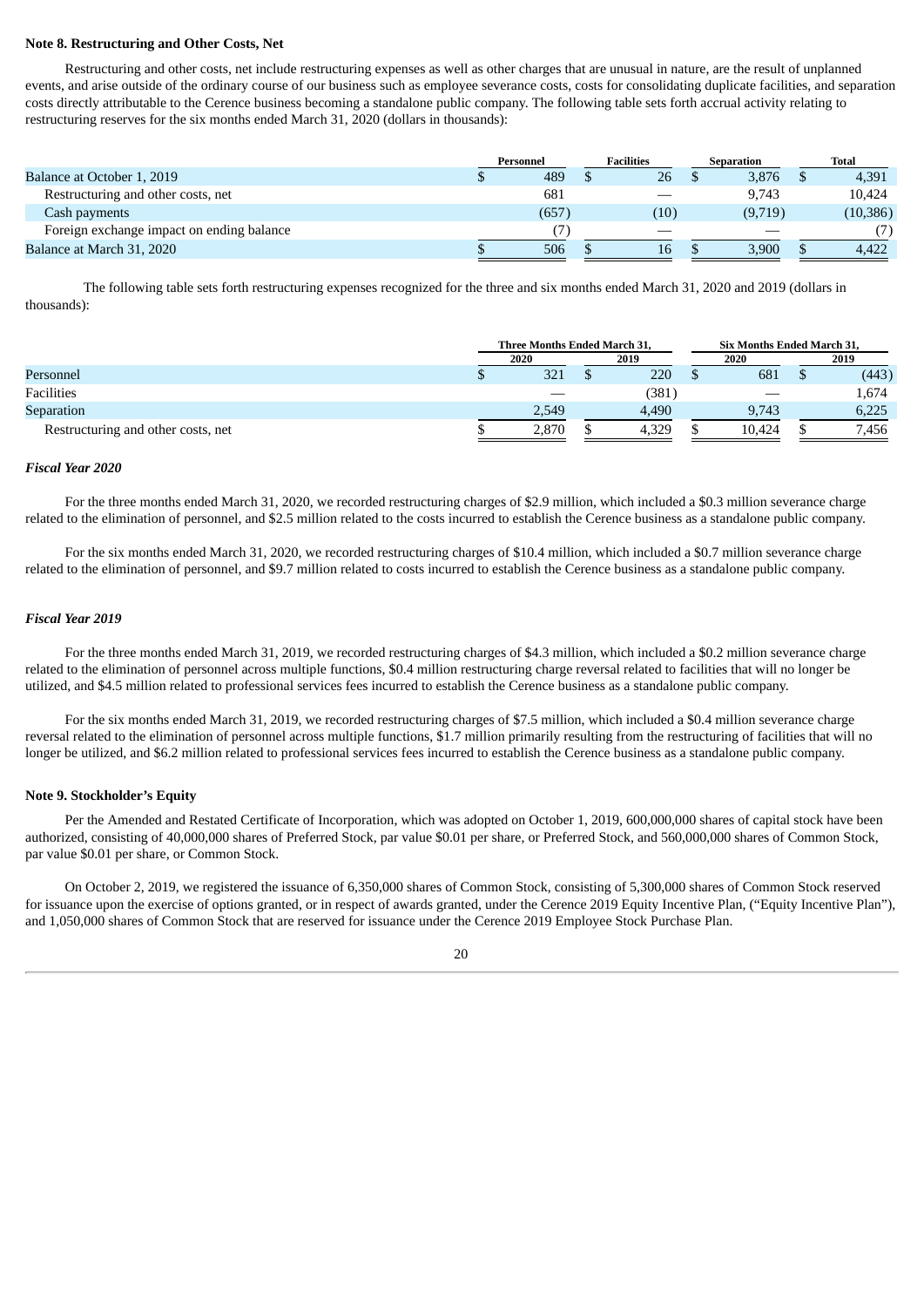The Equity Incentive Plan provides for the grant of incentive stock options, stock awards, stock units, stock appreciation rights, and certain other stock-based awards. Awards issued under the Plan may not have a term greater than ten years from the date of grant.

In connection with the Spin-Off from Nuance, all outstanding Nuance restricted stock units and performance stock units held by Cerence employees were cancelled, and Cerence regranted such employees economically equivalent restricted stock units of Cerence. 1,208,931 restricted stock units were issued by Cerence in connection with the Spin-Off.

#### *Restricted Units*

Information with respect to our non-vested restricted stock units for the six months ended March 31, 2020 was as follows:

|                               | <b>Non-Vested Restricted Stock Units</b> |                                     |                     |                                                                |                                                                  |                                                   |  |  |  |  |  |
|-------------------------------|------------------------------------------|-------------------------------------|---------------------|----------------------------------------------------------------|------------------------------------------------------------------|---------------------------------------------------|--|--|--|--|--|
|                               | <b>Time-Based</b><br>Shares              | Performance-<br><b>Based Shares</b> | <b>Total Shares</b> | Weighted-<br>Average<br><b>Grant-Date</b><br><b>Fair Value</b> | Weighted-<br>Average<br>Remaining<br>Contractual<br>Term (years) | Aggregate<br>Intrinsic<br>Value<br>(in thousands) |  |  |  |  |  |
| Non-vested at October 1, 2019 |                                          |                                     | $-$ \$              |                                                                |                                                                  |                                                   |  |  |  |  |  |
| Granted                       | 2,714,653                                | 770,204                             | 3,484,857 \$        | 16.38                                                          |                                                                  |                                                   |  |  |  |  |  |
| Vested                        | (111, 494)                               |                                     | $(111, 494)$ \$     | 16.94                                                          |                                                                  |                                                   |  |  |  |  |  |
| Forfeited                     | (12,901)                                 |                                     | $(12,901)$ \$       | 17.74                                                          |                                                                  |                                                   |  |  |  |  |  |
| Non-vested at March 31, 2020  | 2,590,258                                | 770,204                             | 3,360,462 \$        | 16.35                                                          | $1.26 \text{ }$ \$                                               | 51,740                                            |  |  |  |  |  |
| Expected to yest              |                                          |                                     | 3,360,462 \$        | 16.35                                                          | 1.26                                                             | 51,740                                            |  |  |  |  |  |

#### *Stock-based Compensation*

Stock-based compensation was included in the following captions in our consolidated statements of operations for the three and six months ended March 31, 2020 and combined statement of operations for the three and six months ended March 31, 2019 (in thousands):

|                               | <b>Three Months Ended March 31.</b> |  |       |        | <b>Six Months Ended March 31.</b> |        |
|-------------------------------|-------------------------------------|--|-------|--------|-----------------------------------|--------|
|                               | 2020                                |  | 2019  | 2020   |                                   | 2019   |
| Cost of licensing             |                                     |  | 3     |        |                                   | 8      |
| Cost of connected services    | 188                                 |  | 489   | 540    |                                   | 617    |
| Cost of professional services | 433                                 |  | 261   | 1,304  |                                   | 508    |
| Research and development      | 1,948                               |  | 3,290 | 4.923  |                                   | 6,744  |
| Sales and marketing           | 1,776                               |  | 1,566 | 3,366  |                                   | 3,034  |
| General and administrative    | 2,215                               |  | 1,184 | 5,396  |                                   | 2,456  |
|                               | 6,560                               |  | 6,793 | 15,529 |                                   | 13,367 |

#### **Note 10. Commitments and Contingencies**

#### *Litigation and Other Claims*

Similar to many companies in the software industry, we are involved in a variety of claims, demands, suits, investigations and proceedings that arise from time to time relating to matters incidental to the ordinary course of our business, including at times actions with respect to contracts, intellectual property, employment, benefits and securities matters. At each balance sheet date, we evaluate contingent liabilities associated with these matters in accordance with ASC 450 "*Contingencies*." If the potential loss from any claim or legal proceeding is considered probable and the amount can be reasonably estimated, we accrue a liability for the estimated loss. Significant judgments are required for the determination of probability and the range of the outcomes, and estimates are based only on the best information available at the time. Due to the inherent uncertainties involved in claims and legal proceedings and in estimating losses that may arise, actual outcomes may differ from our estimates. Contingencies deemed not probable or for which losses were not estimable in one period may become probable, or losses may become estimable in later periods, which may have a material impact on our results of operations and financial position. As of March 31, 2020, accrued losses were not material to our consolidated financial statements, and we do not expect any pending matter to have a material impact on our consolidated financial statements.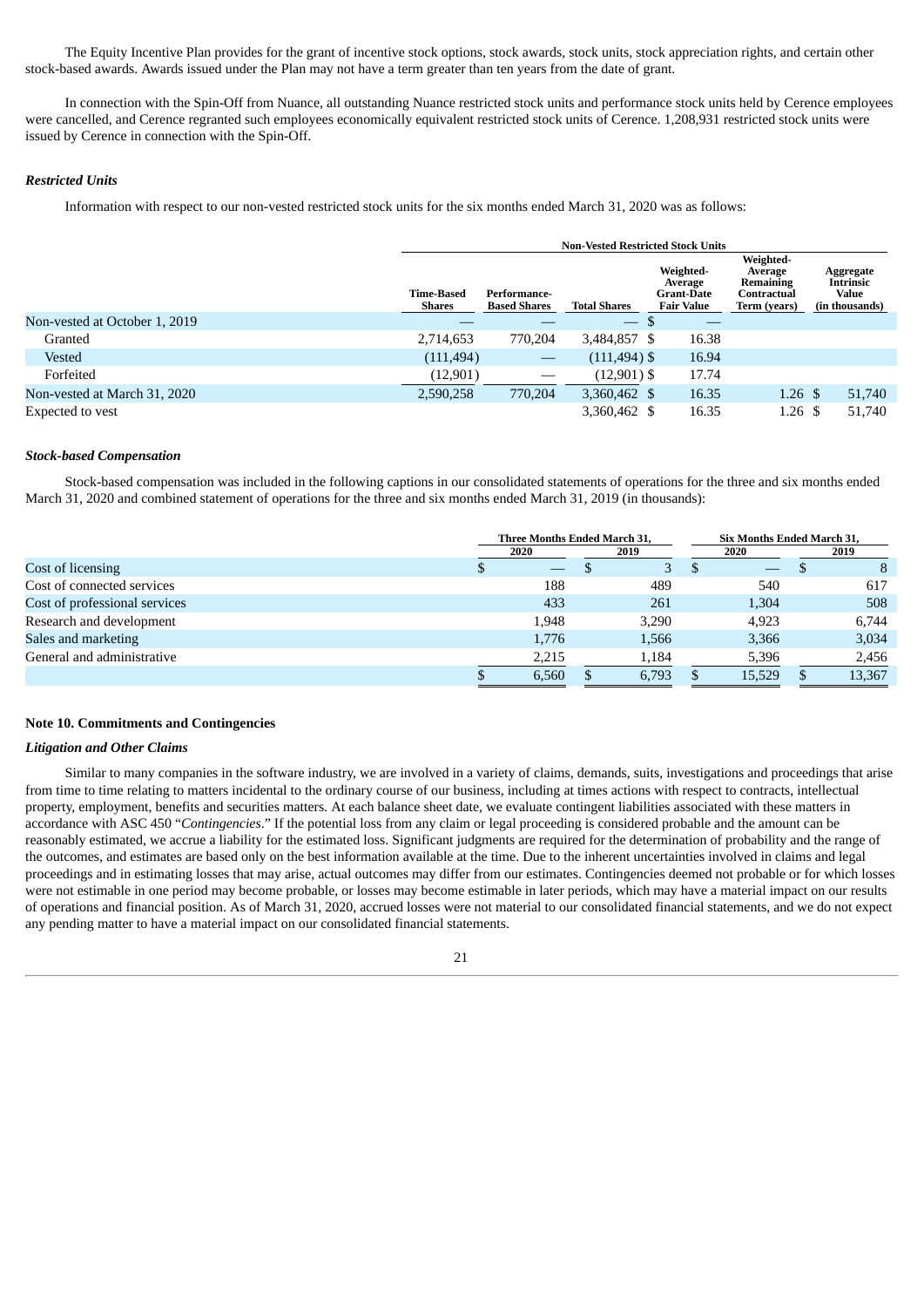#### *Guarantees and Other*

We include indemnification provisions in the contracts we enter with customers and business partners. Generally, these provisions require us to defend claims arising out of our products' infringement of third-party intellectual property rights, breach of contractual obligations and/or unlawful or otherwise culpable conduct. The indemnity obligations generally cover damages, costs and attorneys' fees arising out of such claims. In most, but not all cases, our total liability under such provisions is limited to either the value of the contract or a specified, agreed-upon amount. In some cases, our total liability under such provisions is unlimited. In many, but not all cases, the term of the indemnity provision is perpetual. While the maximum potential amount of future payments we could be required to make under all the indemnification provisions is unlimited, we believe the estimated fair value of these provisions is minimal due to the low frequency with which these provisions have been triggered.

We indemnify our directors and officers to the fullest extent permitted by Delaware law, which provides among other things, indemnification to directors and officers for expenses, judgments, fines, penalties and settlement amounts incurred by such persons in their capacity as a director or officer of the Company, regardless of whether the individual is serving in any such capacity at the time the liability or expense is incurred. Additionally, in connection with certain acquisitions, we agreed to indemnify the former officers and members of the boards of directors of those companies, on similar terms as described above, for a period of six years from the acquisition date. In certain cases, we purchase director and officer insurance policies related to these obligations, which fully cover the six-year period. To the extent that we do not purchase a director and officer insurance policy for the full period of any contractual indemnification, and such directors and officers do not have coverage under separate insurance policies, we would be required to pay for costs incurred, if any, as described above.

#### **Note 11. Income Taxes**

The components of income (loss) before income taxes are as follows (dollars in thousands):

|                                   | <b>Three Months Ended March 31.</b> |       |  |         | <b>Six Months Ended March 31.</b> |         |      |         |
|-----------------------------------|-------------------------------------|-------|--|---------|-----------------------------------|---------|------|---------|
|                                   | 2020                                |       |  | 2019    | 2020                              |         | 2019 |         |
| Domestic                          |                                     | 2,060 |  | (4,280) |                                   | (5,068) |      | (6,349) |
| Foreign                           |                                     | 3,717 |  | 4.714   |                                   | 2,085   |      | 9,576   |
| Income (loss) before income taxes |                                     | ، ب   |  | 434     |                                   | (2,983) |      | 3,227   |

The components of (benefit from) provision for income taxes are as follows (dollars in thousands):

|                                           | <b>Three Months Ended March 31.</b><br>Six Months Ended March 31. |  |           |         |  |          |
|-------------------------------------------|-------------------------------------------------------------------|--|-----------|---------|--|----------|
|                                           | 2020                                                              |  | 2019      | 2020    |  | 2019     |
| Domestic                                  | 2.427                                                             |  | (1,323)   | (791    |  | (1, 814) |
| Foreign                                   | (9, 145)                                                          |  | 1,303     | (2,925) |  | 2,332    |
| (Benefit from) provision for income taxes | (6,718)                                                           |  | (20)      | (3,716) |  | 518      |
| Effective income tax rate                 | $(116.3)\%$                                                       |  | $(4.6)\%$ | 124.6%  |  | 16.1%    |

The effective tax rates were estimated based upon estimated income for the year, and the composition of the income in different countries. Our aggregate income tax rate in foreign jurisdictions is lower than our income tax rate in the United States. Our effective tax rate may be adversely affected by earnings being lower than anticipated in countries where we have lower statutory tax rates and higher than anticipated in countries where we have higher statutory tax rates.

Our effective income tax rate was (116.3)% for the three months ended March 31, 2020, compared to (4.6)% for the three months ended March 31, 2019. The effective rate for the three months ended March 31, 2020 differed from the U.S. federal statutory rate of 21.0%, primarily due to our composition of jurisdiction earnings and U.S. inclusions of foreign taxable income as a result of 2017 tax laws changes. The effective tax rate for the three months ended March 31, 2019 differed from the U.S. federal statutory rate of 21.0% primarily due to our earnings in foreign jurisdictions.

Our effective income tax rate was 124.6% for the six months ended March 31, 2020, compared to 16.1% for the six months ended March 31, 2019. The effective tax rate for the six months ended March 31, 2020 differed from the U.S. federal statutory rate of 21.0%, primarily due to our composition of jurisdictional earnings, U.S. inclusions of foreign taxable income as a result of 2017 tax laws changes, and an income tax benefit of approximately \$5.0 million related to an increase in tax rates in the Netherlands enacted in the first quarter. The effective tax rate for the six months ended March 31, 2019 differed from the U.S. federal statutory rate of 21.0% primarily due to our earnings in foreign jurisdictions.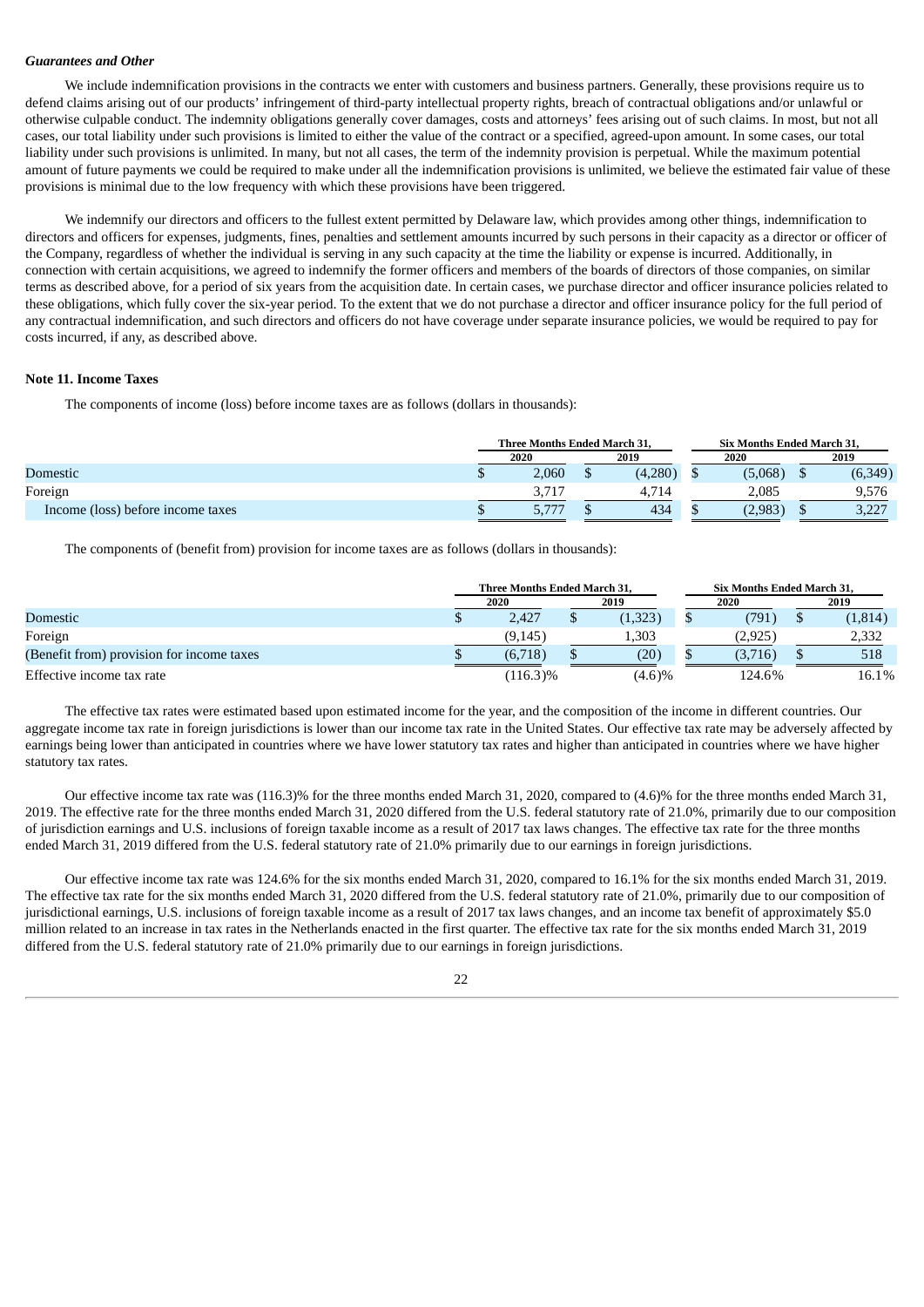#### **Note 12. Long Term Debt**

Long-term debt consisted of the following (in thousands):

|                                                                                                      | March 31, 2020 | September 30, 2019 |
|------------------------------------------------------------------------------------------------------|----------------|--------------------|
| Senior Facilities, net of unamortized debt issuance costs and discount of \$20,263 at March 31, 2020 | 247.375        |                    |
| Less: current portion                                                                                | 9.450          |                    |
| Total long-term debt                                                                                 | 237,925        |                    |

The following table summarizes the maturities of our borrowing obligations as of March 31, 2020 (in thousands):

| <b>Fiscal Year</b>                            | <b>Senior Facilities</b> |
|-----------------------------------------------|--------------------------|
| 2020                                          | 4,725                    |
| 2021                                          | 9,450                    |
| 2022                                          | 27,000                   |
| 2023                                          | 27,000                   |
| 2024                                          | 199,463                  |
| Thereafter                                    |                          |
| Total before unamortized discount             | 267,638                  |
| Less: unamortized discount and issuance costs | 20,263                   |
| Less: current portion of long-term debt       | 9,450                    |
| Total long-term debt                          | 237,925                  |

#### *Senior Facilities*

On October 1, 2019, in connection with the Spin-Off, Cerence entered into a Credit Agreement, by and among Cerence, the lenders and issuing banks party thereto and Barclays Bank PLC, as administrative agent (the "Credit Agreement") consisting of a five-year senior secured term loan facility (the "Term Loan Facility') in the aggregate principal amount of \$270.0 million, which was primarily intended to finance a cash distribution of approximately \$153.0 million to Nuance and provide approximately \$110.0 million initial support for the cash flow needs of the Cerence business. We also entered into a 54-month senior secured first-lien revolving credit facility in an aggregate principal amount of \$75.0 million, which shall be drawn on in the event that our working capital and other cash needs are not supported by our operating cash flow (the "Revolving Facility" and collectively with the Term Loan Facility, the "Senior Facilities"). As of March 31, 2020, there were no amounts outstanding under the Revolving Credit Facility.

Cerence's obligations under the Credit Agreement are jointly and severally guaranteed by certain of our existing and future direct and indirect wholly owned domestic subsidiaries, subject to certain exceptions customary for financings of this type. All obligations are secured by substantially all of our tangible and intangible personal property and material real property, including a perfected first-priority pledge of all (or, in the case of foreign subsidiaries or subsidiaries ("FSHCO") that own no material assets other than equity interests in foreign subsidiaries that are "controlled foreign corporations" or other FSHCOs, 65%) of the equity securities of our subsidiaries held by any loan party, subject to certain customary exceptions and limitations.

Cerence is obligated to make quarterly principal payments on the last business day of each quarter in an aggregate annual amount equal to 3.5% of the original principal amount of the Term Loan Facility during the first two years of the Term Loan Facility, and 10% of the original principal amount of the Term Loan Facility thereafter, with the balance payable at the maturity date. Quarterly principal payments commenced on March 31, 2020. Interest accrues on outstanding borrowings under the Senior Facilities at a rate of either a base rate (as defined in the Credit Agreement) plus 5.00% or a LIBOR rate (as defined in the Credit Agreement) plus 6.00%. Interest payments with respect to the Senior Facilities are required either on a quarterly basis (for ABR loans) or at the end of each interest period (for LIBOR loans) or, if the duration of the applicable interest period exceeds three months, then every three months. Total interest expense for the three and six months ended March 31, 2020 was \$6.7 million and \$13.5 million, respectively, reflecting the coupon and accretion of the discount.

Borrowings under the Credit Agreement are prepayable at Cerence's option without premium or penalty, subject to a 1.00% prepayment premium in connection with any repricing transaction for the term loan facility in the first six months after the closing date. Cerence may request to extend the maturity date of all or a portion of the Senior Facilities subject to certain conditions customary for financings of this type. The Credit Agreement also contains certain mandatory prepayment provisions in the event that

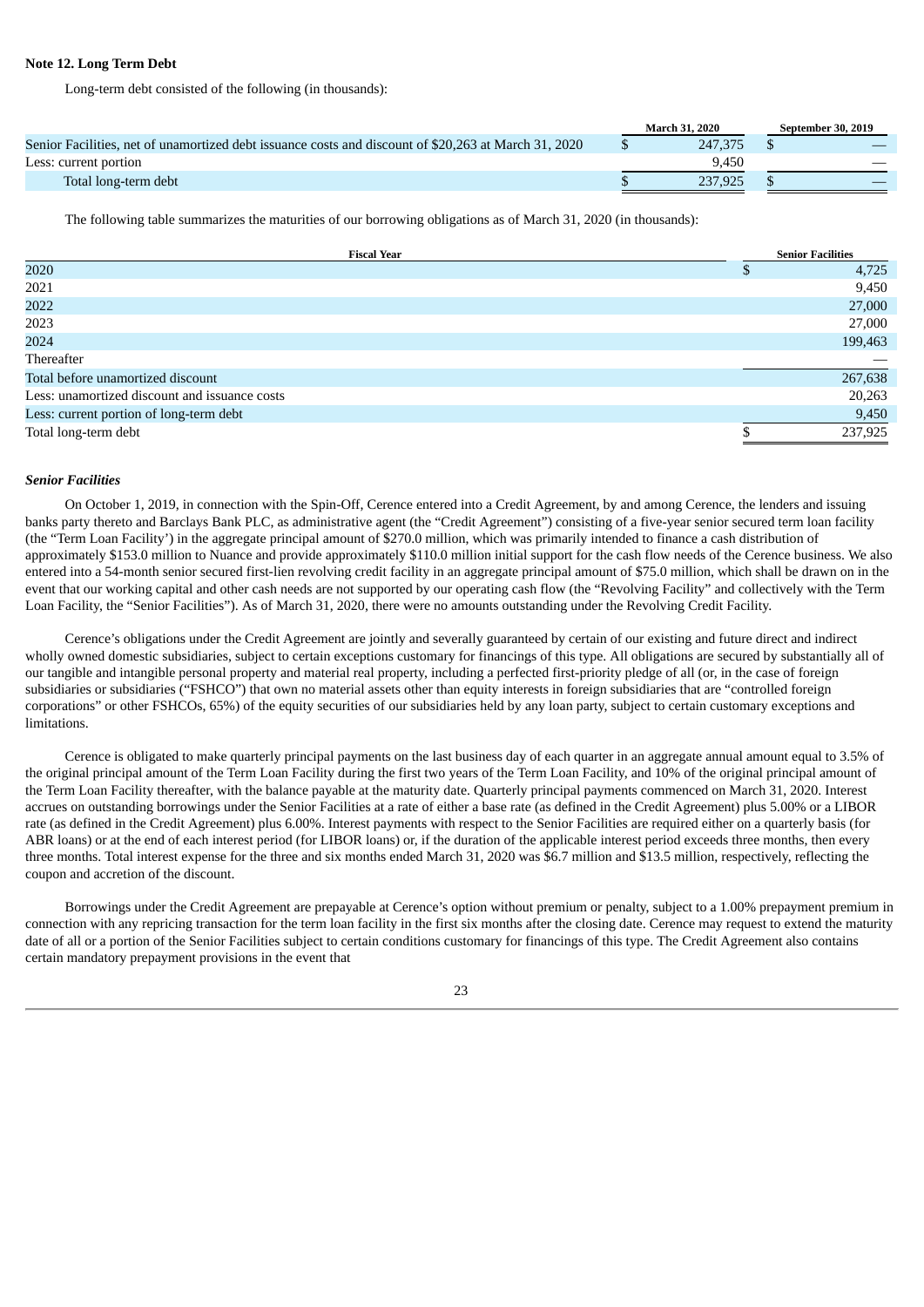Cerence incurs certain types of indebtedness or receives net cash proceeds from certain non-ordinary course asset sales or other dispositions of property or generates positive excess cash flow, in each case subject to terms and conditions customary for financings of this type.

The Credit Agreement contains certain affirmative and negative covenants customary for financings of this type that, among other things, limit our and our subsidiaries' ability to incur additional indebtedness or liens, to dispose of assets, to make certain fundamental changes, to designate subsidiaries as unrestricted, to make certain investments, to prepay certain indebtedness and to pay dividends, or to make other distributions or redemptions/repurchases, in respect of our and our subsidiaries' equity interests. In addition, the Credit Agreement contains a financial covenant requiring the maintenance of a net first lien leverage ratio of not greater than 6.00 to 1.00. The Credit Agreement also contains events of default customary for financings of this type, including certain customary change of control events. Despite the economic uncertainty caused by the COVID-19 pandemic, we anticipate maintaining our compliance with all Credit Agreement covenants for the foreseeable future. As of March 31, 2020, we were in compliance with the Credit Agreement covenants.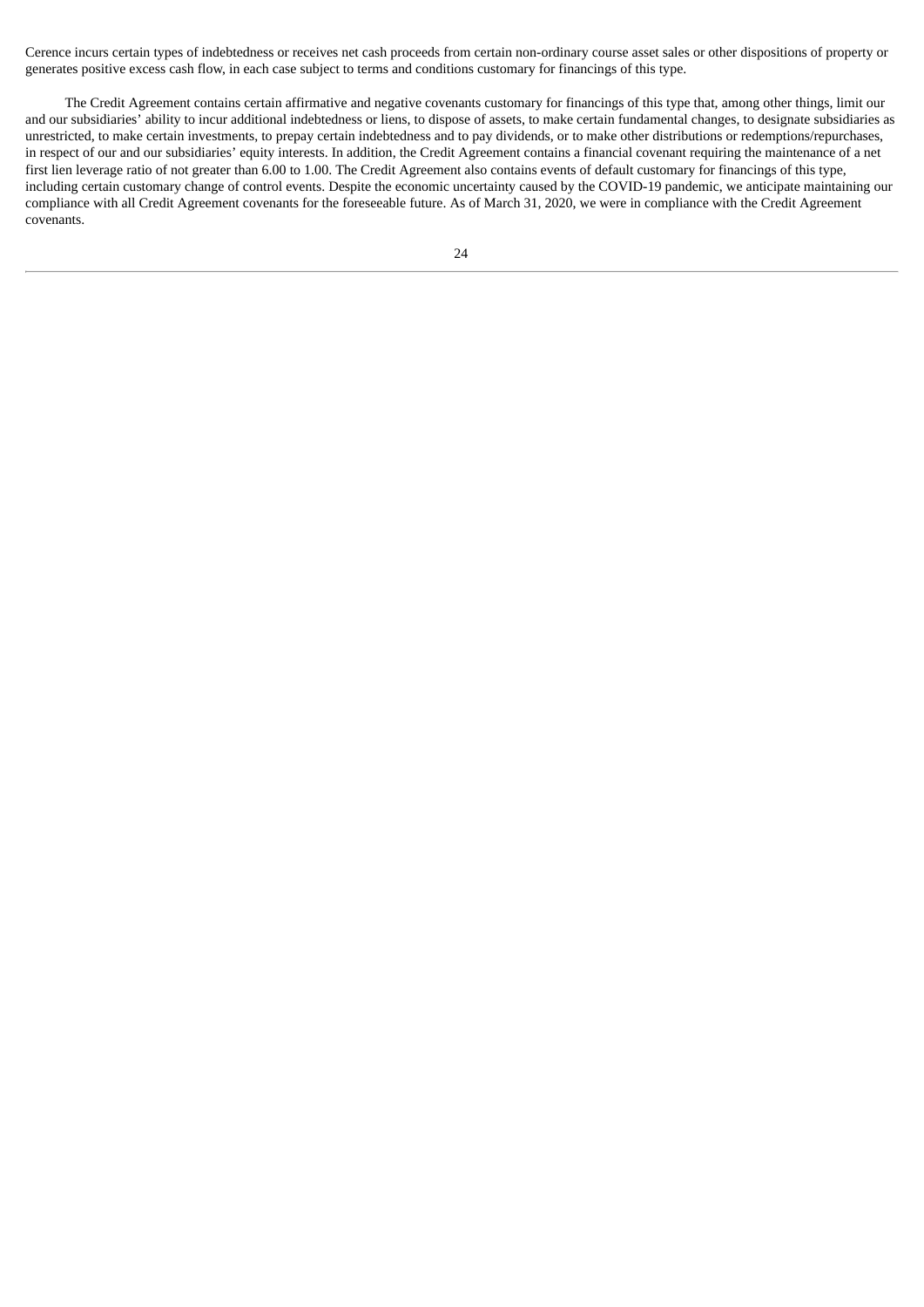#### <span id="page-26-0"></span>**Item 2. Management's Discussion and Analysis of Financial Condition and Results of Operations.**

You should read the following discussion and analysis of our financial condition and results of operations together with our Unaudited Consolidated and Combined Financial Statements, and the related notes thereto, appearing elsewhere in this Quarterly Report on Form 10-Q, or Quarterly Report, and our combined financial statements and the related notes and other financial information included in our Annual Report on Form 10-K for the year ended September 30, 2019, filed with the Securities and Exchange Commission, or SEC, on December 19, 2019. Some of the information contained in this discussion and analysis or elsewhere in this Quarterly Report, including information with respect to our plans and strategy for our business, our performance and future success, and the impact of the COVID-19 pandemic on our business, results of operations and financial condition, includes forward-looking statements that involve risks and uncertainties. See "Cautionary Statement Concerning Forward-Looking Statements." You should review the "Risk Factors" section in Part I, Item 1A of our Annual Report on Form 10-K for the year ended September 30, 2019, as updated by Part II, Item 1A of this Quarterly Report for a discussion of important factors that could cause actual results to differ materially from the results described in or implied by the forward-looking statements contained in the following discussion and analysis. Note that the results of operations for the three and six months ended March 31, 2020 are not necessarily indicative of what our operating results for the full fiscal year will be. In this Item, "we," "us," "our," "Cerence" and *the "Company" refer to Cerence Inc. and its consolidated subsidiaries, collectively.*

#### **Overview**

Cerence builds automotive cognitive assistance solutions to power natural and intuitive interactions between automobiles, drivers and passengers, and the broader digital world. We possess one of the world's most popular software platforms for building automotive virtual assistants. Our customers include all major OEMs or their tier 1 suppliers worldwide. We deliver our solutions on a white-label basis, enabling our customers to deliver customized virtual assistants with unique, branded personalities and ultimately strengthening the bond between automobile brands and end users. Our vision is to enable a more enjoyable, safer journey for everyone.

Our principal offering is our software platform, which our customers use to build virtual assistants that can communicate, find information and take action across an expanding variety of categories. Our software platform has a hybrid architecture combining edge software components with cloudconnected components. Edge software components are installed on a vehicle's head unit and can operate without access to external networks and information. Cloud-connected components are comprised of certain speech and natural language understanding related technologies, AI-enabled personalization and context-based response frameworks, and content integration platform.

#### **Impact of COVID-19 on our Business**

As the full impact of the COVID-19 pandemic on our business continues to develop, we are actively monitoring the global situation. As a premier supplier to the automotive industry, we expect to be adversely impacted by the decline in automotive production and shipments due to the temporary shutdown of our customers' factories. We are unable at this time to predict the full impact of COVID-19 on our operations, liquidity, and financial results, and, depending on the magnitude and duration of the COVID-19 pandemic, such impact may be material. We expect to see a material impact to our billings and revenue recognized from license and connected services, earnings and cash flows due to the COVID-19 pandemic in the second half of fiscal 2020, which may also continue beyond fiscal 2020. Accordingly, current results and financial condition discussed herein may not be indicative of future operating results and trends. While we are unable to accurately predict the full impact that COVID-19 will have on our results from operations, financial condition, liquidity and cash flows due to numerous uncertainties, including the duration and severity of the pandemic and containment measures, these measures have impacted, and may continue to impact, our business, as well as our customers and consumers. Given the level of volatility and uncertainty surrounding the future impact of COVID-19 on the global economy, automotive industry and our business, we have withdrawn our previously issued fiscal 2020 guidance.

We have taken numerous steps, and plan to continue to take further actions, in our approach to addressing the COVID-19 pandemic. We have shifted a portion of our R&D and engineering workforces to support our professional service teams and their successful completion of customer project milestones to help mitigate the anticipated decline in revenues. We reduced expenses by limiting discretionary spending, reducing third-party contractors, deferring the hiring of new employees and implementing a reduction in our workforce. In order to further conserve cash outflows, we implemented temporary reductions in salaries for our current named executive officers and other senior executives.

We implemented our business continuity plans and our crisis response team is in place to respond to changes in our environment. We instructed employees across 18 different countries and 24 office locations to work from home on a temporary basis in accordance with local, state, and national guidelines. Given our investment in web-based applications and tools, we have

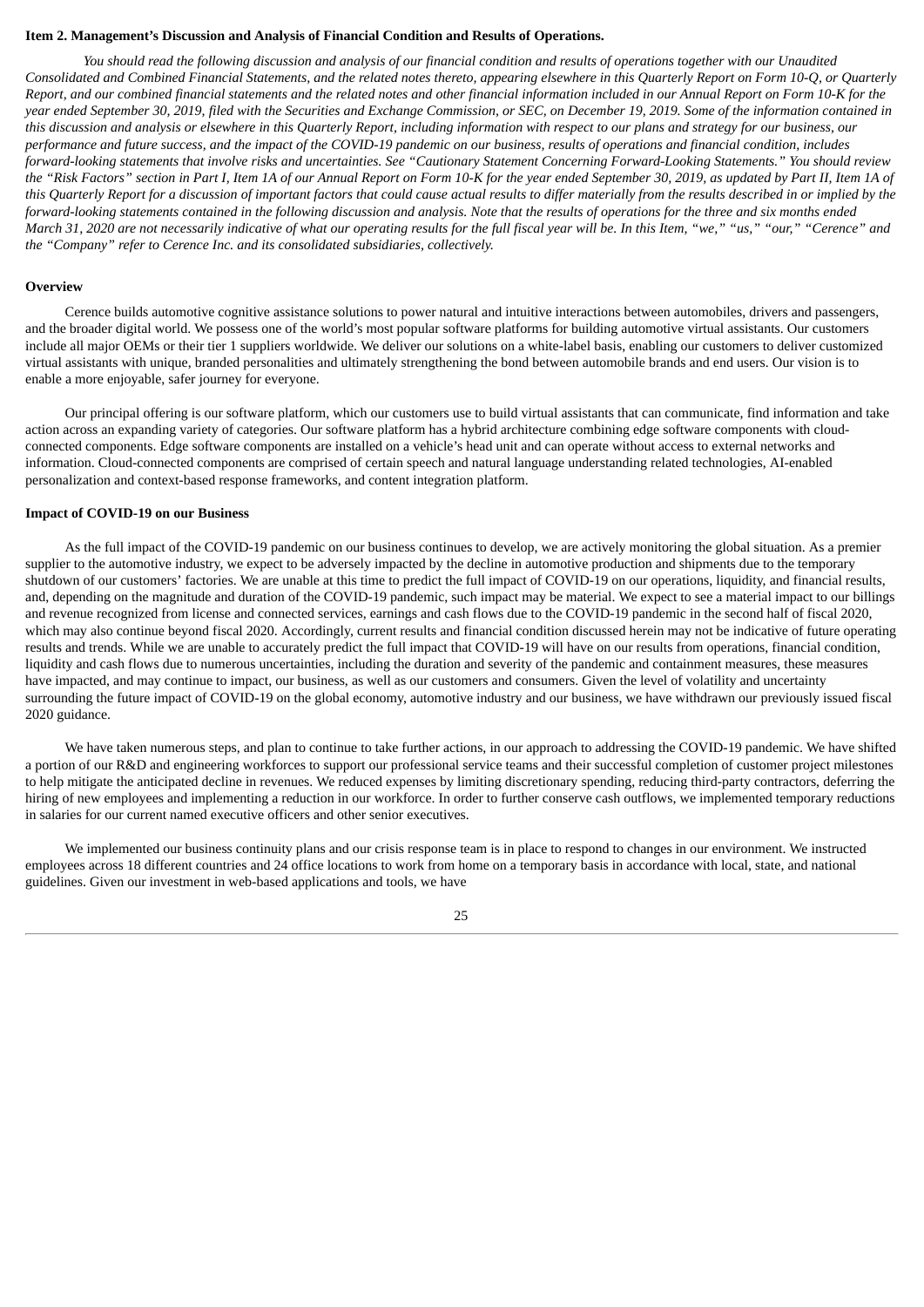experienced minimal declines in workforce efficiency to date as a result of employees working remotely. In addition, we have instituted strict restrictions on travel for all employees.

## *Basis of Presentation*

## Fiscal 2020

The accompanying unaudited consolidated financial statements at and for the three and six months ended March 31, 2020 include the accounts of the Company, as well as those of its wholly owned subsidiaries. All significant intercompany transactions and balances are eliminated in consolidation.

#### Fiscal 2019

All prior period information is presented on a combined basis. The accompanying combined financial statements at and for the three and six months ended March 31, 2019 have been derived from Nuance's historical accounting records and are presented on a "carve out" basis to include the historical financial position, results of operations and cash flows applicable to the Cerence business.

Cerence was spun off from Nuance, a leading provider of speech and language solutions for businesses and consumers around the world. The preparation of these financial statements required considerable judgment and reflect significant assumptions and allocations that we believe are reasonable. The prior period financial statements reflect the combined historical results of operations, financial position, and cash flows of the Cerence business in conformity with GAAP. The combined financial statements include certain assets and liabilities that have historically been held at the corporate level of Nuance, but are allocable to Cerence. Nuance provided certain services such as legal, accounting, information technology, human resources, treasury and other infrastructure support on our behalf. The cost of these services has been allocated to us based on various financial measures that we determined to most closely align with each service.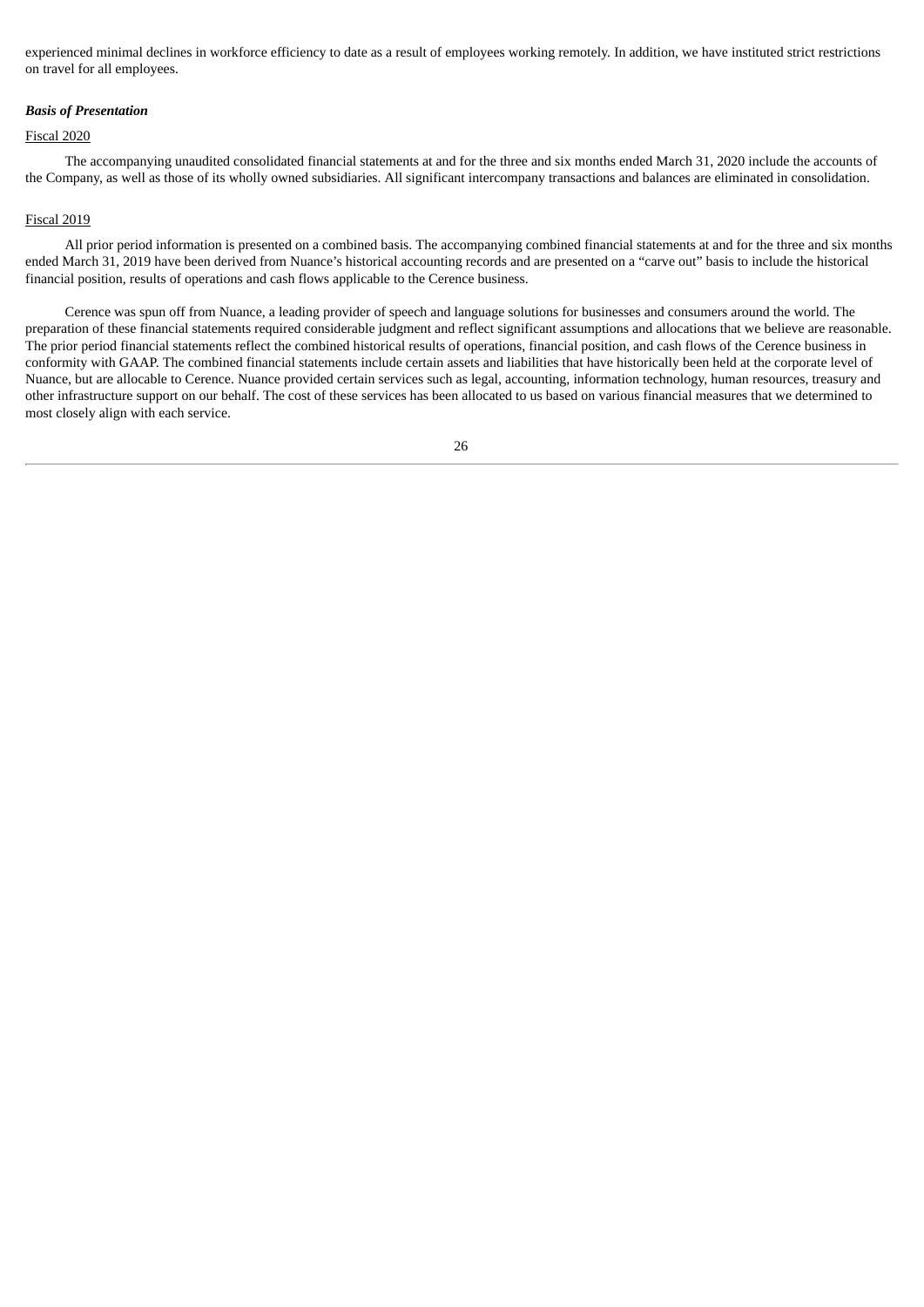Following our Spin-Off, we incurred expenditures relating to the start-up of our own standalone corporate functions and information technology systems, reorganizing and hiring new employees, and other transactional related costs. We are also publicly traded on Nasdaq, which requires us to incur costs to establish public company functions such as internal audit, financial reporting, and investor relations. Additionally, we incurred costs for Nasdaq listing fees, compensation of our newly-formed Board, public company insurance, external audit, and external legal counsel.

#### *Key Metrics*

In evaluating our financial condition and operating performance, we focus on revenue, operating margins, and cash flow from operations.

For the three months ended March 31, 2020 as compared to the three months ended March 31, 2019:

- Total revenue increased by \$16.2 million, or 23%, to \$86.5 million from \$70.3 million.
- Operating margin increased 13.6 percentage points to 13.9% from 0.2%.
- Cash used in operating activities was \$10.2 million, a decreased of \$35.7 million from cash provided by operating activities.

For the six months ended March 31, 2020 as compared to the six months ended March 31, 2019:

- Total revenue increased by \$21.2 million, or 14.8%, to \$164.0 million from \$142.8 million.
- Operating margin increased 4.0 percentage points to 6.0% from 2.1%.
- Cash used in operating activities was \$0.7 million, a decreased by \$43.0 million from cash provided by operating activities.

#### **Operating Results**

The following table shows the consolidated statement of operations for the three and six months ended March 31, 2020 and the combined statement of operations for the three and six months ended March 31, 2019 (dollars in thousands):

|                                           | <b>Three Months Ended March 31,</b> |              | Six Months Ended March 31, |    |         |
|-------------------------------------------|-------------------------------------|--------------|----------------------------|----|---------|
|                                           | 2020                                | 2019         | 2020                       |    | 2019    |
| <b>Revenue:</b>                           |                                     |              |                            |    |         |
| License                                   | \$<br>44,622                        | \$<br>39,324 | \$<br>85,389               | \$ | 83,326  |
| Connected services                        | 23,131                              | 18,858       | 46,152                     |    | 36,113  |
| Professional services                     | 18,742                              | 12,122       | 32,413                     |    | 23,349  |
| <b>Total revenues</b>                     | 86,495                              | 70,304       | 163,954                    |    | 142,788 |
| <b>Cost of Revenue:</b>                   |                                     |              |                            |    |         |
| License                                   | 843                                 | 567          | 1,524                      |    | 907     |
| <b>Connected services</b>                 | 8.876                               | 9,130        | 17,551                     |    | 20,359  |
| Professional services                     | 16,753                              | 12,726       | 31,244                     |    | 23,189  |
| Amortization of intangibles               | 2,258                               | 2,021        | 4,345                      |    | 4,196   |
| Total cost of revenues                    | 28,730                              | 24,444       | 54,664                     |    | 48,651  |
| <b>Gross Profit</b>                       | 57,765                              | 45,860       | 109,290                    |    | 94,137  |
| <b>Operating Expenses:</b>                |                                     |              |                            |    |         |
| Research and development                  | 21,346                              | 22,561       | 44,857                     |    | 46,369  |
| Sales and marketing                       | 7,706                               | 9,799        | 15,649                     |    | 19,244  |
| General and administrative                | 10,712                              | 5,689        | 22,195                     |    | 11,410  |
| Amortization of intangible assets         | 3,125                               | 3,132        | 6,256                      |    | 6,264   |
| Restructuring and other costs, net        | 2,870                               | 4,329        | 10,424                     |    | 7,456   |
| Acquisition-related costs                 |                                     | 182          |                            |    | 417     |
| Total operating expenses                  | 45,759                              | 45,692       | 99,381                     |    | 91,160  |
| Income from operations                    | 12,006                              | 168          | 9,909                      |    | 2,977   |
| Interest income                           | 244                                 |              | 525                        |    |         |
| Interest expense                          | (6,699)                             |              | (13, 497)                  |    |         |
| Other income (expense), net               | 226                                 | 266          | 80                         |    | 250     |
| Income (loss) before income taxes         | 5,777                               | 434          | (2,983)                    |    | 3,227   |
| (Benefit from) provision for income taxes | (6,718)                             | (20)         | (3,716)                    |    | 518     |
| Net income                                | \$<br>12,495                        | \$<br>454    | \$<br>733                  | \$ | 2,709   |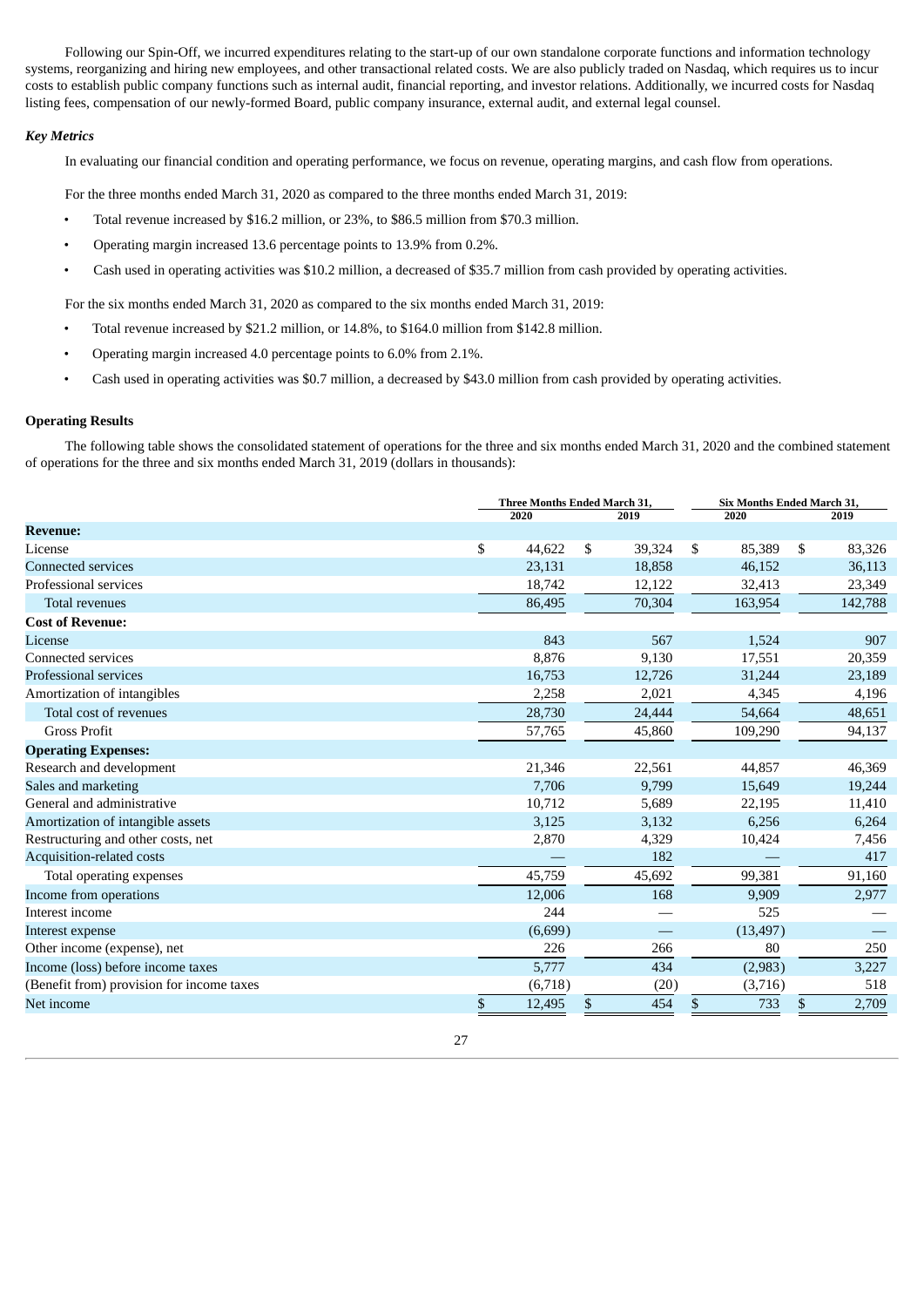Our revenue consists primarily of license revenue, connected services revenue and revenue from professional services. License revenue primarily consists of license royalties associated with our edge software components, with costs of license revenue primarily consisting of third-party royalty expenses for certain external technologies we leverage. Connected services revenue represents the subscription fee that provides access to our connected services components, including the customization and construction of our connected services solutions. Cost of connected service revenue primarily consists of labor costs of software delivery services, infrastructure, and communications fees that support our connected services solutions. Professional services revenue is primarily comprised of porting, integrating, and customizing our embedded solutions, with costs primarily consisting of compensation for services personnel, contractors and overhead.

Our operating expenses include R&D, sales and marketing and general and administrative expenses. R&D expenses primarily consist of salaries, benefits, and overhead relating to research and engineering staff. Sales and marketing expenses includes salaries, benefits, and commissions related to our sales, product marketing, product management, and business unit management teams. General and administrative expenses primarily consist of personnel costs for administration, finance, human resources, general management, fees for external professional advisers including accountants and attorneys, and provisions for doubtful accounts.

Amortization of acquired patents and core technology are included within cost of revenues whereas the amortization of other intangible assets, such as acquired customer relationships, trade names and trademarks, are included within operating expenses. Customer relationships are amortized over their estimated economic lives based on the pattern of economic benefits expected to be generated from the use of the asset. Other identifiable intangible assets are amortized on a straight-line basis over their estimated useful lives.

Restructuring costs are costs related to reorganizing our business, including costs associated with employee severance, closing and opening facilities, terminating contracts, and separation costs related to establishing the Cerence business as a standalone public company.

Acquisition-related costs include transition and integration costs, professional service fees, and fair value adjustments related to business and asset acquisitions, including potential acquisitions.

Total other expense, net consists primarily of foreign exchange gains (losses) and interest expense related to the Senior Facilities entered into on October 1, 2019.

#### *Three Months Ended March 31, 2020 Compared with Three Months Ended March 31, 2019*

#### *Total Revenues*

The following table shows total revenues by product type, including the corresponding percentage change, for the three months ended March 31, 2020 and 2019 (dollars in thousands):

|                       |        | % Change   |        |            |               |
|-----------------------|--------|------------|--------|------------|---------------|
|                       | 2020   | % of Total | 2019   | % of Total | 2020 vs. 2019 |
| License               | 44,622 | 52%        | 39,324 | 56%        | 13%           |
| Connected services    | 23,131 | 27%        | 18,858 | 27%        | 23%           |
| Professional services | 18.742 | 22%        | 12.122 | 17%        | 55%           |
| Total revenues        | 86,495 |            | 70,304 |            | 23%           |

Total revenues for the three months ended March 31, 2020 were \$86.5 million, an increase of \$16.2 million, or 23%, from \$70.3 million for the three months ended March 31, 2019. This growth was primarily driven by increased demand for our connected and professional services. As a result of the COVID-19 pandemic, we anticipate our license and connected services revenues to be negatively impacted during the second half of fiscal 2020.

## *License Revenue*

License revenue for the three months ended March 31, 2020 was \$44.6 million, an increase of \$5.3 million, or 13.5%, from \$39.3 million for the three months ended March 31, 2019. The increase in license revenue was driven by new royalty deals in the quarter, partly offset by decreases in reported royalties from ongoing royalty agreements. As a percentage of total revenue, license revenue decreased by 4.3 percentage points from 55.9% for the three months ended March 31, 2019 to 51.6% for the three months ended March 31, 2020.

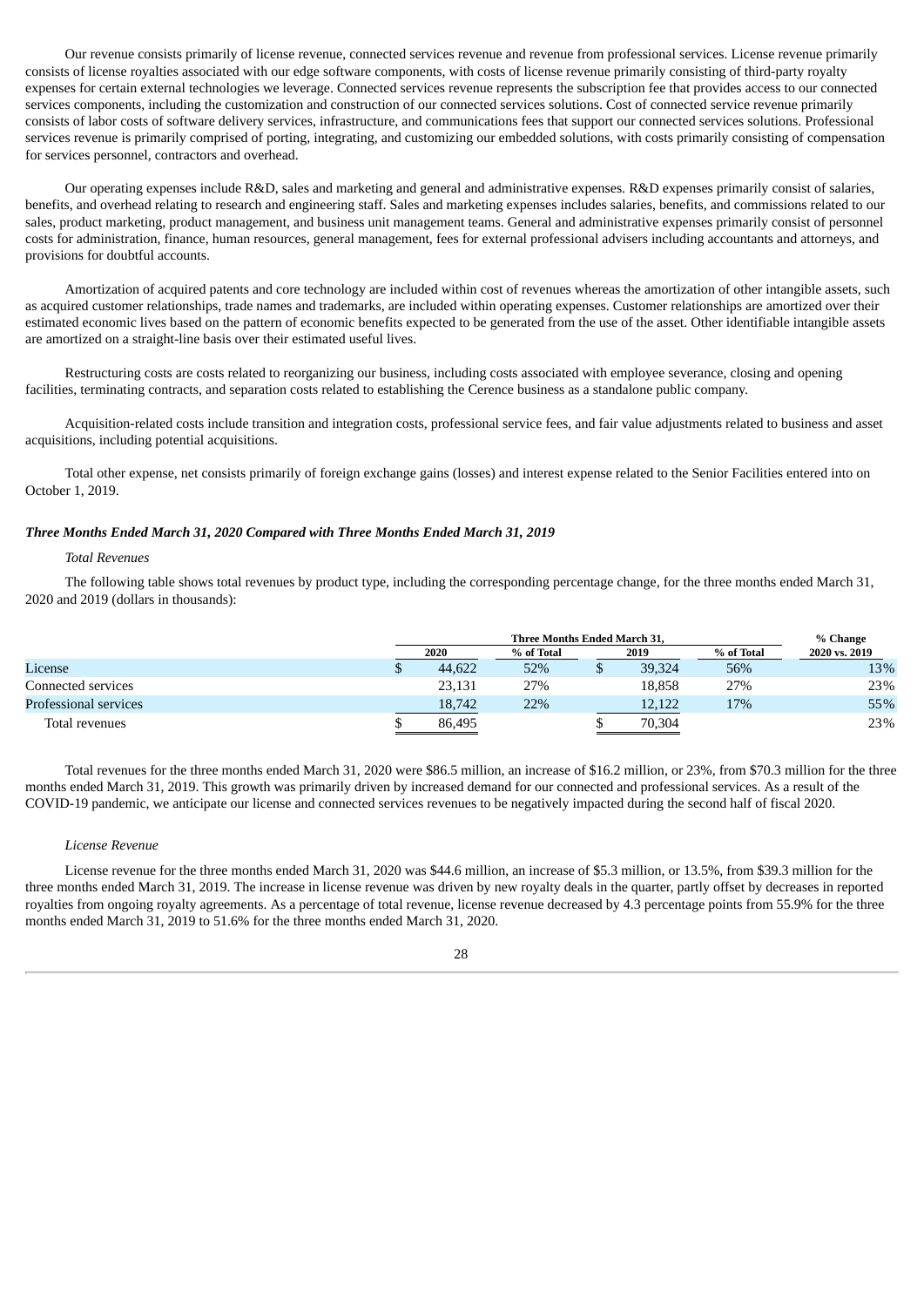#### *Connected Services Revenue*

Connected services revenue for the three months ended March 31, 2020 was \$23.1 million, an increase of \$4.3 million, or 22.7%, from \$18.9 million for the three months ended March 31, 2019. This increase was primarily driven by greater demand for our connected services solutions as our customers increasingly deploy hybrid solutions. As a percentage of total revenue, connected services revenue increased by 0.1 percentage points from 26.8% for the three months ended March 31, 2019 to 26.7% for the three months ended March 31, 2020.

#### *Professional Services Revenue*

Professional service revenue for the three months ended March 31, 2020 was \$18.7 million, an increase of \$6.6 million, or 54.6%, from \$12.1 million for the three months ended March 31, 2019. This increase was primarily driven by our focus on integration and customization services related to our edge software. As a percentage of total revenue, professional services revenue increased by 4.4 percentage points from 17.2% for the three months ended March 31, 2019 to 21.7% for the three months ended March 31, 2020. In response to the COVID-19 pandemic, we plan to continue our focus on professional service revenues streams during the second half of fiscal 2020 in an effort to help mitigate anticipated declines in license revenues.

#### *Six Months Ended March 31, 2020 Compared with Six Months Ended March 31, 2019*

#### *Total Revenues*

The following table shows total revenues by product type, including the corresponding percentage change, for the six months ended March 31, 2020 and 2019 (dollars in thousands):

|                       |         | % Change   |         |            |               |
|-----------------------|---------|------------|---------|------------|---------------|
|                       | 2020    | % of Total | 2019    | % of Total | 2020 vs. 2019 |
| License               | 85,389  | 52%        | 83,326  | 58%        | 2%            |
| Connected services    | 46,152  | 28%        | 36.113  | 25%        | 28%           |
| Professional services | 32.413  | 20%        | 23.349  | 16%        | 39%           |
| Total revenues        | 163,954 |            | 142.788 |            | 15%           |

Total revenues for the six months ended March 31, 2020 were \$164.0 million, an increase of \$21.2 million, or 14.8%, from \$142.8 million for the six months ended March 31, 2019. This growth was primarily driven by increased demand for our connected and professional services. As a result of the COVID-19 pandemic, we anticipate our license and connected services revenues will be negatively impacted during the second half of fiscal 2020.

#### *License Revenue*

License revenue for the six months ended March 31, 2020 was \$85.4 million, an increase of \$2.1 million, or 2.5%, from \$83.3 million for the six months ended March 31, 2019. The increase in license revenue was driven by new royalty deals, partly offset by decreases in reported royalties from ongoing royalty agreements. As a percentage of total revenue, license revenue decreased by 6.3 percentage points from 58.4% for the six months ended March 31, 2019 to 52.1% for the six months ended March 31, 2020.

#### *Connected Services Revenue*

Connected services revenue for the six months ended March 31, 2020 was \$46.2 million, an increase of \$10.0 million, or 27.8%, from \$36.1 million for the six months ended March 31, 2019. This increase was primarily driven by greater demand for our connected services solutions as our customers increasingly deploy hybrid solutions. As a percentage of total revenue, connected services revenue increased by 2.9 percentage points from 25.3% for the six months ended March 31, 2019 to 28.1% for the six months ended March 31, 2020.

#### *Professional Services Revenue*

Professional service revenue for the six months ended March 31, 2020 was \$32.4 million, an increase of \$9.1 million, or 38.8%, from \$23.3 million for the six months ended March 31, 2019. This increase was primarily driven by our focus on integration and customization services related to our edge software. As a percentage of total revenue, professional services revenue increased by 3.4 percentage points from 16.4% for the six months ended March 31, 2019 to 19.8% for the six months ended March 31, 2020. In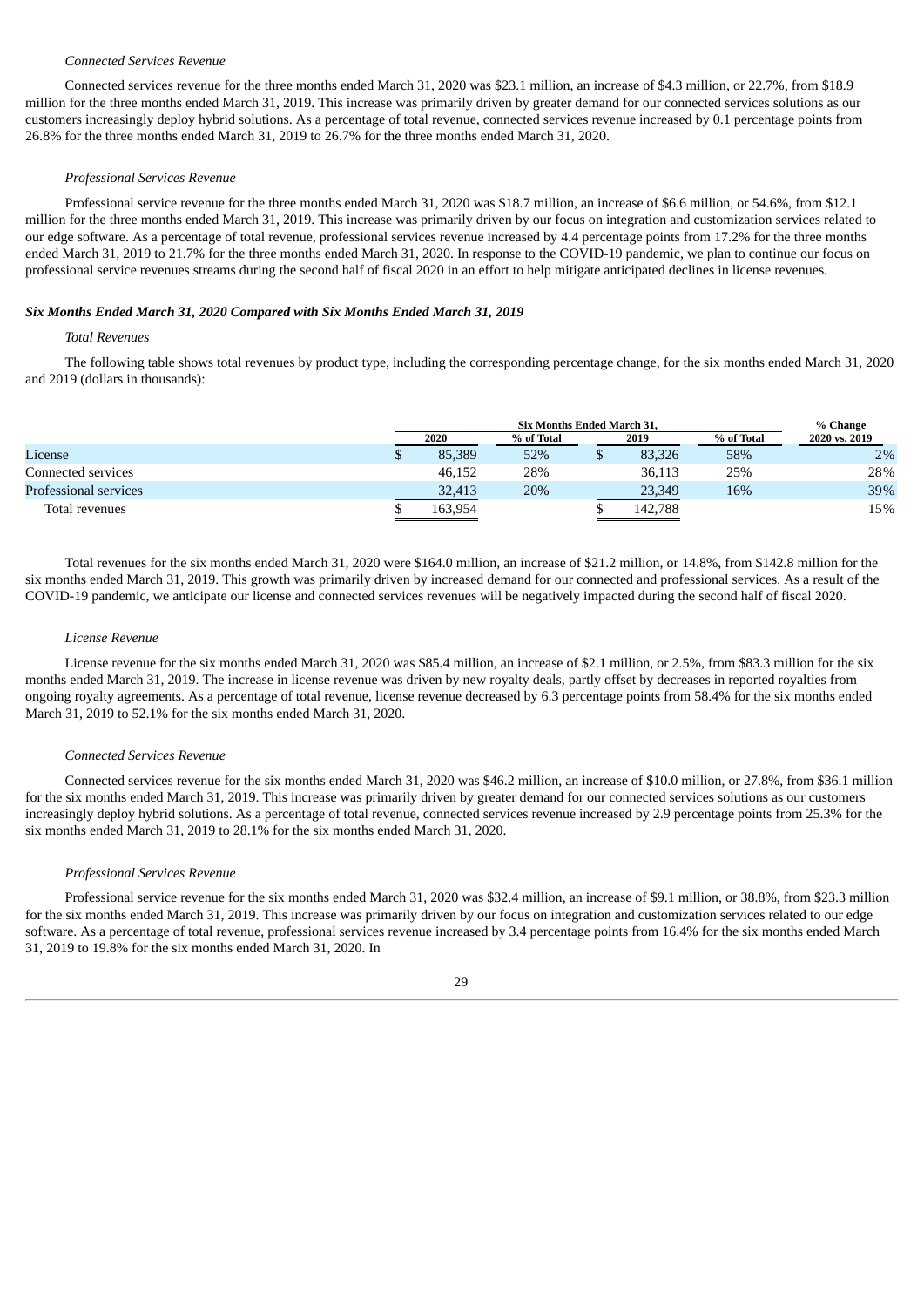response to the COVID-19 pandemic, we plan to continue our focus on professional service revenues streams during the second half of fiscal 2020 in an effort to help mitigate any anticipated declines in license revenues.

#### *Three Months Ended March 31, 2020 Compared with Three Months Ended March 31, 2019*

#### *Total Cost of Revenues and Gross Profits*

The following table shows total cost of revenues by product type and the corresponding percentage change (dollars in thousands):

|                             |  | Three Months Ended March 31, | % Change |               |
|-----------------------------|--|------------------------------|----------|---------------|
|                             |  | 2020                         | 2019     | 2020 vs. 2019 |
| License                     |  | 843                          | 567      | 49%           |
| Connected services          |  | 8,876                        | 9,130    | (3)%          |
| Professional services       |  | 16,753                       | 12,726   | 32%           |
| Amortization of intangibles |  | 2,258                        | 2,021    | 12%           |
| Total cost of revenues      |  | 28,730                       | 24,444   | 18%           |

The following table shows total gross profit by product type and the corresponding percentage change (dollars in thousands):

|                             |  | <b>Three Months Ended March 31.</b> | % Change |               |
|-----------------------------|--|-------------------------------------|----------|---------------|
|                             |  | 2020                                | 2019     | 2020 vs. 2019 |
| License                     |  | 43,779                              | 38,757   | 13%           |
| Connected services          |  | 14,255                              | 9,728    | 47%           |
| Professional services       |  | 1,989                               | (604)    | 429%          |
| Amortization of intangibles |  | (2,258)                             | (2,021)  | (12)%         |
| Total gross profit          |  | 57,765                              | 45,860   | 26%           |

Total cost of revenues for the three months ended March 31, 2020 were \$28.7 million, an increase of \$4.3 million, or 17.5%, from \$24.4 million for the three months ended March 31, 2019. The increase in cost of revenues resulted primarily from our investments in professional services staff to meet customer program demands.

We experienced an increase in total gross profit of \$11.9 million, or 26.0%, from \$45.9 million for the three months ended March 31, 2019 to \$57.8 million for the three months ended March 31, 2020, which was primarily driven by increased demand for our connected services solutions and an improvement in margins related to professional services.

#### *Cost of License Revenue*

Cost of license revenue for the three months ended March 31, 2020 was \$0.8 million, an increase of \$0.3 million, or 48.7%, from \$0.6 million for the three months ended March 31, 2019. Cost of license revenues increased due to third-party royalty expenses associated with external technologies we leverage in our edge software components. As a percentage of total cost of revenue, cost of license revenue increased by 0.6 percentage points from 2.3% for the three months ended March 31, 2019 to 2.9% for the three months ended March 31, 2020.

License gross profit increased by \$5.0 million, or 13.0%, for the three months ended March 31, 2020 when compared to the three months ended March 31, 2019, primarily because costs associated with license royalties are minimal.

#### *Cost of Connected Services Revenue*

Cost of connected services revenue for the three months ended March 31, 2020 was \$8.9 million, a decrease of \$0.3 million, or 2.8%, from \$9.1 million for the three months ended March 31, 2019. Cost of connected services revenue decreased primarily as a result of lower allocated labor costs of software delivery services, which decreased \$1.0 million. The decrease was partially offset by increases in third-party contractors expenses, which increased \$0.7 million. As a percentage of total cost of revenue, cost of connected service revenue decreased by 6.5 percentage points from 37.4% for the three months ended March 31, 2019 to 30.9% for the three months ended March 31, 2020.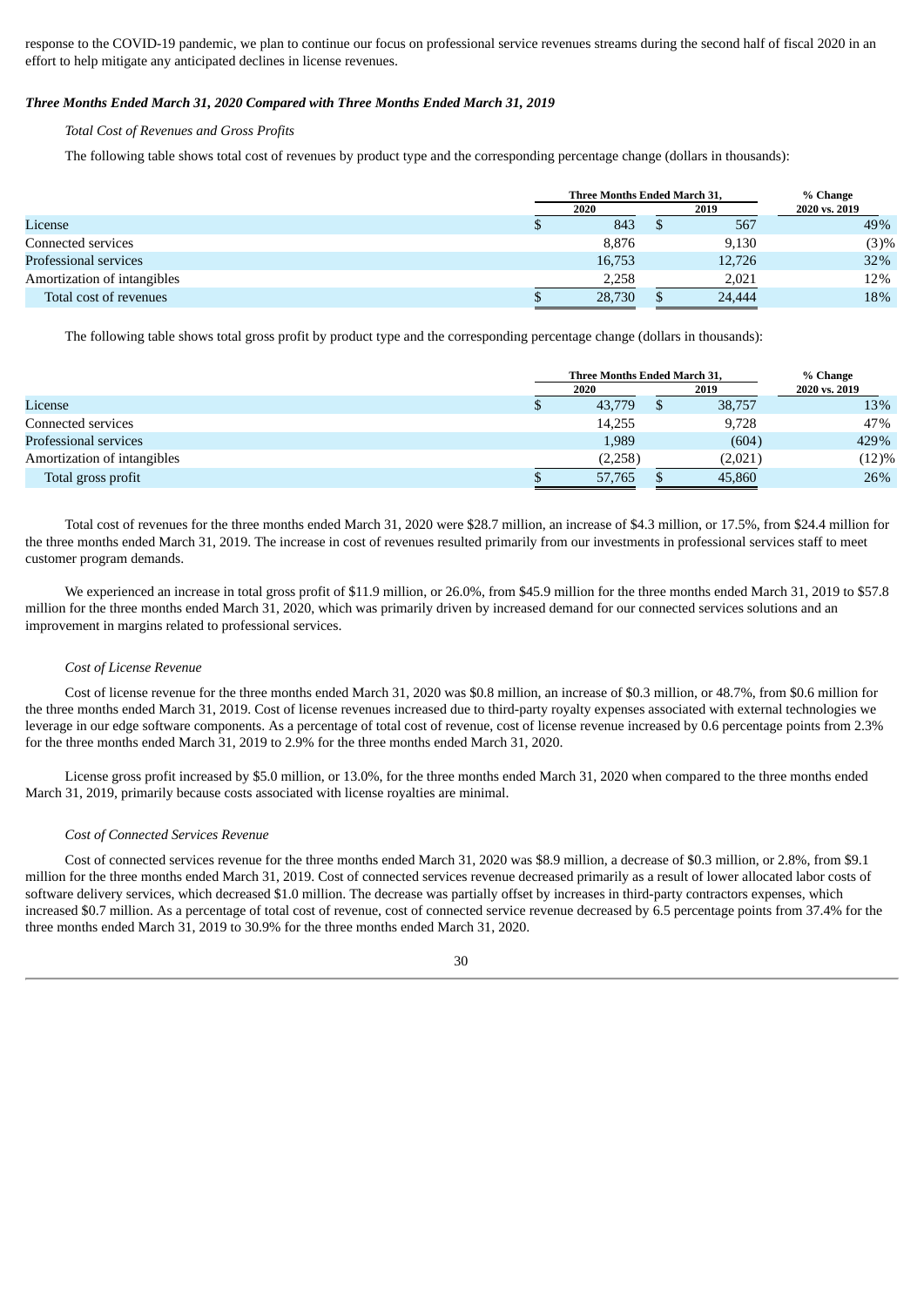Connected services gross profit increased \$4.5 million, or 46.5%, from \$9.7 million for the three months ended March 31, 2019 to \$14.3 million for the three months ended March 31, 2020, which was primarily due to connected services revenue growth on relatively fixed cloud infrastructure and employee costs.

#### *Cost of Professional Services Revenue*

Cost of professional services revenue for the three months ended March 31, 2020 was \$16.8 million, an increase of \$4.0 million, or 31.6%, from \$12.7 million for the three months ended March 31, 2019. Cost of professional services revenue increased primarily due to investments in professional services staff to meet customer program demands. Investments included increases in costs related to third-party contractors of \$2.5 million and salary-related expenses of \$1.5 million. As a percentage of total cost of revenue, cost of professional services revenue increased by 6.3 percentage points from 52.1% for the three months ended March 31, 2019 to 58.3% for the three months ended March 31, 2020.

Professional services gross profit increased \$2.6 million, or 429.3%, from negative \$0.6 million for the three months ended March 31, 2019 to \$2.0 million for the three months ended March 31, 2020, which was due to an increased focus on improving professional service margins.

#### *Six Months Ended March 31, 2020 Compared with Six Months Ended March 31, 2019*

## *Total Cost of Revenues and Gross Profits*

The following table shows total cost of revenues by product type and the corresponding percentage change (dollars in thousands):

|                             | <b>Six Months Ended March 31.</b> |  |        |               |  |
|-----------------------------|-----------------------------------|--|--------|---------------|--|
| License                     | 2020                              |  |        | 2020 vs. 2019 |  |
|                             | 1,524                             |  | 907    | 68%           |  |
| <b>Connected services</b>   | 17,551                            |  | 20,359 | (14)%         |  |
| Professional services       | 31,244                            |  | 23,189 | 35%           |  |
| Amortization of intangibles | 4,345                             |  | 4,196  | 4%            |  |
| Total cost of revenues      | 54,664                            |  | 48,651 | 12%           |  |

The following table shows total gross profit by product type and the corresponding percentage change (dollars in thousands):

|      | % Change |  |         |                                   |
|------|----------|--|---------|-----------------------------------|
| 2020 |          |  | 2019    | 2020 vs. 2019                     |
|      | 83,865   |  | 82,419  | 2%                                |
|      | 28,601   |  | 15,754  | 82%                               |
|      | 1,169    |  | 160     | 631%                              |
|      | (4,345)  |  | (4,196) | (4)%                              |
|      | 109.290  |  | 94,137  | 16%                               |
|      |          |  |         | <b>Six Months Ended March 31.</b> |

Total cost of revenues for the six months ended March 31, 2020 were \$54.7 million, an increase of \$6.0 million, or 12.4%, from \$48.7 million for the six months ended March 31, 2019. The increase in cost of revenues resulted primarily from our investments in professional services staff to meet customer program demands.

We experienced an increase in total gross profit of \$15.2 million, or 16.1%, from \$94.1 million for the six months ended March 31, 2019 to \$109.3 million for the six months ended March 31, 2020, which was primarily driven by increased demand for our connected services solutions.

#### *Cost of License Revenue*

Cost of license revenue for the six months ended March 31, 2020 was \$1.5 million, an increase of \$0.6 million, or 68.0%, from \$0.9 million for the six months ended March 31, 2019. Cost of license revenues increased due to third-party royalty expenses associated with external technologies we leverage in our edge software components. As a percentage of total cost of revenue, cost of license revenue increased by 0.9 percentage points from 1.9% for the six months ended March 31, 2019 to 2.8% for the six months ended March 31, 2020.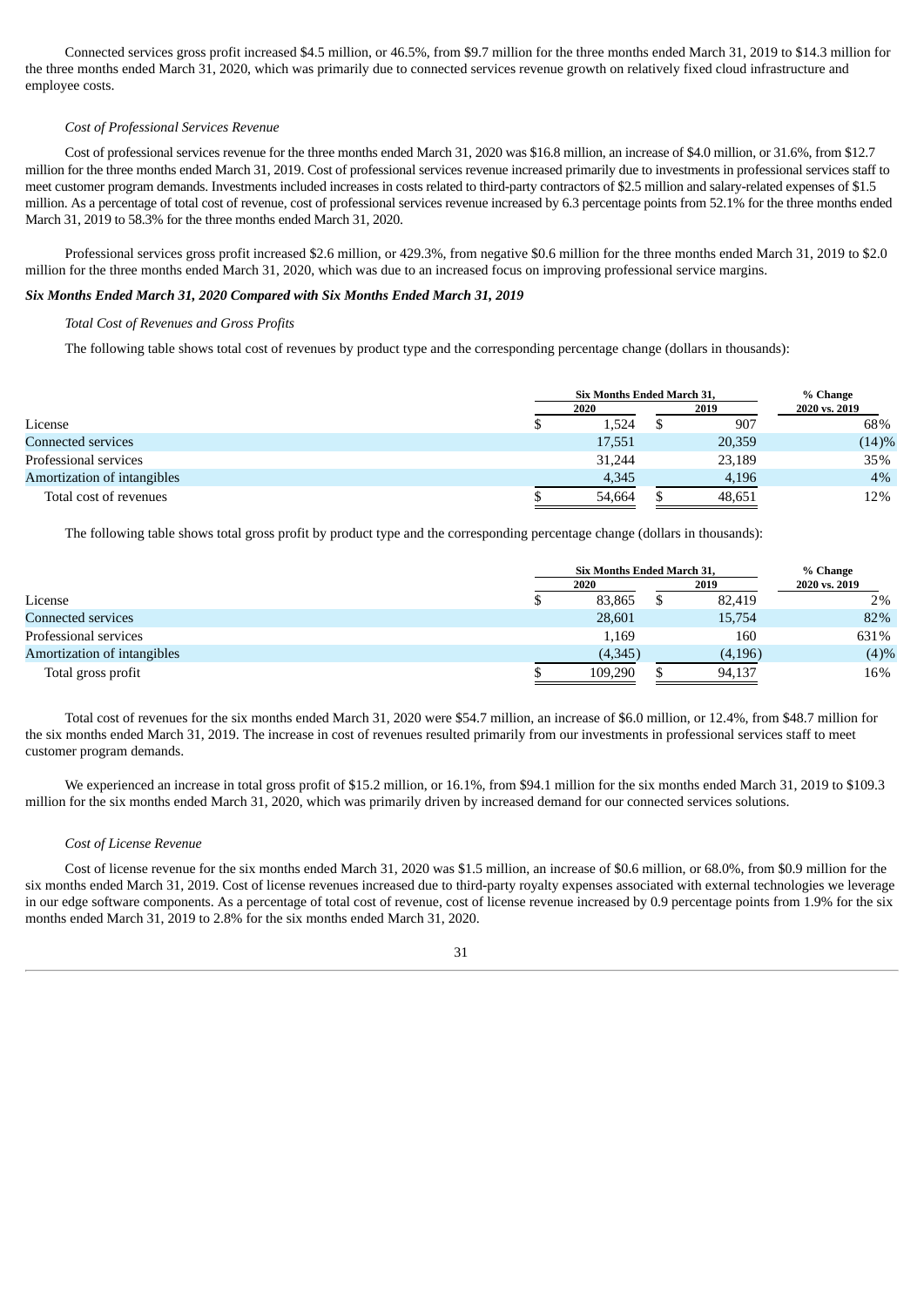License gross profit increased by \$1.4 million, or 1.8%, for the six months ended March 31, 2020 primarily because costs associated with license royalties are minimal.

#### *Cost of Connected Services Revenue*

Cost of connected services revenue for the six months ended March 31, 2020 was \$17.6 million, a decrease of \$2.8 million, or 13.8%, from \$20.4 million for the six months ended March 31, 2019. Cost of connected services revenue decreased primarily as a result of lower allocated labor costs. As a percentage of total cost of revenue, cost of connected service revenue decreased by 9.7 percentage points from 41.8% for the six months ended March 31, 2019 to 32.1% for the six months ended March 31, 2020.

Connected services gross profit increased \$12.8 million, or 81.5%, from \$15.8 million for the six months ended March 31, 2019 to \$28.6 million for the six months ended March 31, 2020, which was primarily due to connected services revenue growth on relatively fixed cloud infrastructure and employee costs.

#### *Cost of Professional Services Revenue*

Cost of professional services revenue for the six months ended March 31, 2020 was \$31.2 million, an increase of \$8.1 million, or 34.7%, from \$23.2 million for the six months ended March 31, 2019. Cost of professional services revenue increased primarily due to investments in professional services staff to meet customer program demands. Investments included increases in third-party contractors costs of \$3.7 million, salary-related expenses of \$3.2 million, and stock-based compensation expense of \$0.8 million. As a percentage of total cost of revenue, cost of professional services revenue increased by 9.5 percentage points from 47.7% for the six months ended March 31, 2019 to 57.2% for the six months ended March 31, 2020.

Professional services gross profit increased \$1.0 million, or 630.6%, from \$0.2 million for the six months ended March 31, 2019 to \$1.2 million for the six months ended March 31, 2020, which was primarily due to our focus on improving professional services margin.

#### *Operating Expenses*

The tables below show each component of operating expense. Total other income (expense), net and provision for income taxes are non-operating expenses and presented in a similar format (dollars in thousands).

#### *R&D Expenses*

|  | Three Months Ended March 31. |  |        | % Change      |
|--|------------------------------|--|--------|---------------|
|  | 2020                         |  | 2019   | 2020 vs. 2019 |
|  | 21.346                       |  | 22,561 | (5)%          |

#### *Three Months Ended March 31, 2020 Compared with Three Months Ended March 31, 2019*

Historically, R&D expenses are our largest operating expense as we continue to build on our existing software platforms and develop new technologies. R&D expenses for the three months ended March 31, 2020 were \$21.3 million, a decrease of \$1.2 million, or 5.4%, from \$22.6 million for the three months ended March 31, 2019. R&D expense decreased primarily as a result of lower stock-based compensation expense related to R&D staff. As a percentage of total operating expenses, R&D expenses decreased by 2.7 percentage points from 49.4% for the three months ended March 31, 2019 to 46.6% for the three months ended March 31, 2020. In response to the COVID-19 pandemic, we plan to shift a portion of our R&D workforce to support our professional service teams, which we anticipate will lead to a decline in R&D expenses during the second half of fiscal 2020.

|  | Six Months Ended March 31.       |  | % Change |               |
|--|----------------------------------|--|----------|---------------|
|  | 2020                             |  | 2019     | 2020 vs. 2019 |
|  | $A$ Q <sub>5</sub> $-$<br>44,85. |  | 16,369   | (3)%          |

#### *Six Months Ended March 31, 2020 Compared with Six Months Ended March 31, 2019*

R&D expenses for the six months ended March 31, 2020 were \$44.9 million, a decrease of \$1.5 million, or 3.3%, from \$46.4 million for the six months ended March 31, 2019. R&D expense decreased primarily as a result of lower stock-based compensation expense related to R&D staff. As a percentage of total operating expenses, R&D expenses decreased by 5.7 percentage points from

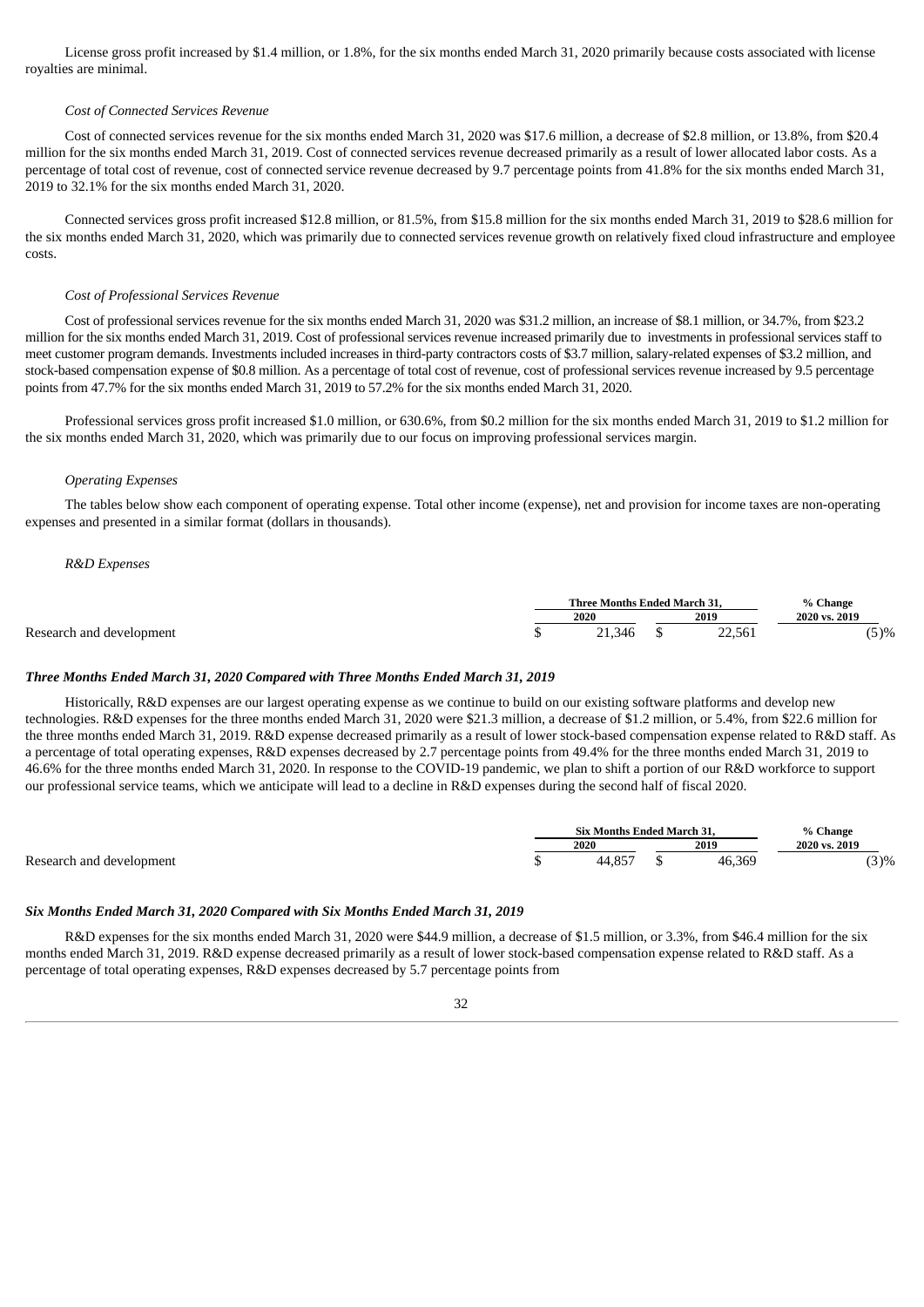50.9% for the six months ended March 31, 2019 to 45.1% for the six months ended March 31, 2020. In response to the COVID-19 pandemic, we plan to shift a portion of our R&D workforce to support our professional service teams, which we anticipate will lead to a decline in R&D expenses during the second half of fiscal 2020.

*Sales & Marketing Expenses*

|  | <b>Three Months Ended March 31.</b> |  |      | % Change      |
|--|-------------------------------------|--|------|---------------|
|  | 2020                                |  | 2019 | 2020 vs. 2019 |
|  | 7.706                               |  | 799  | (21)%         |

#### *Three Months Ended March 31, 2020 Compared with Three Months Ended March 31, 2019*

Sales and marketing expenses for the three months ended March 31, 2020 were \$7.7 million, a decrease of \$2.1 million, or 21.4%, from \$9.8 million for the three months ended March 31, 2019. Sales and marketing expenses decreased primarily as a result of lower sales quota attainment, which decreased \$1.5 million, and marketing staff levels, which decreased \$0.6 million. As a percentage of total operating expenses, sales and marketing expenses decreased by 4.6 percentage points from 21.4% for the three months ended March 31, 2019 to 16.8% for the three months ended March 31, 2020.

|  | <b>Six Months Ended March 31.</b> |  |        | % Change      |
|--|-----------------------------------|--|--------|---------------|
|  | 2020                              |  | 2019   | 2020 vs. 2019 |
|  | 15.649                            |  | 19,244 | (19)%         |

#### *Six Months Ended March 31, 2020 Compared with Six Months Ended March 31, 2019*

Sales and marketing expenses for the six months ended March 31, 2020 were \$15.6 million, a decrease of \$3.6 million, or 18.7%, from \$19.2 million for the six months ended March 31, 2019. Sales and marketing expenses decreased primarily as a result of lower sales quota attainment, which decreased \$2.0 million, and marketing staff levels, which decreased \$1.6 million. As a percentage of total operating expenses, sales and marketing expenses decreased by 5.4 percentage points from 21.1% for the six months ended March 31, 2019 to 15.7% for the six months ended March 31, 2020.

*General & Administrative Expenses*

|  | <b>Three Months Ended March 31.</b> |  | % Change |               |
|--|-------------------------------------|--|----------|---------------|
|  | 2020                                |  | 2019     | 2020 vs. 2019 |
|  | $\overline{1}$                      |  | .689 د   | 88%           |

#### *Three Months Ended March 31, 2020 Compared with Three Months Ended March 31, 2019*

General and administrative expenses for the three months ended March 31, 2020 were \$10.7 million, an increase of \$5.0 million, or 88.3%, from \$5.7 million for the three months ended March 31, 2019. The increase in general and administrative expenses was primarily attributable to salaries expenses, which increased \$2.7 million, stock-based compensation expense, which increased \$1.1 million, software fees, which increased \$0.8 million, and bad debt allowances, which increased \$0.4 million. As a percentage of total operating expenses, general and administrative expenses increased by 11.0 percentage points from 12.5% for the three months ended March 31, 2019 to 23.4% for the three months ended March 31, 2020.

|                            | <b>Six Months Ended March 31.</b> |        |  |        | % Change      |
|----------------------------|-----------------------------------|--------|--|--------|---------------|
|                            |                                   | 2020   |  | 2019   | 2020 vs. 2019 |
| General and administrative |                                   | 22,195 |  | 11.410 | 95%           |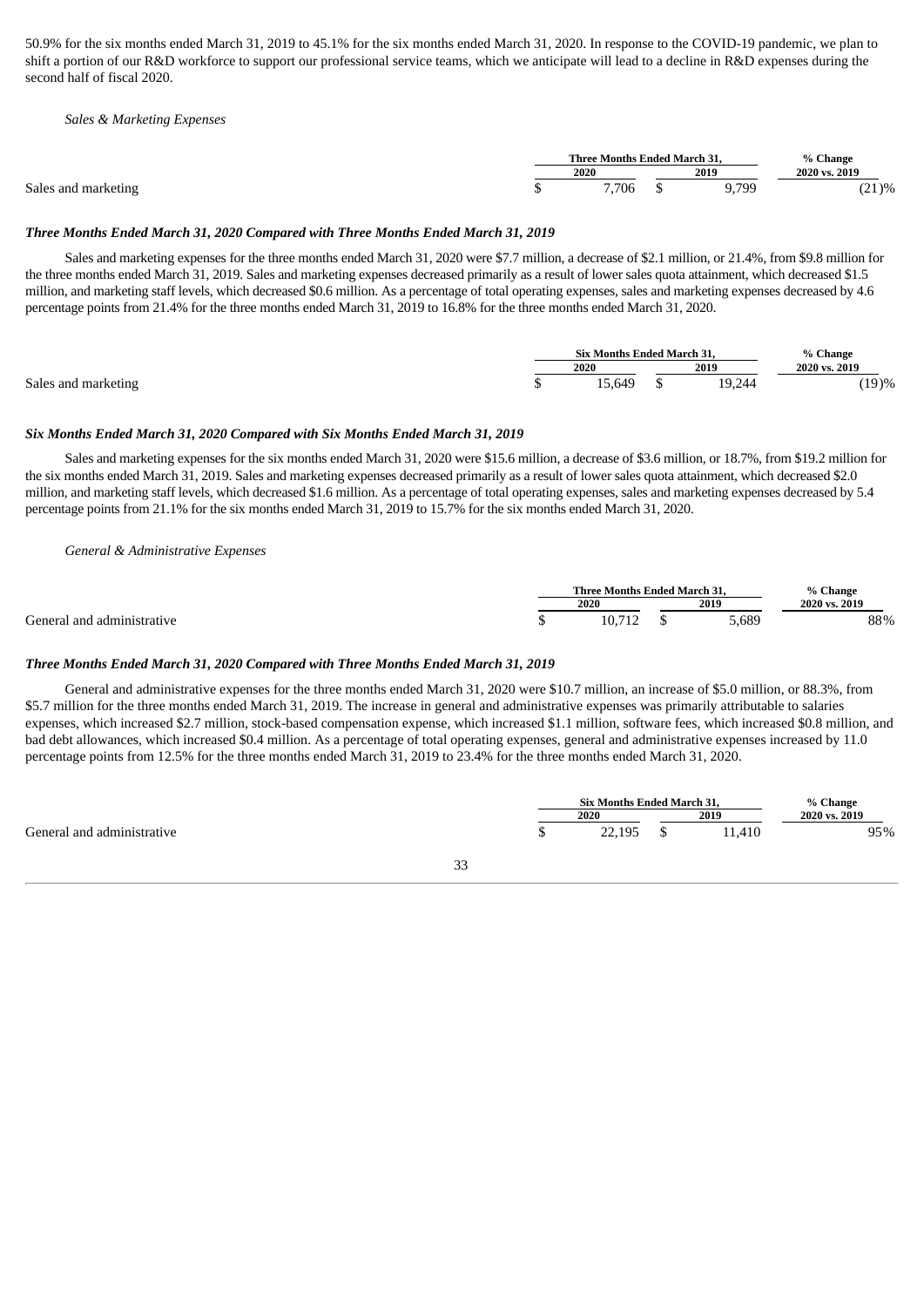#### *Six Months Ended March 31, 2020 Compared with Six Months Ended March 31, 2019*

General and administrative expenses for the six months ended March 31, 2020 were \$22.2 million, an increase of \$10.8 million, or 94.5% from \$11.4 million for the six months ended March 31, 2019. The increase in general and administrative expenses was primarily attributable to salaries expenses, which increased \$4.7 million, stock-based compensation expense, which increased \$2.9 million, professional services, which increased \$2.7 million, and bad debt allowances, which increased \$0.4 million. As a percentage of total operating expenses, general and administrative expenses increased by 9.8 percentage points from 12.5% for the six months ended March 31, 2019 to 22.3% for the six months ended March 31, 2020.

*Amortization of Intangible Assets*

|                    | <b>Three Months Ended March 31.</b> | % Change |               |
|--------------------|-------------------------------------|----------|---------------|
|                    | 2020                                | 2019     | 2020 vs. 2019 |
| Cost of revenues   | 2,258                               | 2,021    | 12%           |
| Operating expense  | 3,125                               | 3,132    | $(0)\%$       |
| Total amortization | 5,383                               | 5,153    | 4%            |

#### *Three Months Ended March 31, 2020 Compared with Three Months Ended March 31, 2019*

Intangible asset amortization for the three months ended March 31, 2020 was \$5.4 million, an increase of \$0.2 million, or 4.5%, from \$5.2 million for the three months ended March 31, 2019. Amortization expense for acquired technology and patents is included in the cost of revenue in the accompanying consolidated and combined statements of operations. Amortization expense for customer relationships is included in operating expenses in the accompanying consolidated and combined statements of operations. The increase primarily relates to the composition of intangible assets allocated to the Cerence business prior to the Spin-Off.

As a percentage of total cost of revenues, intangible asset amortization within cost of revenues decreased by 0.4 percentage points from 8.3% for the three months ended March 31, 2019 to 7.9% for the three months ended March 31, 2020. As a percentage of total operating expenses, intangible asset amortization expenses within operating expenses was relatively flat at 6.9% for the three months ended March 31, 2019 as compared to 6.8% for the three months ended March 31, 2020.

|                    |      | % Change |        |               |  |
|--------------------|------|----------|--------|---------------|--|
|                    | 2020 |          | 2019   | 2020 vs. 2019 |  |
| Cost of revenues   |      | 4.345    | 4,196  | 4%            |  |
| Operating expense  |      | 6,256    | 6,264  | $(0)\%$       |  |
| Total amortization |      | 10,601   | 10,460 | $1\%$         |  |

#### *Six Months Ended March 31, 2020 Compared with Six Months Ended March 31, 2019*

Intangible asset amortization for the six months ended March 31, 2020 was \$10.6 million, an increase of \$0.1 million, or 1.3%, from \$10.5 million for the six months ended March 31, 2019. The increase primarily relates to the composition of intangible assets allocated to the Cerence business prior to the Spin-Off.

As a percentage of total cost of revenues, intangible asset amortization within cost of revenues decreased by 0.7 percentage points from 8.6% for the six months ended March 31, 2019 to 7.9% for the six months ended March 31, 2020. As a percentage of total operating expenses, intangible asset amortization expenses within operating expenses decreased by 0.6 percentage points from 6.9% for the six months ended March 31, 2019 to 6.3% for the six months ended March 31, 2020.

#### *Restructuring and Other Costs, Net*

|  | % Change |       |                              |
|--|----------|-------|------------------------------|
|  | 2020     | 2019  | 2020 vs. 2019                |
|  | 2,870    | 4,329 | (34)%                        |
|  |          |       | Three Months Ended March 31. |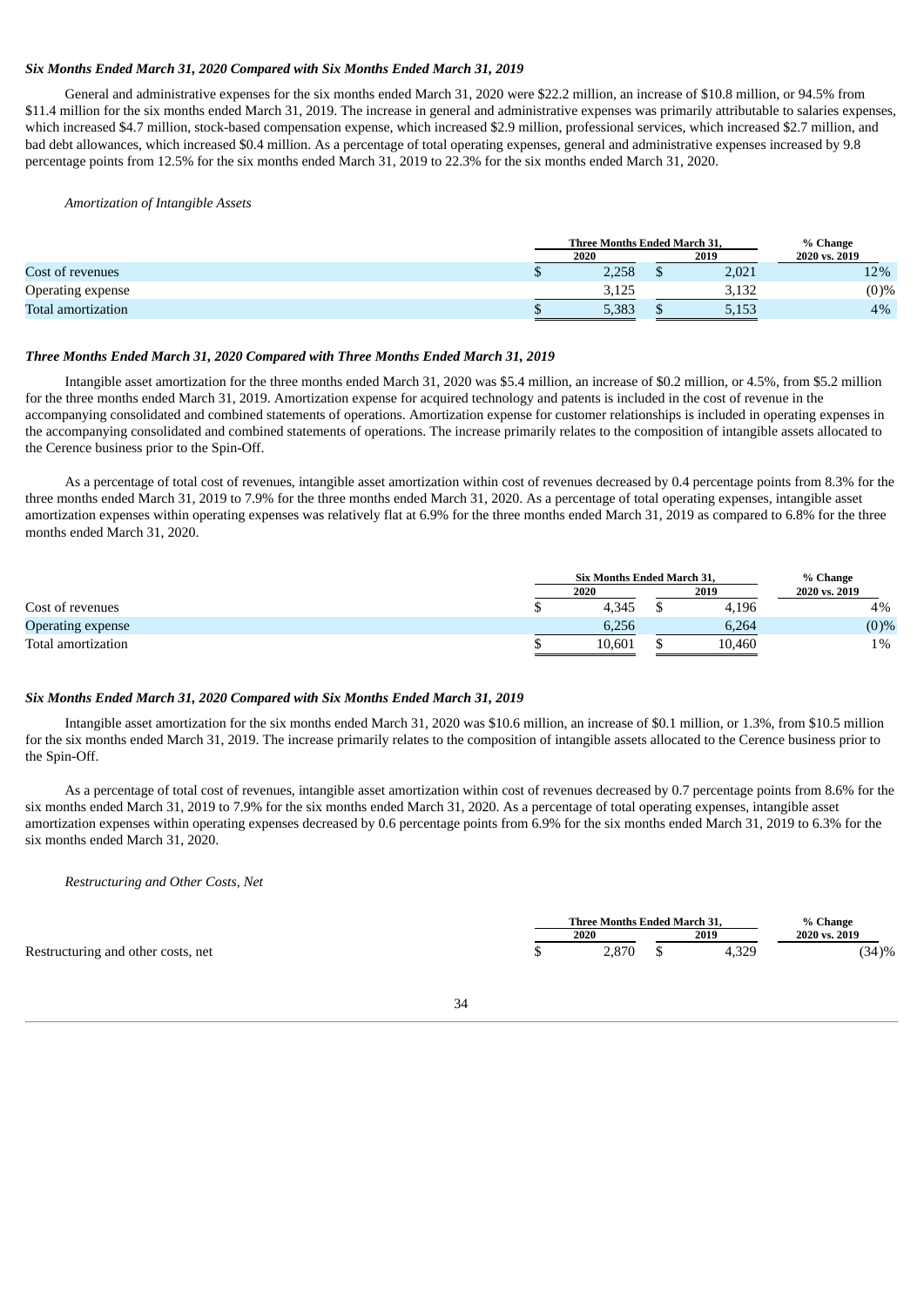#### *Three Months Ended March 31, 2020 Compared with Three Months Ended March 31, 2019*

Restructuring and other costs, net for the three months ended March 31, 2020 were \$2.9 million, a decrease of \$1.5 million, or 33.7%, from \$4.3 million for the three months ended March 31, 2019. The decrease in restructuring and other costs, net is primarily attributed to the winding down of costs to establish the Cerence business as a standalone public company during the three months ended March 31, 2020. As a percentage of total operating expense, restructuring and other costs, net decreased by 3.2 percentage points from 9.5% for the three months ended March 31, 2019 to 6.3% for the three months ended March 31, 2020.

|                                    | <b>Six Months Ended March 31.</b> |  |      | % Change      |
|------------------------------------|-----------------------------------|--|------|---------------|
|                                    | 2020                              |  | 2019 | 2020 vs. 2019 |
| Restructuring and other costs, net |                                   |  | ,456 | 40%           |

#### *Six Months Ended March 31, 2020 Compared with Six Months Ended March 31, 2019*

Restructuring and other costs, net for the six months ended March 31, 2020 were \$10.4 million, an increase of \$3.0 million, or 39.8%, from \$7.5 million for the six months ended March 31, 2019. Restructuring and other costs, net increased primarily due to costs incurred to establish the Cerence business as a standalone public company. As a percentage of total operating expense, restructuring and other costs, net increased by 2.3 percentage points from 8.2% for the six months ended March 31, 2019 to 10.5% for the six months ended March 31, 2020.

*Acquisition-related Costs*

|  | Three Months Ended March 31. |      | % Change      |  |
|--|------------------------------|------|---------------|--|
|  | 2020                         | 2019 | 2020 vs. 2019 |  |
|  |                              | 182  | $(100)\%$     |  |

#### *Three Months Ended March 31, 2020 Compared with Three Months Ended March 31, 2019*

There were no acquisition-related costs for the three months ended March 31, 2020, a decrease of \$0.2 million, from \$0.2 million for the three months ended March 31, 2019. Acquisition costs in the prior period related to integration, legal, and other professional fees incurred resulting from the acquisition of Voicebox on April 2, 2018. We did not have any acquisition activities in the three months ended March 31, 2020. As a percentage of total operating expense, acquisition-related costs decreased by 0.4 percentage points from 0.4% for the three months ended March 31, 2019 to 0.0% for the three months ended March 31, 2020.

|  | Six Months Ended March 31. |     |      | % Change      |  |
|--|----------------------------|-----|------|---------------|--|
|  | 2020                       |     | 2019 | 2020 vs. 2019 |  |
|  |                            | . . | 41.  | $(100)\%$     |  |

## *Six Months Ended March 31, 2020 Compared with Six Months Ended March 31, 2019*

There were no acquisition-related costs for the six months ended March 31, 2020, a decrease of \$0.4 million, from \$0.4 million for the six months ended March 31, 2019. Acquisition costs in the prior period related to integration, legal, and other professional fees incurred resulting from the acquisition of Voicebox on April 2, 2018. We did not have any acquisition activities in the six months ended March 31, 2020. As a percentage of total operating expense, acquisition-related costs decreased by 0.5 percentage points from 0.5% for the six months ended March 31, 2019 to 0.0% for the six months ended March 31, 2020.

*Total Other Expense, Net*

|                             |  | <b>Three Months Ended March 31.</b> |  |     | % Change  |  |  |  |  |      |               |
|-----------------------------|--|-------------------------------------|--|-----|-----------|--|--|--|--|------|---------------|
|                             |  | 2020                                |  |     |           |  |  |  |  | 2019 | 2020 vs. 2019 |
| Interest income             |  | 244                                 |  |     | 100%      |  |  |  |  |      |               |
| Interest expense            |  | (6,699)                             |  |     | $(100)\%$ |  |  |  |  |      |               |
| Other income (expense), net |  | 226                                 |  | 266 | (15)%     |  |  |  |  |      |               |
| Total other expense, net    |  | (6,229)                             |  | 266 | (2442)%   |  |  |  |  |      |               |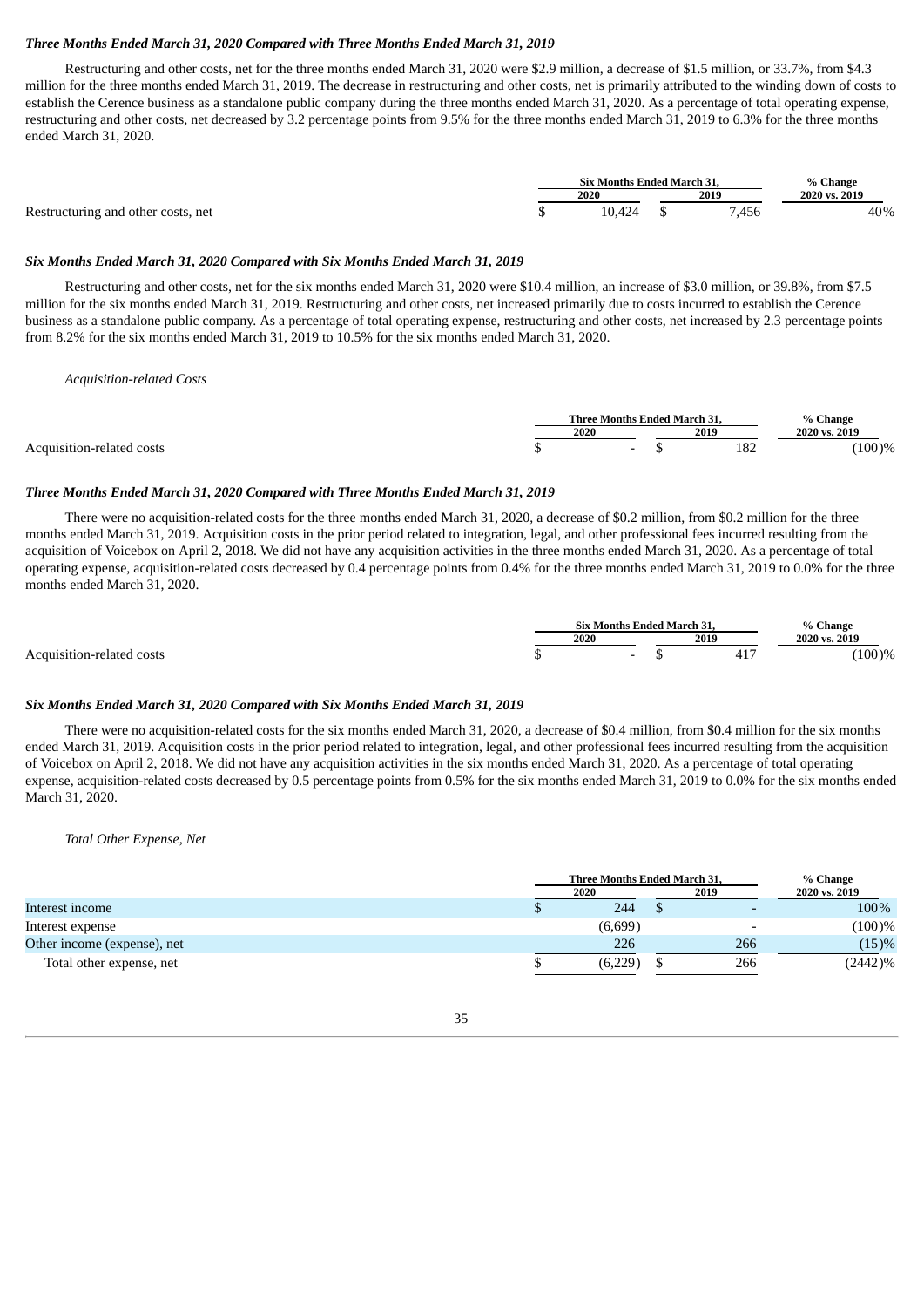#### *Three Months Ended March 31, 2020 Compared with Three Months Ended March 31, 2019*

Total other expense, net for the three months ended March 31, 2020 was expense of \$6.2 million, an increase of \$6.5 million from \$0.3 million of income for the three months ended March 31, 2019. The increase over the prior year was primarily due to interest expense related to the Senior Facilities entered into on October 1, 2019. For further information, see "Liquidity and Capital Resources – Senior Facilities" below.

|                             | Six Months Ended March 31. |  |      | % Change      |
|-----------------------------|----------------------------|--|------|---------------|
|                             | 2020                       |  | 2019 | 2020 vs. 2019 |
| Interest income             | 525                        |  |      | 100%          |
| Interest expense            | 13,497                     |  |      | $(100)\%$     |
| Other income (expense), net | 80                         |  | 250  | (68)%         |
| Total other expense, net    | (12,892)                   |  | 250  | (5257)%       |

#### *Six Months Ended March 31, 2020 Compared with Six Months Ended March 31, 2019*

Total other expense, net for the six months ended March 31, 2020 was expense of \$12.9 million, an increase of \$13.1 million from \$0.3 million of income for the six months ended March 31, 2019. The increase over the prior year was primarily due to interest expense related to the Senior Facilities entered into on October 1, 2019.

*(Benefit from) provision for Income Taxes*

|                            |      | <b>Three Months Ended March 31.</b> |  | % Change  |               |
|----------------------------|------|-------------------------------------|--|-----------|---------------|
|                            | 2020 |                                     |  | 2019      | 2020 vs. 2019 |
| Benefit from income taxes  |      | (6.718)                             |  | (20       | 33490%        |
| Effective income tax rate% |      | $(116.3)\%$                         |  | $(4.6)\%$ |               |

#### *Three Months Ended March 31, 2020 Compared with Three Months Ended March 31, 2019*

Our effective income tax rate for the three months ended March 31, 2020 was (116.3)%, compared to (4.6)% for the three months ended March 31, 2019. Consequently, our benefit from income taxes for the three months ended March 31, 2020 was \$6.7 million, a net change of \$6.7 million from a benefit from income taxes of \$0.02 million for the three months ended March 31, 2019. The effective tax rate for the three months ended March 31, 2020 differed from the U.S. federal statutory rate of 21.0%, primarily due to our composition of jurisdictional earnings and U.S. inclusions of foreign taxable income as a result of 2017 tax law changes. The effective tax rate for the three months ended March 31, 2019 differed from the U.S. federal statutory rate of 21.0% primarily due to our earnings in foreign jurisdictions.

|                                           | <b>Six Months Ended March 31.</b> |  |       | % Change      |
|-------------------------------------------|-----------------------------------|--|-------|---------------|
|                                           | 2020                              |  | 2019  | 2020 vs. 2019 |
| (Benefit from) provision for income taxes | (3.716)                           |  | 518   | (817)%        |
| Effective income tax rate%                | 124.6%                            |  | 16.1% |               |

#### *Six Months Ended March 31, 2020 Compared with Six Months Ended March 31, 2019*

Our effective income tax rate for the six months ended March 31, 2020 was 124.6%, compared to 16.1% for the six months ended March 31, 2019. Consequently, our benefit from income taxes for the six months ended March 31, 2020 was \$3.7 million, a net change of \$4.2 million, or 817.4%, from a provision for income taxes of \$0.5 million for the six months ended March 31, 2019. The effective tax rate for the six months ended March 31, 2020 differed from the U.S. federal statutory rate of 21.0%, primarily due to our composition of jurisdictional earnings, U.S. inclusions of foreign taxable income as a result of 2017 tax law changes, and an income tax benefit of approximately \$5.0 million related to an increase in tax rates in the Netherlands enacted in the first quarter. The effective tax rate for the six months ended March 31, 2019 differed from the U.S. federal statutory rate of 21.0% primarily due to our earnings in foreign jurisdictions.

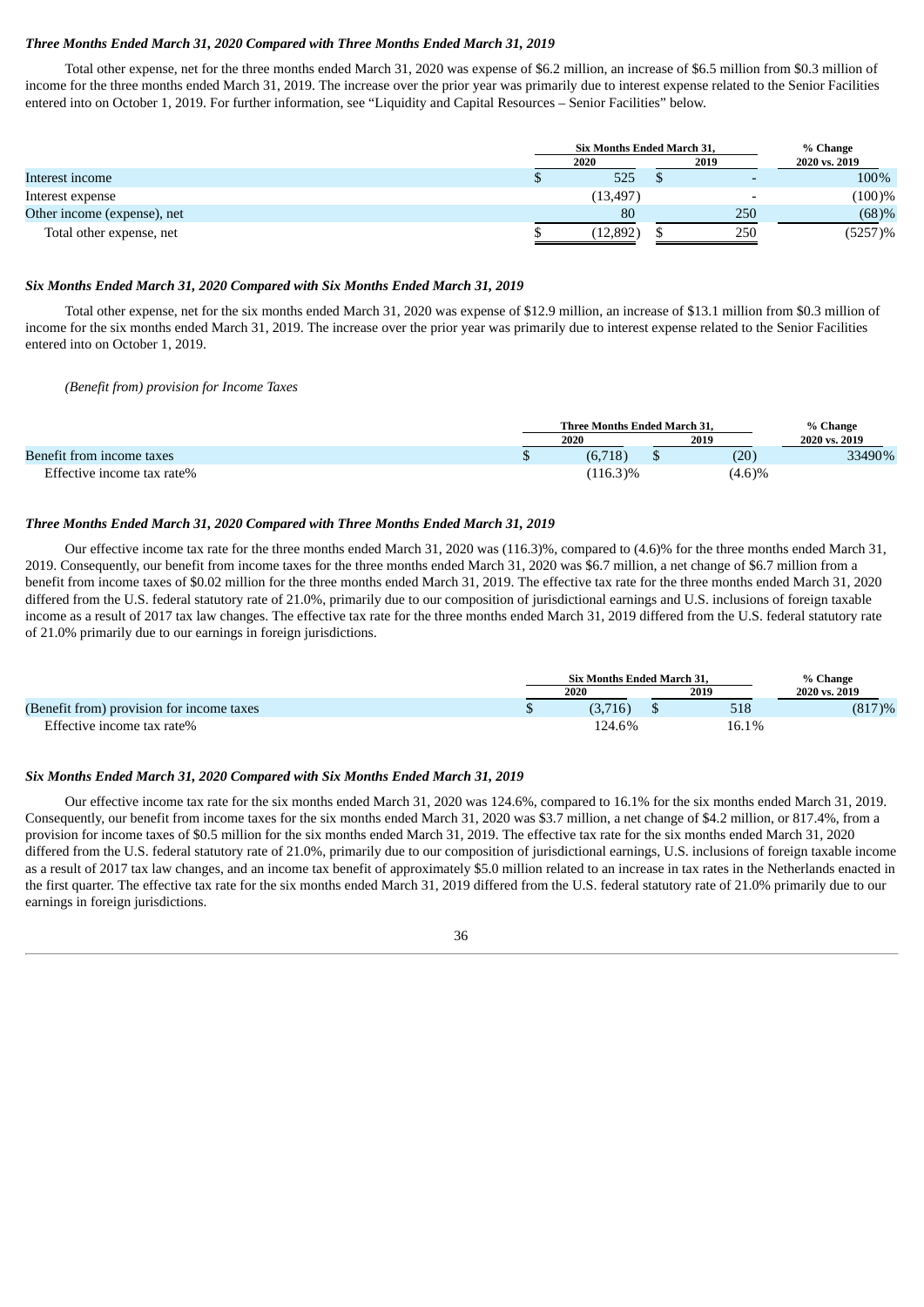#### **Liquidity and Capital Resources**

Our ability to fund future operating needs will depend on our ability to generate positive cash flows from operations and finance additional funding in the capital markets as needed. Upon the Distribution, Nuance allocated \$110.0 million in cash and cash equivalents to the Cerence business, which was adequate to meet the short-term net working capital needs of our business at the close of the Distribution. More specifically, as of March 31, 2020, net working capital of our business, excluding current deferred revenue and deferred cost, was \$139.5 million. This balance is representative of the short-term net cash inflows based on the working capital at that date. Based on the history of the Cerence business generating positive cash flows and the \$95.6 million of cash and cash equivalents as of March 31, 2020, we believe that we will be able to meet our liquidity needs over the next 12 months. We believe that we will meet longer-term expected future cash requirements and obligations, through a combination of cash flows from operating activities, available cash balances, and available credit via our Revolving Credit Facility. Specifically, we anticipate our cost of revenues, funding our R&D activities, and debt obligations to be our primary uses of cash during the year ending September 30, 2020. However, as the impact of the COVID-19 pandemic on the economy and our operations evolves, we will continue to assess our liquidity needs. Given the economic uncertainty as a result of the pandemic, we have taken actions to improve our current liquidity position, including , reducing working capital, and reducing operating costs by delaying research and development programs, initiating a workforce reduction, and substantially reducing discretionary spending Should we need to secure additional sources of liquidity, we believe that we could finance our needs through the issuance of equity securities or debt offerings. However, we cannot guarantee that we will be able to obtain financing through the issuance of equity securities or debt offerings on reasonable terms in the future. The COVID-19 pandemic has negatively impacted the global economy and created significant volatility and disruption of financial markets. An extended period of economic disruption could materially affect our business, results of operations, ability to meet debt covenants, access to sources of liquidity and financial condition.

#### *Senior Facilities*

On October 1, 2019, we incurred substantial indebtedness in the aggregate principal amount of approximately \$270.0 million under our Term Loan Facility, which financed the cash distribution to Nuance and provided initial support for the cash flow needs of the Cerence business. We also entered into a \$75.0 million Revolving Credit Facility to be drawn on in the event that our working capital and other cash needs are not supported by our operating cash flow, in accordance with the terms of the Revolving Credit Facility can be drawn if our unrestricted cash is less than \$85.0 million. As of March 31, 2020, there were no amounts outstanding under the Revolving Credit Facility.

The Revolving Credit Facility matures 54 months after October 1, 2019, with certain extension rights in the discretion of each lender. The Term Loan Facility matures five years after October 1, 2019, with certain extension rights in the discretion of each lender. The Senior Facilities are subject to an interest rate, at our option, of either (a) a base rate determined by reference to the highest of (1) the rate of interest last quoted by The Wall Street Journal as the "prime rate" in the United States, (2) the federal funds effective rate, plus 0.5% and (3) the one month adjusted LIBOR rate, plus 1% per annum, or ABR, or (b) an adjusted LIBOR rate, or LIBOR, (which may not be less than 1% per annum), in each case, plus an applicable margin. The applicable margins for the Senior Facilities are 6.00% per annum (for LIBOR loans) and 5.00% per annum (for ABR loans). Accordingly, the interest rates for the Senior Facilities will fluctuate during the term of the Credit Agreement based on changes in the ABR or LIBOR. Total interest expense for the three and six months ended March 31, 2020 was \$6.7 million and \$13.5 million, respectively, reflecting the coupon and accretion of the discount.

We are obligated to make quarterly principal payments on the last business day of each quarter in an aggregate annual amount equal to 3.5% of the original principal amount of the Term Loan Facility during the first two years of the Term Loan Facility, and 10% of the original principal amount of the Term Loan Facility thereafter. Quarterly principal payments commenced on March 31, 2020. Borrowings under the Credit Agreement for the Senior Facilities are prepayable at our option without premium or penalty, subject to a 1.00% prepayment premium in connection with any repricing transaction for the Term Loan Facility in the first six months after the closing date. The Credit Agreement also contains certain mandatory prepayment provisions in the event that we incur certain types of indebtedness, receive net cash proceeds from certain non-ordinary course asset sales or other dispositions of property or generate excess cash flow, starting with the fiscal year ending on September 30, 2020, 75% of excess cash flow on an annual basis (with stepdowns to 50%, 25% and 0% subject to compliance with certain net first lien leverage ratios), in each case subject to terms and conditions customary for financings of this kind.

The Credit Agreement contains certain affirmative and negative covenants that, among other things, limit our and our subsidiaries' ability to incur additional indebtedness or liens, to dispose of assets, to make certain fundamental changes, enter into restrictive agreements, to designate subsidiaries as unrestricted, to make certain investments, loans, advances, guarantees and acquisitions to prepay certain indebtedness and to pay dividends, to make other distributions or redemptions/repurchases, in respect of us and our subsidiaries' equity interests, to engage in transactions with affiliates or to amend certain material documents. In addition, the credit agreement contains a financial covenant requiring the maintenance of a net first lien leverage ratio of not greater than 6.00 to

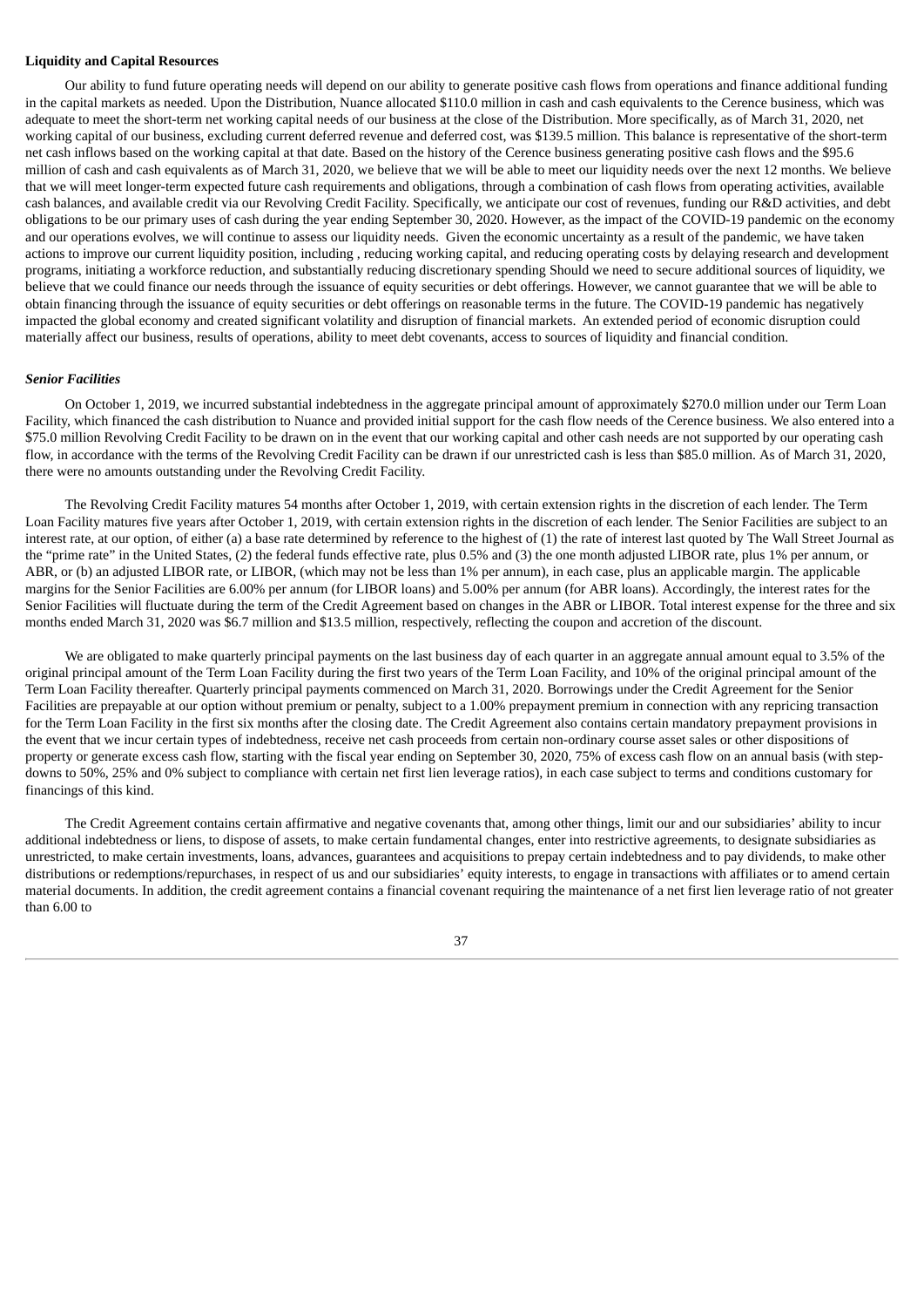1.00. Despite the economic uncertainty caused by the COVID-19 pandemic, we anticipate maintaining our compliance with all Credit Agreement covenants for the foreseeable future. As of March 31, 2020, we were in compliance with the Credit Agreement covenants.

Our obligations under the Credit Agreement are jointly and severally guaranteed by certain of our existing and future direct and indirect wholly owned domestic subsidiaries, subject to certain exceptions customary for financings of this type. All obligations of the borrowers and the guarantors are secured by certain assets of such borrowers and guarantors, including a perfected first-priority pledge of all (or, in the case of foreign subsidiaries or subsidiaries, or FSHCO, that own no material assets other than equity interests in foreign subsidiaries that are "controlled foreign corporations" or other FSHCOs, 65%) of the equity securities of each wholly owned subsidiary of Cerence held by any loan party, subject to certain customary exceptions and limitations.

## *Cash Flows*

Cash flows from operating, investing and financing activities for the six months ended March 31, 2020 and 2019, as reflected in the unaudited consolidated and combined statement of cash flows included in Item 1 of this Form 10-Q, are summarized in the following table (dollars in thousands):

|                                                                        |  | % Change |  |          |               |
|------------------------------------------------------------------------|--|----------|--|----------|---------------|
|                                                                        |  | 2020     |  | 2019     | 2020 vs. 2019 |
| Net cash (used in) provided by operating activities                    |  | (735)    |  | 42,251   | (102)%        |
| Net cash used in investing activities                                  |  | (10,145) |  | (2, 472) | 310%          |
| Net cash provided by (used in) financing activities                    |  | 106,376  |  | (39,779) | (367)%        |
| Effect of foreign currency exchange rates on cash and cash equivalents |  | 88       |  |          | (100)%        |
| Net changes in cash and cash equivalents                               |  | 95.584   |  |          | 100%          |

#### *Net Cash (Used in) Provided by Operating Activities*

Net cash used in operating activities for the six months ended March 31, 2020 was \$0.7 million, a net decrease of \$43.0 million, or 101.7%, from net cash provided by operating activities of \$42.3 million for the six months ended March 31, 2019. The net decrease in cashflows stems from unfavorable changes in working capital, primarily due to the timing of cash receipts and payments, which increased accounts receivable by \$32.3 million and prepaid expenses and other assets by \$6.8 million, compared to the prior year.

Deferred revenue represents a significant portion of our net cash provided by operating activities and, depending on the nature of our contracts with customers, this balance can fluctuate significantly from period to period. Due to the evolution of our connected offerings and architecture, trending away from providing legacy infotainment and connected services and a change in our professional services pricing strategies, we expect our deferred revenue balances to decrease in the future, including due to a wind-down of a legacy connected service relationship with a major OEM, since the majority of cash from the contract has been collected. We do not expect any changes in deferred revenue to affect our ability to meet our contractual obligations.

#### *Net Cash Used in Investing Activities*

Net cash used in investing activities for the six months ended March 31, 2020 was \$10.1 million, an increase in cash used of \$7.7 million, or 310%, from \$2.5 million for the six months ended March 31, 2019. The increase in cash outflows reflects the purchase of property and equipment to support the standalone operations of the Company.

#### *Net Cash Provided by (Used in) Financing Activities*

Net cash provided by financing activities for the six months ended March 31, 2020 was \$106.4 million, a net increase of \$146.2 million, from cash used in financing activities of \$39.8 million for the six months ended March 31, 2019. The increase in cashflows were the result of proceeds from the Credit Agreement, partly offset by related debt issuance costs, principal payments of debt and the distribution paid to Nuance.

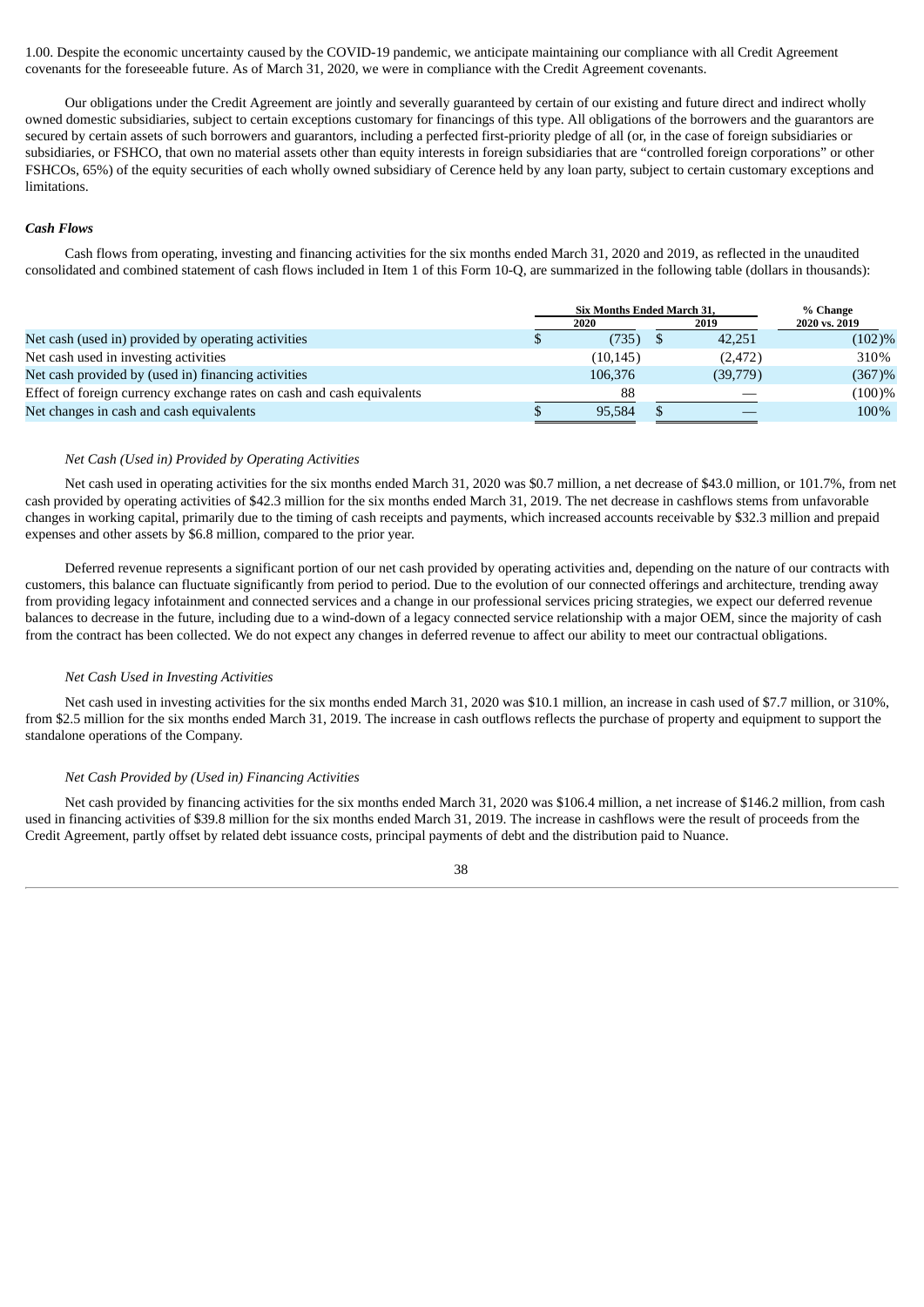## **Off-Balance Sheet Arrangements, Contractual Obligations**

#### *Contractual Obligations*

The following table outlines our contractual payment obligations as of March 31, 2020 (dollars in thousands):

|                                           | <b>Contractual Payments Due in Fiscal Year</b> |  |                  |  |                  |  |                   |  |              |
|-------------------------------------------|------------------------------------------------|--|------------------|--|------------------|--|-------------------|--|--------------|
| <b>Contractual Obligations</b>            | 2020                                           |  | $2021 -$<br>2023 |  | $2024 -$<br>2025 |  | <b>Thereafter</b> |  | <b>Total</b> |
| <b>Senior Facilities</b>                  | 4.725                                          |  | 63.450           |  | 199.463          |  | ٠                 |  | 267,638      |
| Interest payable on Senior Facilities (1) | 10,656                                         |  | 57,098           |  | 15,052           |  |                   |  | 82,806       |
| <b>Operating leases</b>                   | 3.581                                          |  | 14.767           |  | 6,941            |  |                   |  | 25,289       |
| <b>Financing leases</b>                   | 91                                             |  | 20               |  |                  |  |                   |  | 111          |
| Total contractual cash obligations        | 19.053                                         |  | 135.335          |  | 221,456          |  |                   |  | 375,844      |

(1) Interest per annum is due and payable monthly and is determined based on the outstanding principal as of March 31, 2020.

#### *Off-Balance Sheet Arrangements*

As of March 31, 2020, there were no off-balance sheet arrangements that may have a material impact on the consolidated financial statements.

#### **Critical Accounting Policies, Judgments and Estimates**

Our consolidated and combined financial statements have been prepared in accordance with accounting principles generally accepted in the United States of America. The preparation of these financial statements requires us to make estimates and assumptions that affect the reported amounts of assets and liabilities and the disclosures of contingent assets and liabilities as of the date of the financial statements, and the reported amounts of revenues and expenses during the reporting period. We base our estimates and judgments on historical experience and various other factors we believe to be reasonable under the circumstances, the results of which form the basis for judgments about the carrying values of assets and liabilities and the amounts of revenues and expenses. Actual results may differ from these estimates.

We believe that our critical accounting policies and estimates are those related to revenue recognition, business combinations, goodwill impairment, long-lived assets with definite lives, stock-based compensation, income taxes and loss contingencies. We believe these policies and estimates are critical because they most significantly affect the portrayal of our financial condition and results of operations and involve our most complex and subjective estimates and judgments. A discussion of our critical accounting policies and estimates may be found in our Annual Report on Form 10-K for the year ended September 30, 2019 in Item 7, "Management's Discussion and Analysis of Financial Condition and Results of Operations," under the heading "Critical Accounting Policies" and below.

#### *Revenue Recognition*

We primarily derive revenue from the following sources: (1) royalty-based software license arrangements, (2) connected services, and (3) professional services. Revenue is reported net of applicable sales and use tax, value-added tax and other transaction taxes imposed on the related transaction including mandatory government charges that are passed through to our customers. We account for a contract when both parties have approved and committed to the contract, the rights of the parties are identified, payment terms are identified, the contract has commercial substance and collectability of consideration is probable.

Our arrangements with customers may contain multiple products and services. We account for individual products and services separately if they are distinct—that is, if a product or service is separately identifiable from other items in the contract and if a customer can benefit from it on its own or with other resources that are readily available to the customer.

See Note 3 for further discussion of revenue, deferred revenue performance obligations and the timing of revenue recognition.

#### *Leases*

We have operating and financing leases for facilities and certain equipment in North America, Europe, and Asia. Our lease right-of-use assets and liabilities are recognized based on the present value of the future minimum lease payments over the lease term at commencement date. As our leases generally do not provide an implicit rate, we use our incremental borrowing rate based on the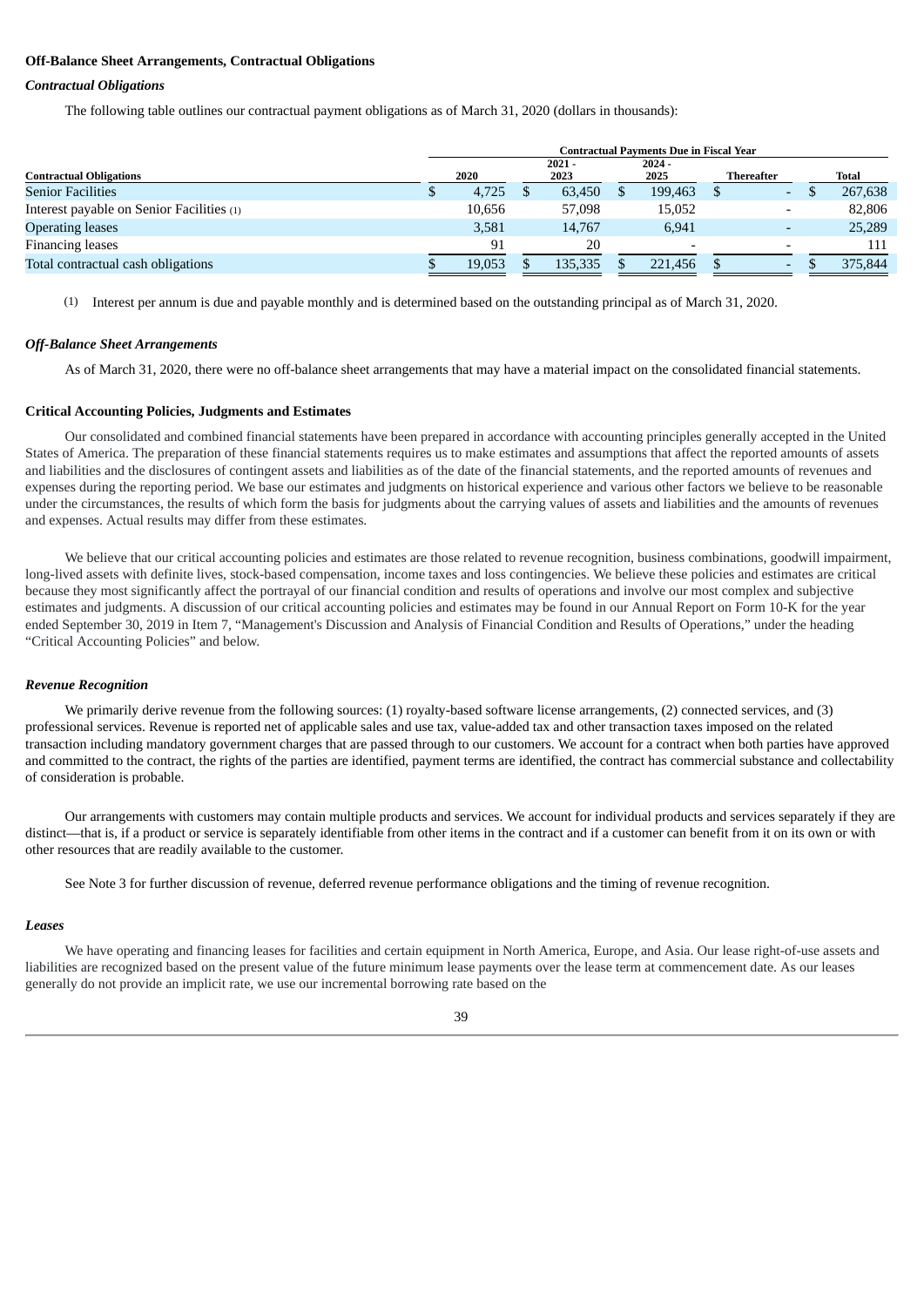information available at commencement date in determining the present value of future payments. An average incremental borrowing rate of 8% as of October 1, 2019, the adoption date of ASC 842, was used for our operating leases that commenced prior to that date.

See Note 6 for further discussion on our leases.

#### *Goodwill*

Goodwill represents the excess of the purchase price in a business combination over the fair value of net assets acquired. Goodwill has been allocated to Cerence based upon its relative fair value as of March 31, 2018, when Cerence became a reporting unit of Nuance. Goodwill is reported at the reporting unit level. Upon consideration of the discrete financial information reviewed by our CODM, we have concluded that our goodwill is associated with one reporting unit.

Goodwill is not amortized but tested annually for impairment or when interim indicators of impairment are present. Upon our adoption of ASU 2017-04, "*Simplifying the Test for Goodwill Impairment*", the test for goodwill impairment involves an assessment of impairment indicators. If indicators are present, a quantitative test of impairment is performed. During the quantitative test, the fair value of the reporting unit is compared to its carrying value. If the fair value of the reporting unit is less than the carrying value, the difference represents an impairment. If the fair value of the reporting unit is greater than the carrying value, no impairment is recognized.

On July 1, 2019, our goodwill was assessed for impairment as a reporting unit of Nuance. On July 1, 2019, the fair value of our reporting unit was determined using a combination of the income approach and the market approach. We assessed each valuation methodology based upon the relevance and availability of the data at the time and weighted the methodologies appropriately to calculate a fair value which exceeded the carrying value of our reporting unit by more than 50%.

Due to the macroeconomic conditions driven by the COVID-19 pandemic and the anticipated negative impact on our license and connected services revenues, we concluded that indicators of impairment were present as of March 31, 2020. We performed an interim assessment of goodwill and concluded that no impairment existed as the fair value of our reporting unit exceeded its carrying value as of March 31, 2020.

See Note 5 for further discussion on our goodwill.

#### **Recently Adopted Accounting Pronouncements and Recent Accounting Pronouncements To Be Adopted**

Refer to Note 2 to the accompanying unaudited consolidated financial statements and combined financial statements for a description of certain issued accounting standards that have been recently adopted and are expected to be adopted by us and may impact our results of operations in future reporting periods.

#### <span id="page-41-0"></span>**Item 3. Quantitative and Qualitative Disclosures About Market Risk.**

We are exposed to market risk from changes in foreign currency exchange rates and interest rates which could affect operating results, financial position and cash flows. We manage our exposure to these market risks through our regular operating and financing activities and, when appropriate, through the use of derivative financial instruments.

#### *Exchange Rate Sensitivity*

We are exposed to changes in foreign currency exchange rates. Any foreign currency transaction, defined as a transaction denominated in a currency other than the local functional currency, will be reported in the functional currency at the applicable exchange rate in effect at the time of the transaction. A change in the value of the functional currency compared to the foreign currency of the transaction will have either a positive or negative impact on our financial position and results of operations.

Assets and liabilities of our foreign entities are translated into U.S. dollars at exchange rates in effect at the balance sheet date and income and expense items are translated at average rates for the applicable period. Therefore, the change in the value of the U.S. dollar compared to foreign currencies will have either a positive or negative effect on our financial position and results of operations. Historically, our primary exposure has been related to transactions denominated in the Canadian dollar, Chinese yuan, Euro, Indian rupee, Japanese yen, and Korean won. Based on the nature of the transactions for which our contracts are purchased, a hypothetical 10% change in exchange rates would not have a material impact on the financial position, results of operations or cash flows.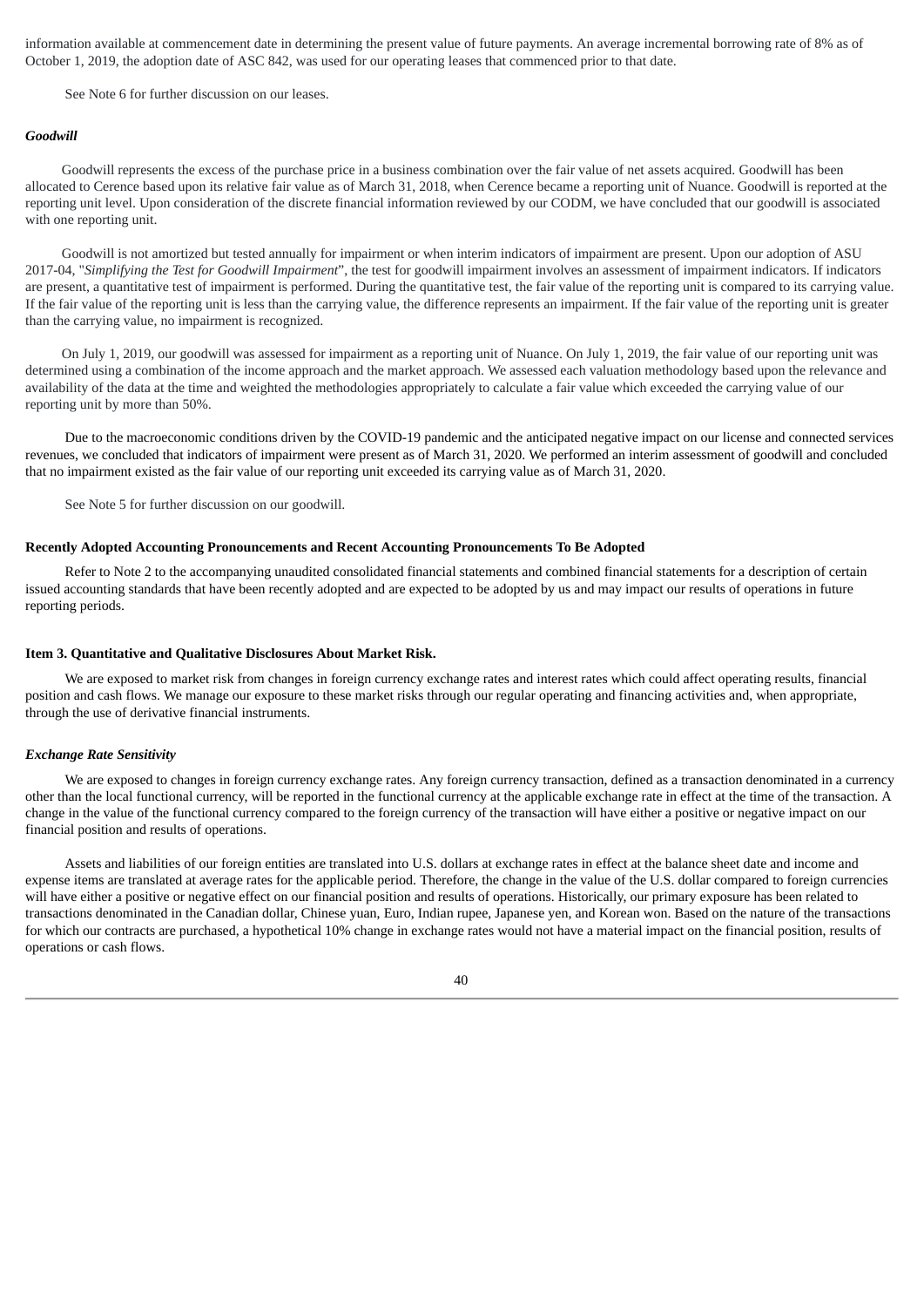We have the ability to enter into forward exchange contracts to hedge against foreign currency fluctuations when necessary. The Cerence business did not maintain any hedging instruments in any of the historical or interim periods presented in the accompanying combined financial statements.

## *Interest Rate Sensitivity*

We are exposed to interest rate risk as a result of our indebtedness related to the Senior Facilities. We are subject to interest rate risk because the borrowings under our Senior Facilities are subject to interest rates based on LIBOR. As of March 31, 2020, assuming a 1% increase in interest rates and our Revolving Facility being fully drawn, our interest expense on our Senior Facilities would increase by approximately \$3.43 million per annum.

#### <span id="page-42-0"></span>**Item 4. Controls and Procedures.**

*Evaluation of disclosure controls and procedures.* Under the supervision and with the participation of management, including our Chief Executive Officer and Chief Financial Officer, we evaluated the effectiveness of the design and operation of our disclosure controls and procedures, as such term is defined in Rules 13a-15(e) and 15d-15(e) promulgated under the Securities Exchange Act of 1934, as amended, or the Exchange Act, as of the end of the period covered by this quarterly report. Based on this evaluation, our management, including our Chief Executive Officer and Chief Financial Officer, concluded that our disclosure controls and procedures were effective as of March 31, 2020 to ensure that all material information required to be disclosed by us in reports that we file or submit under the Exchange Act is accumulated and communicated to them as appropriate to allow timely decisions regarding required disclosure and that all such information is recorded, processed, summarized and reported within the time periods specified in the SEC's rules and forms.

*Changes in internal control over financial reporting.* There were no changes in our internal control over financial reporting that occurred during the most recent fiscal quarter that has materially affected, or are reasonably likely to materially affect, our internal control over financial reporting.

*Limitations of the effectiveness of internal control.* A control system, no matter how well conceived and operated, can provide only reasonable, not absolute, assurance that the objectives of the internal control system are met. Because of the inherent limitations of any internal control system, no evaluation of controls can provide absolute assurance that all control issues, if any, within a company have been detected.

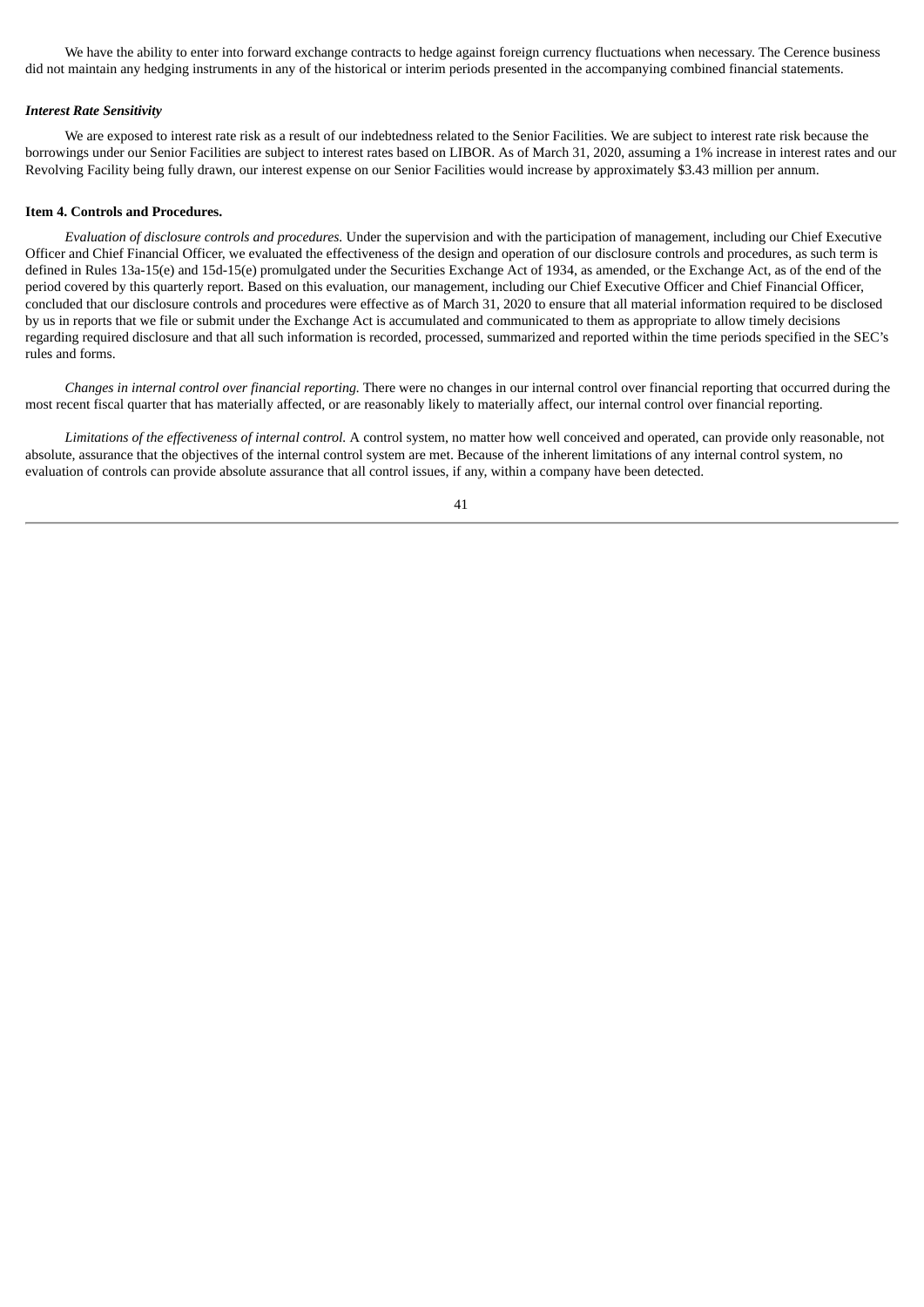#### **PART II—OTHER INFORMATION**

#### <span id="page-43-1"></span><span id="page-43-0"></span>**Item 1. Legal Proceedings.**

From time to time, we may become a party to other legal proceedings, including, without limitation, product liability claims, employment matters, commercial disputes, governmental inquiries and investigations (which may in some cases involve our entering into settlement arrangements or consent decrees), and other matters arising out of the ordinary course of our business. While the results of any legal proceeding cannot be predicted with certainty, in our opinion none of our pending matters are currently anticipated to have a material adverse effect on our consolidated financial position, liquidity or results of operations.

#### <span id="page-43-2"></span>**Item 1A. Risk Factors.**

In addition to the other information set forth in this Quarterly Report, you should carefully consider the factors discussed in Part I, "Item 1A. Risk Factors" in our Annual Report on Form 10-K for the fiscal year ended September 30, 2019, which could materially affect our business, financial condition or future results. The risks described in our Annual Report on Form 10-K are not the only risks facing our Company. Additional risks and uncertainties not currently known to us or that we currently deem to be immaterial also may materially adversely affect our business, financial condition and/or operating results. In addition to the risk factors disclosed by us under Part I, Item 1A. Risk Factors contained in the Annual Report on Form 10-K for the fiscal year ended September 30, 2019, we believe the following factors may also present a material risk to our business, results of operations or financial condition:

## Pandemics or disease outbreaks, such as COVID-19, have disrupted, and may continue to disrupt, our business, which could adversely affect *our financial performance.*

Our business depends on, and is directly affected by, the output and sales of the global automotive industry and the use of automobiles by consumers. Pandemics or disease outbreaks, such as COVID-19, have disrupted, and may continue to disrupt, global automotive industry customer sales and production volumes. Vehicle production initially decreased significantly in China, which was first affected by COVID-19, then Europe and also the United States. Subsequent events resulted in the shutdown of manufacturing operations in China, Europe and the United States. As a result, we have experienced, and may continue to experience, difficulties in entering into new contracts with our customers, a decline in revenues resulting from the decrease in the production and sale of automobiles by our customers, the use of automobiles, increased difficulties in collecting payment obligations from our customers and the possibility customers will continue with existing projects. These all may be further exacerbated by the global economic downturn resulting from the pandemic which could further decrease consumer demand for vehicles or result in the financial distress of one or more of our customers.

As COVID-19 pandemic continues, our business operations could be further disrupted or delayed. The pandemic has already resulted in, and may continue to result in, work stoppages, slowdowns and delays, travel restrictions, and other factors that cause a decrease in the production and sale of automobiles by our customers. The production of automobiles with our products has been and may continue to be adversely affected with production delays and our ability to provide engineering support and implement design changes for customers may be impacted by restrictions on travel and quarantine policies put in place by businesses and governments.

The full extent to which the ongoing COVID-19 pandemic adversely affects our financial performance will depend on future developments, many of which are outside of our control, are highly uncertain and cannot be predicted, including, but not limited to, the duration and spread of the pandemic, its severity, the effectiveness of actions to contain the virus or treat its impact and how quickly and to what extent normal economic and operating conditions can resume. The COVID-19 pandemic could also result in additional governmental restrictions and regulations, which could adversely affect our business and financial results. In addition, a recession, depression or other sustained adverse market impact resulting from COVID-19 could materially and adversely affect our business, our access to needed capital and liquidity, and the value of our common stock. Even after the COVID-19 pandemic has lessened or subsided, we may continue to experience adverse impacts on our business and financial performance as a result of its global economic impact.

To the extent that the COVID-19 pandemic adversely affects our business, results of operations, financial condition or liquidity, it also may heighten many of the other risks described in Part I, "Item 1A. Risk Factors" in our Annual Report on Form 10-K for the fiscal year ended September 30, 2019.

### Some of our employees represented by workers councils or unions or are subject to local laws that are less favorable to employers than the laws *of the U.S.*

Most of our employees in Europe are represented by workers councils or unions. Although we believe we have a good working relationship with our employees and their legal representatives, they must approve any changes in terms which may impede efforts to restructure our workforce.

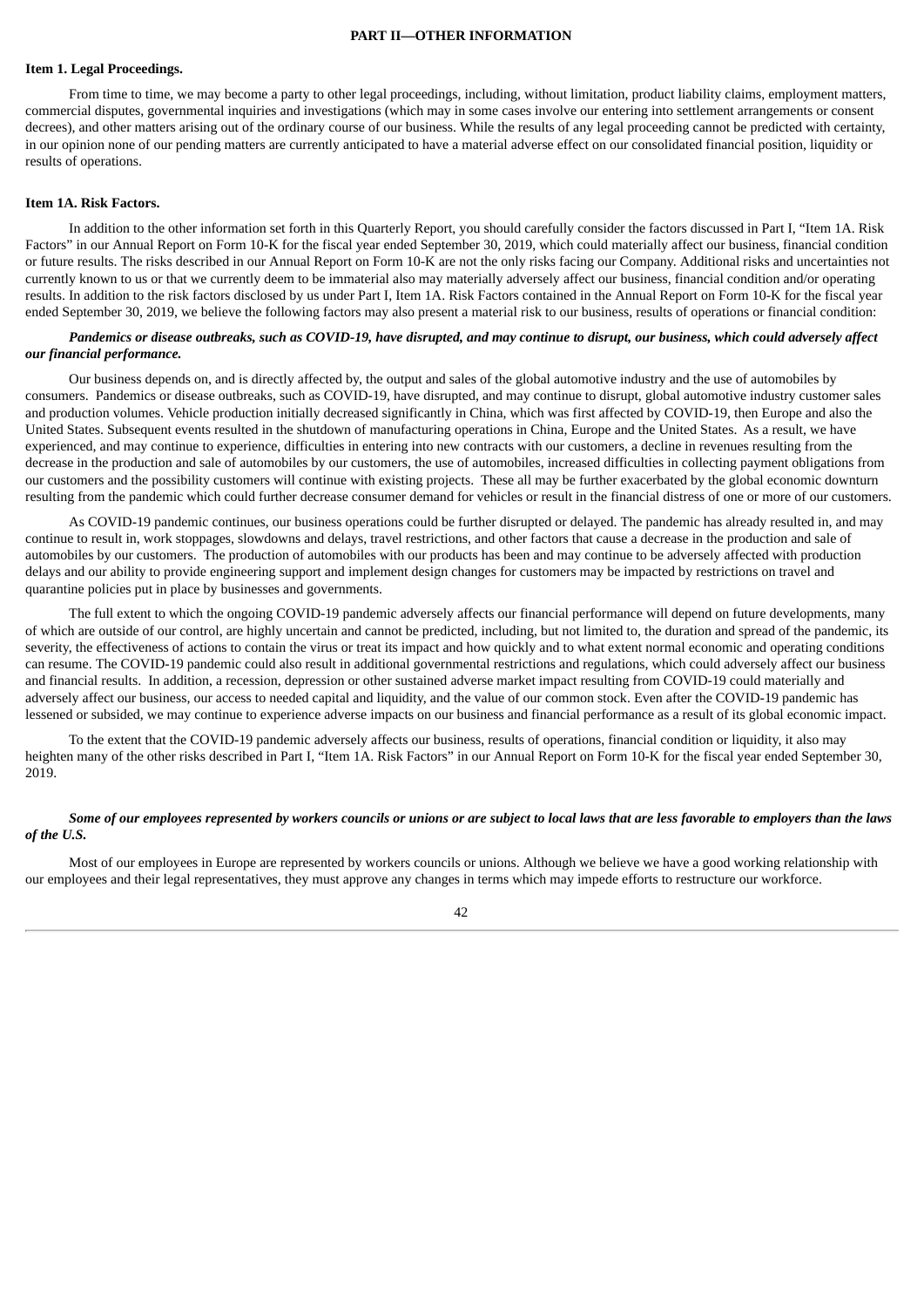#### <span id="page-44-0"></span>**Item 5. Other Information**

As part of a series of measures to manage controllable expenses due to the unexpected disruption in vehicle production and the economic uncertainty caused by the COVID-19 pandemic, as part of the incremental cost reductions being implemented by the Company in response to the economic impacts of the COVID-19 pandemic, the Company implemented temporary reductions in salaries for the Chief Executive Officer and each current named executive officer as disclosed in the Company's proxy statement for its 2020 annual stockholders meeting filed with the SEC on January 24, 2020, as well as other senior executives of the Company. The Chief Executive Officer's base salary will temporarily be reduced by 20% and such named executive officers' salaries will temporarily be reduced by 10%. The amounts reflected in these reductions may be paid by the Company in the future as determined by the Compensation Committee of the Board of Directors. The reductions in salary were effective as of April 1, 2020.

#### <span id="page-44-1"></span>**Item 6. Exhibits.**

The exhibits listed on the Exhibit Index are filed as part of this Quarterly Report on Form 10-Q.

## **EXHIBIT INDEX**

|                      |                                                                                                                 |                 | <b>Incorporated by Reference</b> |           |                |                    |  |
|----------------------|-----------------------------------------------------------------------------------------------------------------|-----------------|----------------------------------|-----------|----------------|--------------------|--|
| <b>Exhibit Index</b> |                                                                                                                 | <b>Filed</b>    |                                  |           |                |                    |  |
| #                    | <b>Exhibit Description</b>                                                                                      | <b>Herewith</b> | Form                             | File No.  | <b>Exhibit</b> | <b>Filing Date</b> |  |
|                      | Separation and Distribution Agreement between Nuance                                                            |                 |                                  |           |                | October 2,         |  |
| 2.1                  | Communications, Inc., and Cerence Inc.                                                                          |                 | $8-K$                            | 001-39030 | 2.1            | 2019               |  |
|                      | <b>Amended and Restated Certificate of Incorporation of</b>                                                     |                 |                                  |           |                | October 2,         |  |
| 3.1                  | Cerence Inc.                                                                                                    |                 | $8-K$                            | 001-39030 | 3.1            | 2019               |  |
| 3.2                  |                                                                                                                 |                 | $8-K$                            | 001-39030 | 3.2            | October 2,<br>2019 |  |
|                      | Amended and Restated By-Laws of Cerence Inc.<br><b>Certification of Principal Executive Officer Pursuant to</b> |                 |                                  |           |                |                    |  |
|                      | Rules 13a-14(a) and 15d-14(a) under the Securities                                                              |                 |                                  |           |                |                    |  |
|                      | <b>Exchange Act of 1934, as Adopted Pursuant to Section</b>                                                     |                 |                                  |           |                |                    |  |
| 31.1                 | 302 of the Sarbanes-Oxley Act of 2002.                                                                          | X               |                                  |           |                |                    |  |
|                      | <b>Certification of Principal Financial Officer Pursuant to</b>                                                 |                 |                                  |           |                |                    |  |
|                      | Rules 13a-14(a) and 15d-14(a) under the Securities                                                              |                 |                                  |           |                |                    |  |
|                      | Exchange Act of 1934, as Adopted Pursuant to Section                                                            |                 |                                  |           |                |                    |  |
| 31.2                 | 302 of the Sarbanes-Oxley Act of 2002.                                                                          | X               |                                  |           |                |                    |  |
|                      | <b>Certification of Principal Executive Officer Pursuant to 18</b>                                              |                 |                                  |           |                |                    |  |
|                      | U.S.C. Section 1350, as Adopted Pursuant to Section 906                                                         |                 |                                  |           |                |                    |  |
| 32.1                 | of the Sarbanes-Oxley Act of 2002.                                                                              | X               |                                  |           |                |                    |  |
|                      | <b>Certification of Principal Financial Officer Pursuant to 18</b>                                              |                 |                                  |           |                |                    |  |
|                      | U.S.C. Section 1350, as Adopted Pursuant to Section 906                                                         |                 |                                  |           |                |                    |  |
| 32.2                 | of the Sarbanes-Oxley Act of 2002.                                                                              | $\mathbf{X}$    |                                  |           |                |                    |  |
| 101.INS              | <b>XBRL Instance Document</b>                                                                                   | $\mathbf{X}$    |                                  |           |                |                    |  |
| 101.SCH              | XBRL Taxonomy Extension Schema Document                                                                         | $\mathbf X$     |                                  |           |                |                    |  |
|                      | XBRL Taxonomy Extension Calculation Linkbase                                                                    |                 |                                  |           |                |                    |  |
| 101.CAL              | Document                                                                                                        | X               |                                  |           |                |                    |  |
| 101.DEF              | XBRL Taxonomy Extension Definition Linkbase<br>Document                                                         | X               |                                  |           |                |                    |  |
| 101.LAB              | XBRL Taxonomy Extension Label Linkbase Document                                                                 | X               |                                  |           |                |                    |  |
|                      | XBRL Taxonomy Extension Presentation Linkbase                                                                   |                 |                                  |           |                |                    |  |
| 101.PRE              | Document                                                                                                        | X               |                                  |           |                |                    |  |
|                      |                                                                                                                 |                 |                                  |           |                |                    |  |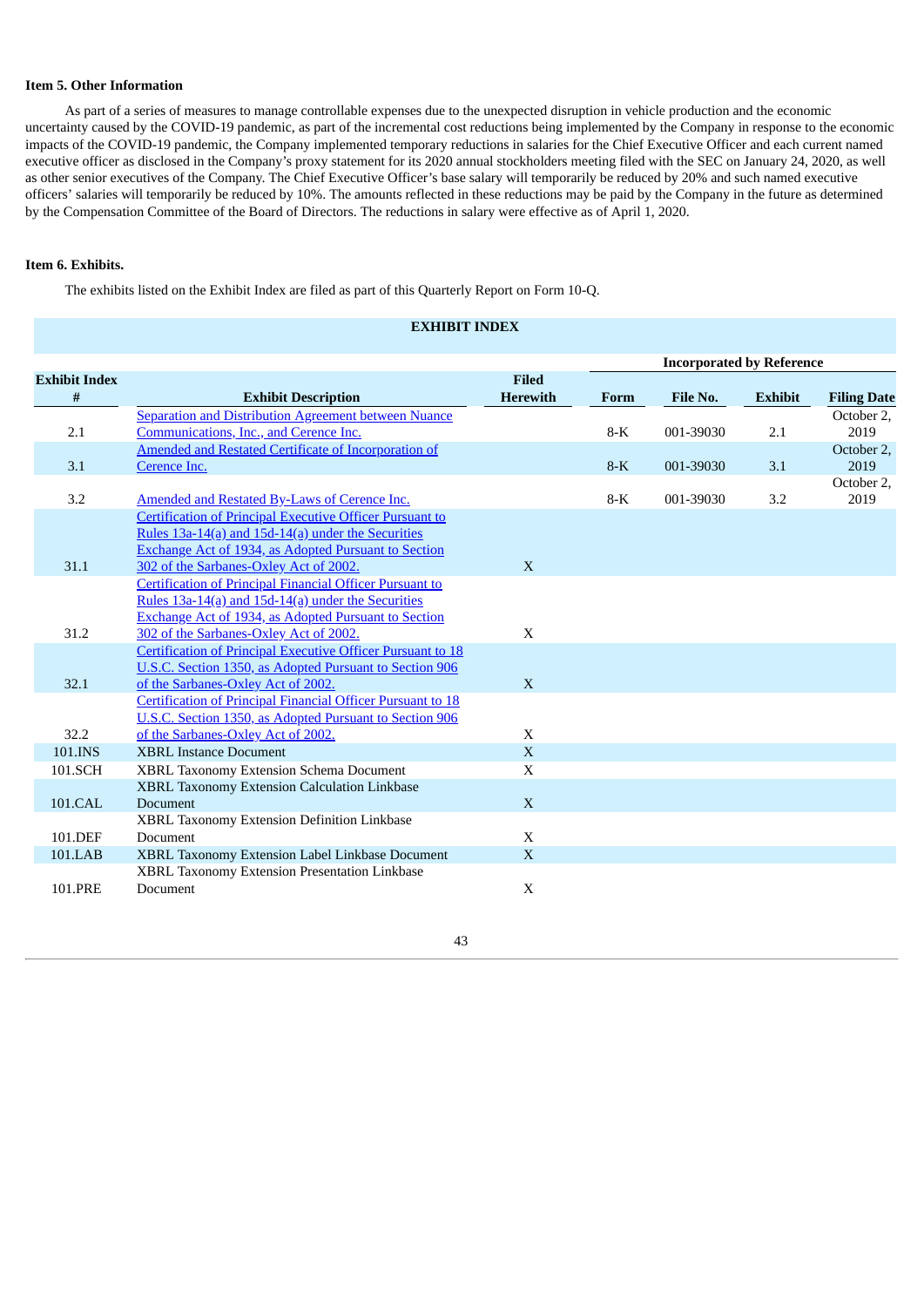## **SIGNATURES**

<span id="page-45-0"></span>Pursuant to the requirements of the Securities Exchange Act of 1934, the registrant has duly caused this report to be signed on its behalf by the undersigned thereunto duly authorized.

|                   | <b>Cerence Inc.</b> |                                              |  |
|-------------------|---------------------|----------------------------------------------|--|
| Date: May 8, 2020 | By:                 | /s/ Sanjay Dhawan                            |  |
|                   |                     | Sanjay Dhawan                                |  |
|                   |                     | <b>Chief Executive Officer</b>               |  |
|                   |                     | (Principal Executive Officer)                |  |
| Date: May 8, 2020 | By:                 | /s/ Mark Gallenberger                        |  |
|                   |                     | Mark Gallenberger                            |  |
|                   |                     | Chief Financial Officer                      |  |
|                   |                     | (Principal Financial and Accounting Officer) |  |
|                   |                     |                                              |  |
|                   |                     |                                              |  |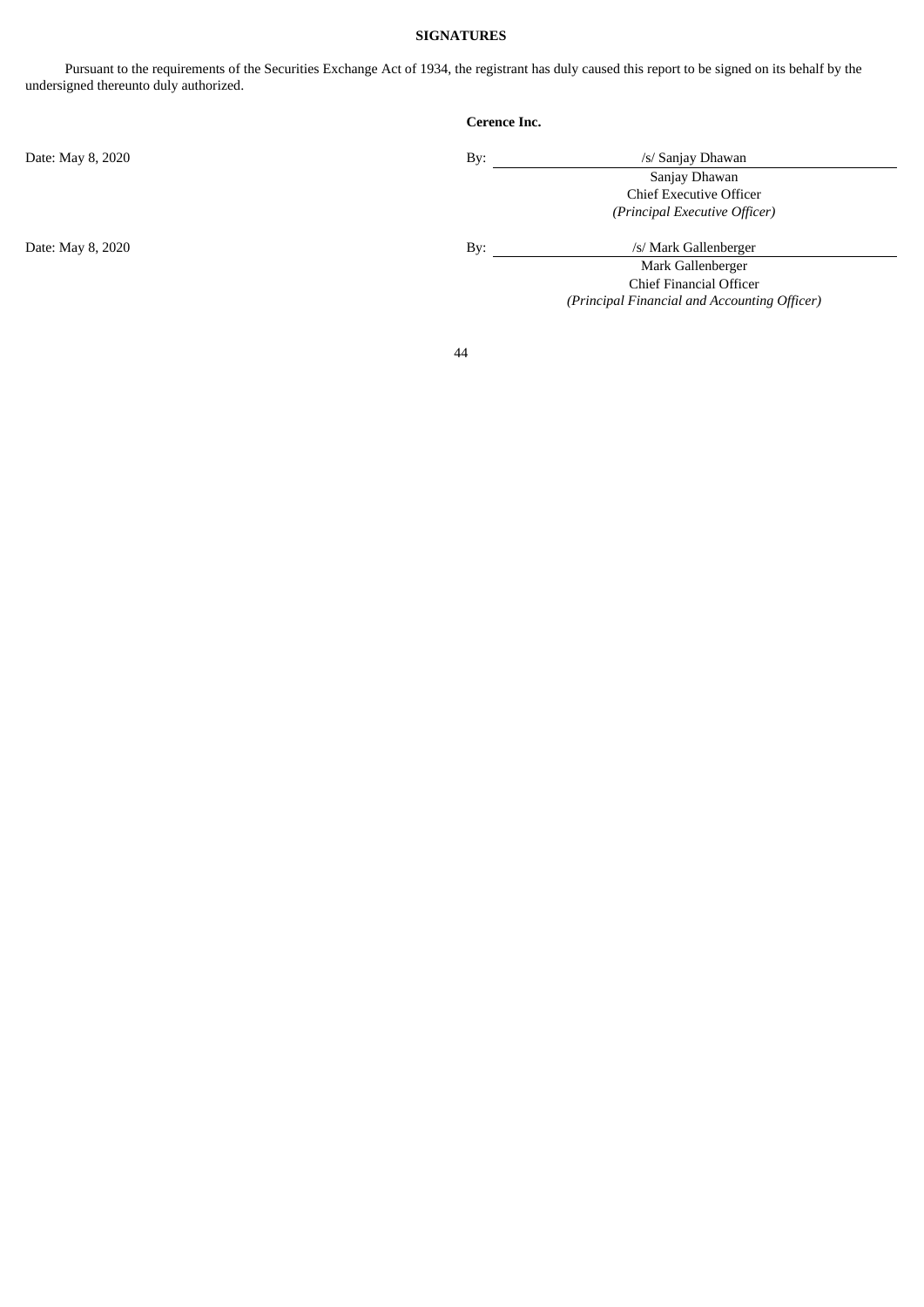## **CERTIFICATION PURSUANT TO RULES 13a-14(a) AND 15d-14(a) UNDER THE SECURITIES EXCHANGE ACT OF 1934, AS ADOPTED PURSUANT TO SECTION 302 OF THE SARBANES-OXLEY ACT OF 2002**

<span id="page-46-0"></span>I, Sanjay Dhawan, certify that:

- 1. I have reviewed this Quarterly Report on Form 10-Q of Cerence Inc.;
- 2. Based on my knowledge, this report does not contain any untrue statement of a material fact or omit to state a material fact necessary to make the statements made, in light of the circumstances under which such statements were made, not misleading with respect to the period covered by this report;
- 3. Based on my knowledge, the financial statements, and other financial information included in this report, fairly present in all material respects the financial condition, results of operations and cash flows of the registrant as of, and for, the periods presented in this report;
- 4. The registrant's other certifying officer(s) and I are responsible for establishing and maintaining disclosure controls and procedures (as defined in Exchange Act Rules 13a-15(e) and 15d-15(e)) and internal control over financial reporting (as defined in Exchange Act Rules 13a-15(f) and 15d- $15(f)$ ) for the registrant and have:
	- (a) Designed such disclosure controls and procedures, or caused such disclosure controls and procedures to be designed under our supervision, to ensure that material information relating to the registrant, including its consolidated subsidiaries, is made known to us by others within those entities, particularly during the period in which this report is being prepared;
	- (b) Designed such internal control over financial reporting, or caused such internal control over financial reporting to be designed under our supervision, to provide reasonable assurance regarding the reliability of financial reporting and the preparation of financial statements for external purposes in accordance with generally accepted accounting principles;
	- (c) Evaluated the effectiveness of the registrant's disclosure controls and procedures and presented in this report our conclusions about the effectiveness of the disclosure controls and procedures, as of the end of the period covered by this report based on such evaluation; and
	- (d) Disclosed in this report any change in the registrant's internal control over financial reporting that occurred during the registrant's most recent fiscal quarter (the registrant's fourth fiscal quarter in the case of an annual report) that has materially affected, or is reasonably likely to materially affect, the registrant's internal control over financial reporting; and
- 5. The registrant's other certifying officer(s) and I have disclosed, based on our most recent evaluation of internal control over financial reporting, to the registrant's auditors and the audit committee of the registrant's board of directors (or persons performing the equivalent functions):
	- (a) All significant deficiencies and material weaknesses in the design or operation of internal control over financial reporting which are reasonably likely to adversely affect the registrant's ability to record, process, summarize and report financial information; and
	- (b) Any fraud, whether or not material, that involves management or other employees who have a significant role in the registrant's internal control over financial reporting.

Date: May 8, 2020 <br>By: /s/ Sanjay Dhawan

Sanjay Dhawan Chief Executive Officer *(Principal Executive Officer)*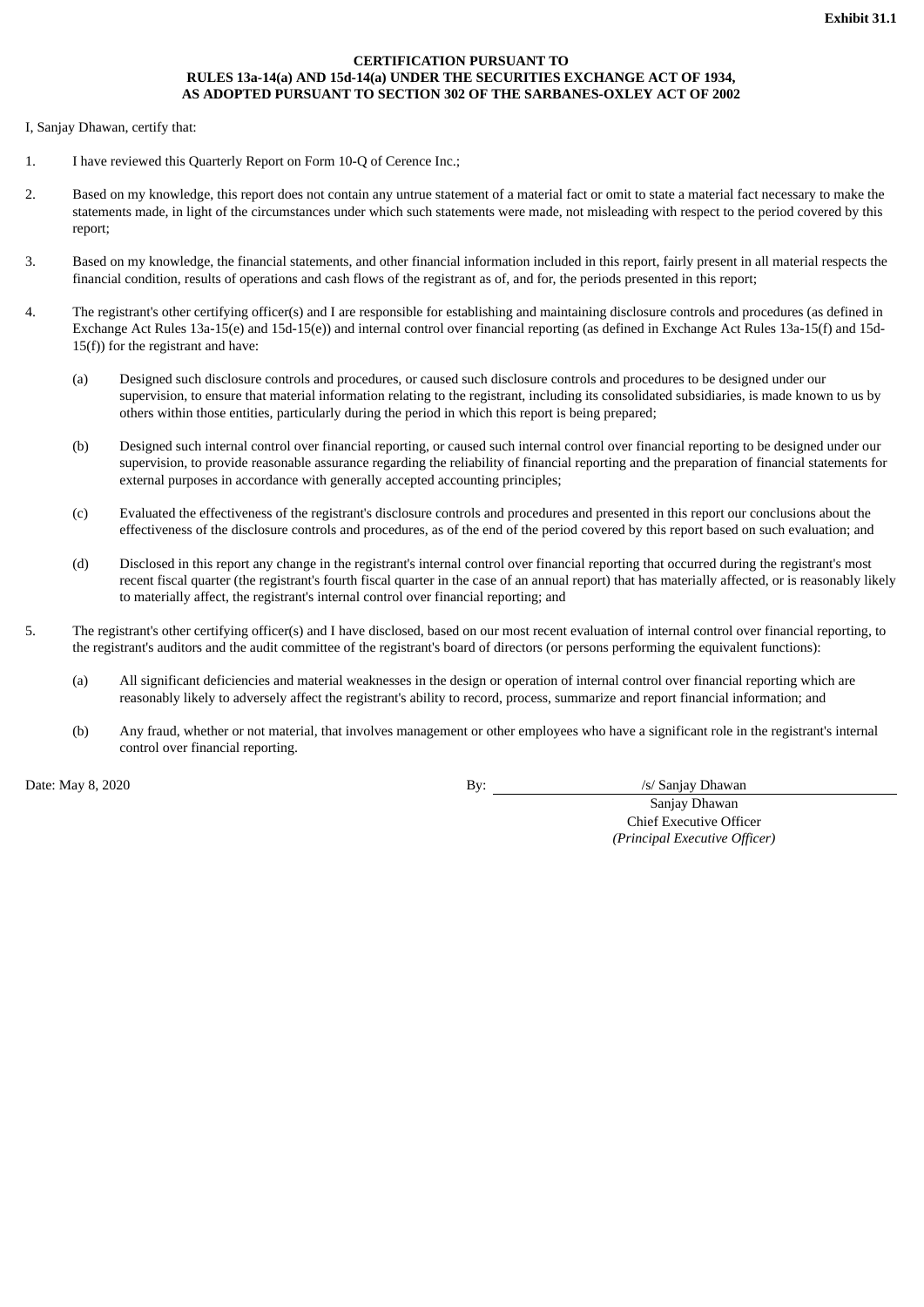## **CERTIFICATION PURSUANT TO RULES 13a-14(a) AND 15d-14(a) UNDER THE SECURITIES EXCHANGE ACT OF 1934, AS ADOPTED PURSUANT TO SECTION 302 OF THE SARBANES-OXLEY ACT OF 2002**

<span id="page-47-0"></span>I, Mark Gallenberger, certify that:

- 1. I have reviewed this Quarterly Report on Form 10-Q of Cerence Inc.;
- 2. Based on my knowledge, this report does not contain any untrue statement of a material fact or omit to state a material fact necessary to make the statements made, in light of the circumstances under which such statements were made, not misleading with respect to the period covered by this report;
- 3. Based on my knowledge, the financial statements, and other financial information included in this report, fairly present in all material respects the financial condition, results of operations and cash flows of the registrant as of, and for, the periods presented in this report;
- 4. The registrant's other certifying officer(s) and I are responsible for establishing and maintaining disclosure controls and procedures (as defined in Exchange Act Rules 13a-15(e) and 15d-15(e)) and internal control over financial reporting (as defined in Exchange Act Rules 13a-15(f) and 15d- $15(f)$ ) for the registrant and have:
	- (a) Designed such disclosure controls and procedures, or caused such disclosure controls and procedures to be designed under our supervision, to ensure that material information relating to the registrant, including its consolidated subsidiaries, is made known to us by others within those entities, particularly during the period in which this report is being prepared;
	- (b) Designed such internal control over financial reporting, or caused such internal control over financial reporting to be designed under our supervision, to provide reasonable assurance regarding the reliability of financial reporting and the preparation of financial statements for external purposes in accordance with generally accepted accounting principles;
	- (c) Evaluated the effectiveness of the registrant's disclosure controls and procedures and presented in this report our conclusions about the effectiveness of the disclosure controls and procedures, as of the end of the period covered by this report based on such evaluation; and
	- (d) Disclosed in this report any change in the registrant's internal control over financial reporting that occurred during the registrant's most recent fiscal quarter (the registrant's fourth fiscal quarter in the case of an annual report) that has materially affected, or is reasonably likely to materially affect, the registrant's internal control over financial reporting; and
- 5. The registrant's other certifying officer(s) and I have disclosed, based on our most recent evaluation of internal control over financial reporting, to the registrant's auditors and the audit committee of the registrant's board of directors (or persons performing the equivalent functions):
	- (a) All significant deficiencies and material weaknesses in the design or operation of internal control over financial reporting which are reasonably likely to adversely affect the registrant's ability to record, process, summarize and report financial information; and
	- (b) Any fraud, whether or not material, that involves management or other employees who have a significant role in the registrant's internal control over financial reporting.

Date: May 8, 2020 By: /s/ Mark Gallenberger

Mark Gallenberger Chief Financial Officer *(Principal Financial Officer)*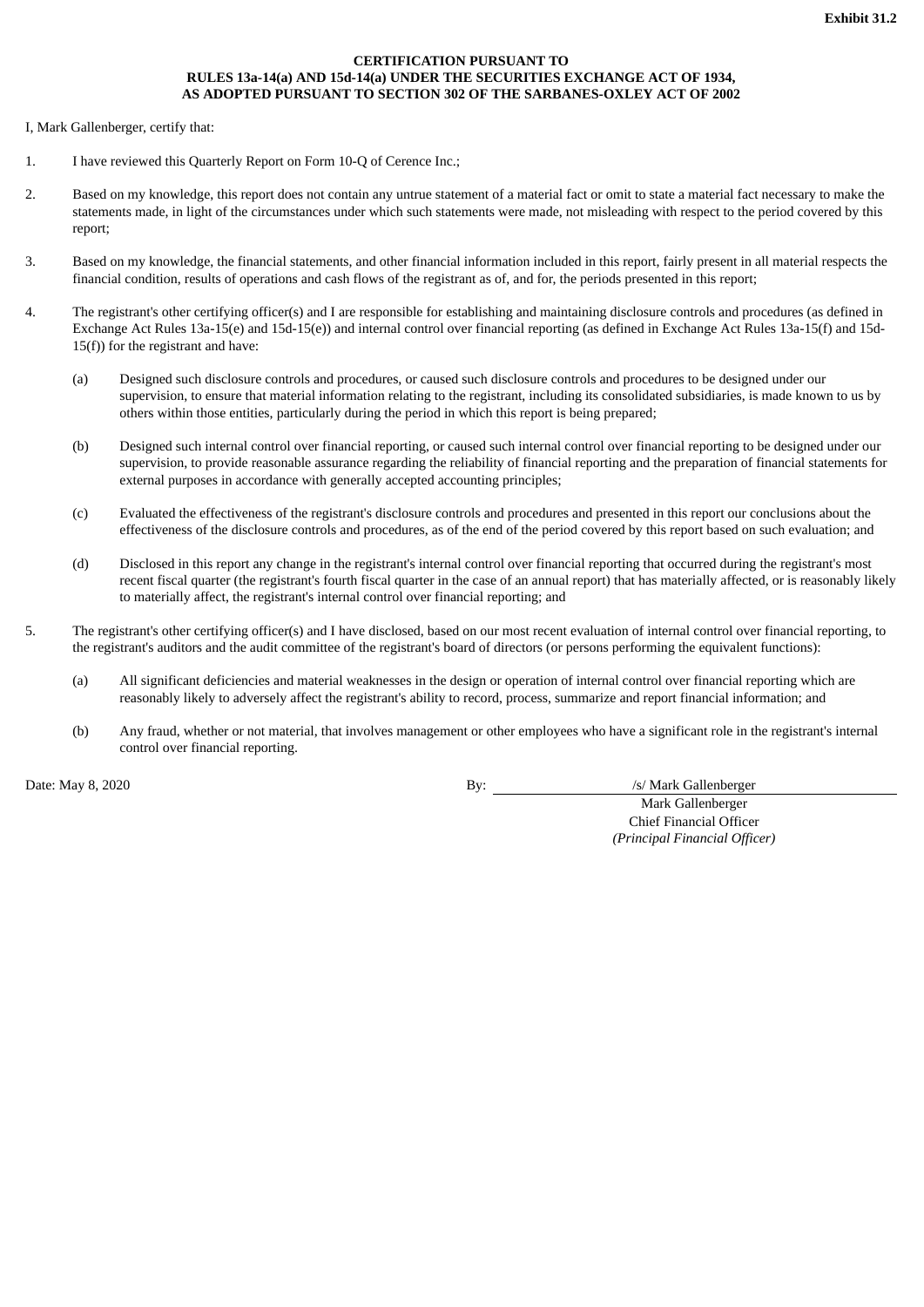## **CERTIFICATION PURSUANT TO 18 U.S.C. SECTION 1350, AS ADOPTED PURSUANT TO SECTION 906 OF THE SARBANES-OXLEY ACT OF 2002**

<span id="page-48-0"></span>In connection with the Quarterly Report of Cerence Inc. (the "Company") on Form 10-Q for the period ending March 31, 2020 as filed with the Securities and Exchange Commission on the date hereof (the "Report"), I certify, pursuant to 18 U.S.C. § 1350, as adopted pursuant to § 906 of the Sarbanes-Oxley Act of 2002, that:

- (1) The Report fully complies with the requirements of section 13(a) or 15(d) of the Securities Exchange Act of 1934; and
- (2) The information contained in the Report fairly presents, in all material respects, the financial condition and result of operations of the Company.

Date: May 8, 2020 By: /s/ Sanjay Dhawan

Sanjay Dhawan Chief Executive Officer *(Principal Executive Officer)*